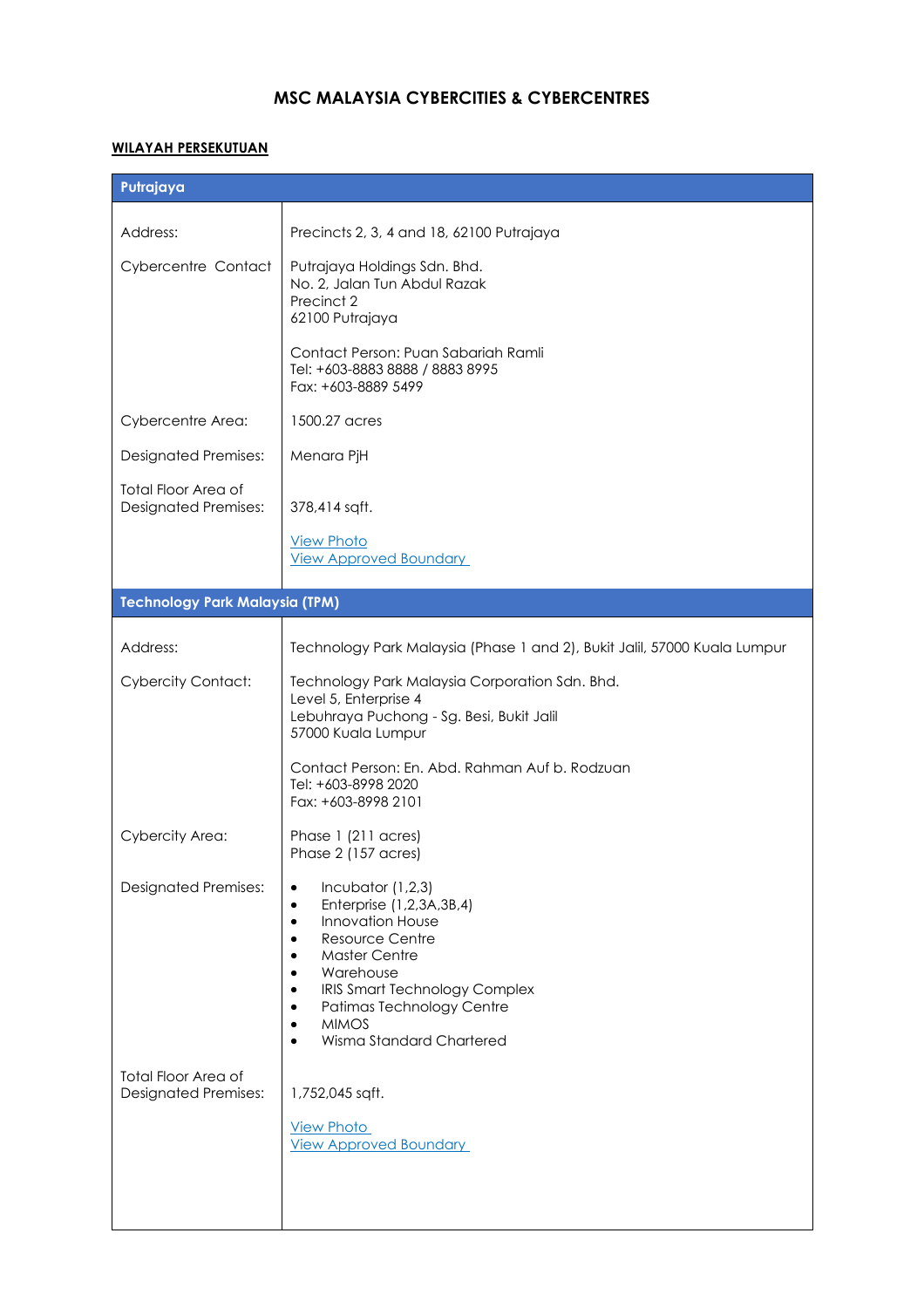| Kuala Lumpur City Centre (KLCC)                           |                                                                                                                              |
|-----------------------------------------------------------|------------------------------------------------------------------------------------------------------------------------------|
| Address:                                                  | Kuala Lumpur City Centre, 50088 Kuala Lumpur                                                                                 |
| <b>Cybercity Contact:</b>                                 | KLCC (Holdings) Sdn. Bhd.<br>Level 54, Tower 2<br>PETRONAS Twin Towers<br>50088 Kuala Lumpur City Centre<br>Kuala Lumpur     |
|                                                           | Contact Person: Pn. Rozalinda Abdul Raof<br>Tel: +603-2382 8000<br>Fax: +603-2164 6824                                       |
| Cybercity Area:                                           | 5.37 acres                                                                                                                   |
| <b>Designated Premises:</b>                               | KLCC Tower 2                                                                                                                 |
| <b>Total Floor Area of</b><br><b>Designated Premises:</b> | 2,560,000 sqft.                                                                                                              |
|                                                           | <b>View Photo</b><br><b>View Approved Boundary</b>                                                                           |
| Kuala Lumpur Tower (KL Tower)                             |                                                                                                                              |
| Address:                                                  | Jalan P. Ramlee, 50250 Kuala Lumpur                                                                                          |
| <b>Cybercity Contact:</b>                                 | Menara Kuala Lumpur Sdn. Bhd.<br>Jalan Punchak<br>Off Jalan P. Ramlee<br>50250 Kuala Lumpur                                  |
|                                                           | Contact Person: En. Mohd Nazri Bin Mohammad Mad Som<br>Tel: +603-2020 5453<br>Fax: +603-2034 2609 / +603-2072 8409           |
| Cybercity Area:                                           | 3.32 acres                                                                                                                   |
| <b>Designated Premises:</b>                               | <b>KL</b> Tower                                                                                                              |
| <b>Total Floor Area of</b><br><b>Designated Premises:</b> | 120,230 sqft.                                                                                                                |
|                                                           | <b>View Photo</b><br><b>View Approved Boundary</b>                                                                           |
| <b>KL Sentral</b>                                         |                                                                                                                              |
| Address:                                                  | Kuala Lumpur Sentral, 50470 Kuala Lumpur                                                                                     |
| <b>Cybercentre Contact:</b>                               | Pelaburan Hartanah Berhad<br>Level 9, Block D, Dataran PHB<br>Saujana Resort, Section U2<br>40150 Shah Alam<br>Selangor      |
| Cybercentre Area:                                         | Contact Person: Pn. Siti Aishah Jamil<br>Tel: +603-7711 3087                                                                 |
| <b>Designated Premises:</b>                               | 74.09 acres                                                                                                                  |
|                                                           | Plaza Sentral (Block 1A, 1B, 2A & 2B, 3A, 3B & 4)<br>$\bullet$<br>Menara Axiata (formerly Quill 7)<br>$\bullet$<br>1 Sentral |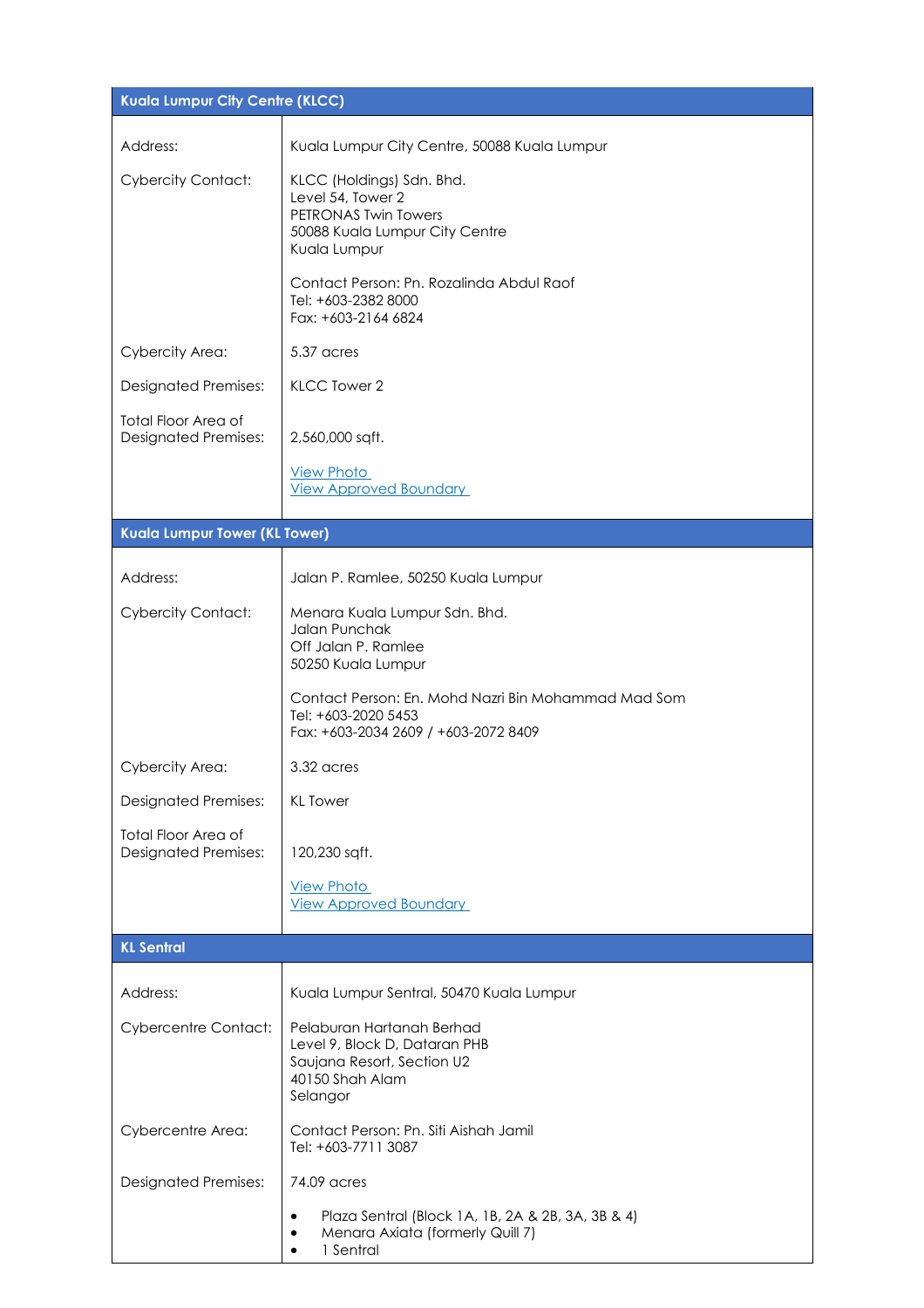|                                                           | Mercu UEM<br>٠<br>Menara Shell<br>$\bullet$<br>Menara Allianz Sentral (formerly Menara NU Tower 1)<br>٠<br>Menara NU Tower 2<br>٠<br>Menara 1 Sentrum |
|-----------------------------------------------------------|-------------------------------------------------------------------------------------------------------------------------------------------------------|
| <b>Total Floor Area of</b><br><b>Designated Premises:</b> | 4,400,600 sqft.                                                                                                                                       |
|                                                           | <b>View Photo</b><br><b>View Approved Boundary</b>                                                                                                    |
| <b>TM Cybercentre Complex</b>                             |                                                                                                                                                       |
| Address:                                                  | Jalan Pantai Baharu, 50672 Kuala Lumpur                                                                                                               |
| <b>Cybercentre Contact:</b>                               | Telekom Malaysia Berhad<br>Level 1, North Wing<br>Menara TM<br>Jalan Pantai Baharu<br>50672 Kuala Lumpur                                              |
|                                                           | Contact Person: En. Sr. Ahmad Ridhaudin Zulkifli<br>Tel: +603-2240 1008<br>Fax: +603-2240 1009                                                        |
| Cybercentre Area:                                         | 7.6 acres                                                                                                                                             |
| <b>Designated Premises:</b>                               | Menara TM<br>$\bullet$<br>TM Annexe 1<br>$\bullet$<br>TM Annexe 2                                                                                     |
| <b>Total Floor Area of</b><br><b>Designated Premises:</b> | 1,078,283 sqft.                                                                                                                                       |
|                                                           | <b>View Photo</b><br><b>View Approved Boundary</b>                                                                                                    |
| <b>Mid Valley City</b>                                    |                                                                                                                                                       |
| Address:                                                  | Lingkaran Syed Putra, Mid Valley City, 58000 Kuala Lumpur                                                                                             |
| <b>Cybercentre Contact:</b>                               | MVC Cybermanager Sdn. Bhd.<br>Level 3A-09<br>The Gardens South Tower<br>Mid Valley City<br>Lingkaran Syed Putra<br>59200 Kuala Lumpur                 |
|                                                           | Contact Person: Mr. Tony Wong<br>Tel: +603-2289 8388<br>Fax: +603-2289 8399                                                                           |
| Cybercentre Area:                                         | 52 acres                                                                                                                                              |
| <b>Designated Premises:</b>                               | The Gardens North Tower<br>$\bullet$<br>The Gardens South Tower<br>$\bullet$                                                                          |
| <b>Total Floor Area of</b><br><b>Designated Premises:</b> | 1,000,000 sqft.<br><b>View Photo</b><br><b>View Approved Boundary</b>                                                                                 |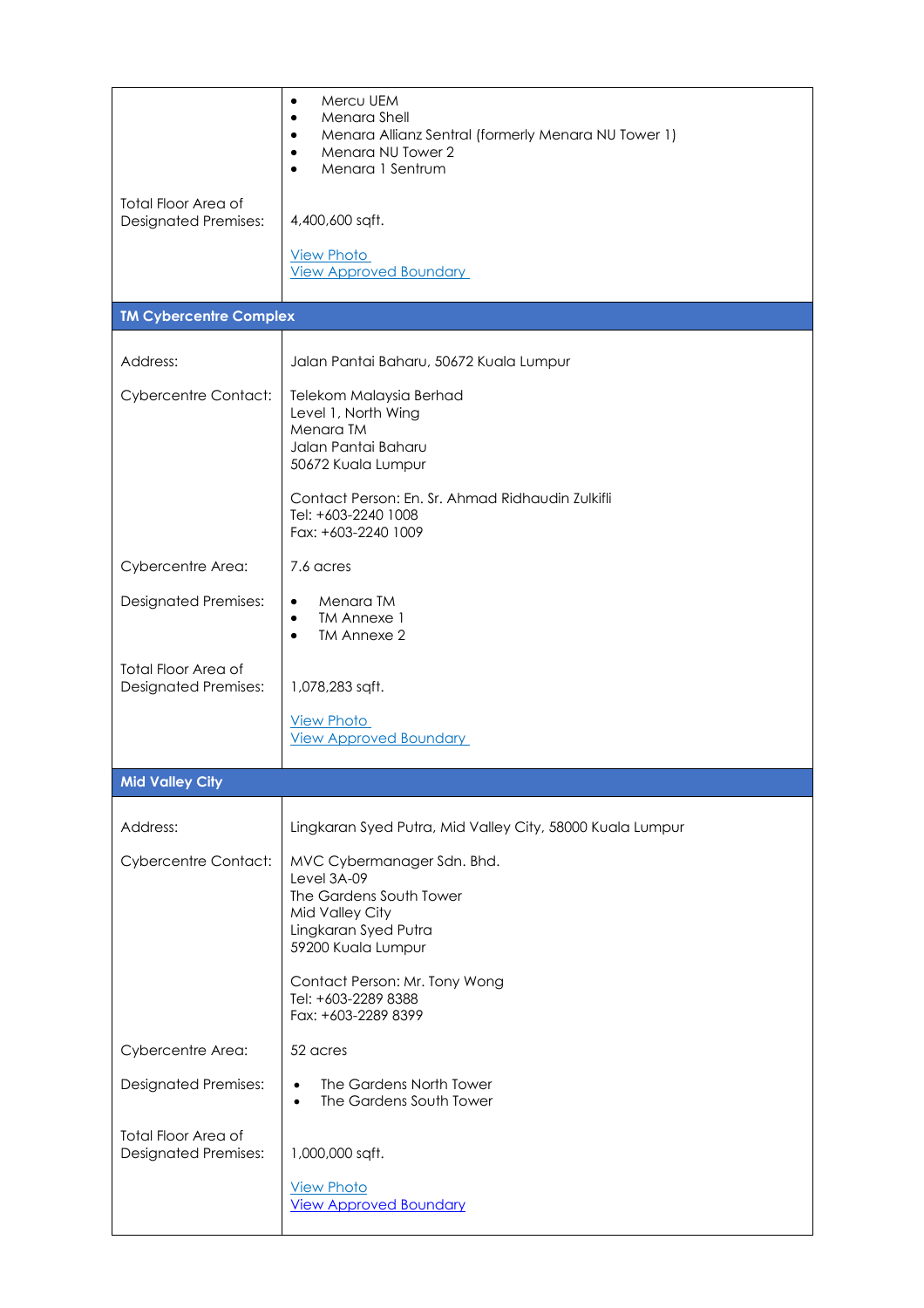| <b>Bangsar South City</b>                          |                                                                                                                                                                                                                                                                                                                                                                                                                                                                                                                                                                                                                         |
|----------------------------------------------------|-------------------------------------------------------------------------------------------------------------------------------------------------------------------------------------------------------------------------------------------------------------------------------------------------------------------------------------------------------------------------------------------------------------------------------------------------------------------------------------------------------------------------------------------------------------------------------------------------------------------------|
| Address:                                           | Jalan Kerinchi, 59200 Kuala Lumpur                                                                                                                                                                                                                                                                                                                                                                                                                                                                                                                                                                                      |
| <b>Cybercentre Contact:</b>                        | Paramount Properties Sdn. Bhd.<br><b>UOA Corporate Tower</b><br>Lobby A, Avenue 10<br>The Vertical, Bangsar South City<br>No. 8, Jalan Kerinchi<br>59200 Kuala Lumpur                                                                                                                                                                                                                                                                                                                                                                                                                                                   |
|                                                    | Contact Person: Ms. Vivienne Yoong                                                                                                                                                                                                                                                                                                                                                                                                                                                                                                                                                                                      |
|                                                    | Tel (UOACare): 1 300 88 6668 / (International) +603-2245 9192<br>Fax: +603-2245 9198                                                                                                                                                                                                                                                                                                                                                                                                                                                                                                                                    |
| Cybercentre Area:                                  | $27.5$ acres                                                                                                                                                                                                                                                                                                                                                                                                                                                                                                                                                                                                            |
| <b>Designated Premises:</b>                        | Tower 3A, Avenue 3, The Horizon<br>$\bullet$<br>Tower 3, Avenue 3, The Horizon<br>$\bullet$<br>Tower 3, Avenue 7, The Horizon<br>$\bullet$<br>Tower 5, Avenue 5, The Horizon<br>$\bullet$<br>Tower 9, Avenue 5, The Horizon<br>$\bullet$<br>Tower 2A, Avenue 5, The Horizon<br>$\bullet$<br>Tower 6, Avenue 5, The Horizon<br>$\bullet$<br>Tower 2, Avenue 5, The Horizon<br>$\bullet$<br>Tower 5, Avenue 7, The Horizon<br>$\bullet$<br>The Horizon Annexe, Avenue 7<br>$\bullet$<br>Tower 8, Avenue 5, The Horizon<br>$\bullet$<br><b>UOA Corporate Tower</b><br>$\bullet$<br>Vertical Corporate Tower B<br>$\bullet$ |
| Total Floor Area of<br><b>Designated Premises:</b> | 2,626,124 sqft.                                                                                                                                                                                                                                                                                                                                                                                                                                                                                                                                                                                                         |
|                                                    | <b>View Photo</b><br><b>View Approved Boundary</b>                                                                                                                                                                                                                                                                                                                                                                                                                                                                                                                                                                      |
| <b>GTower</b>                                      |                                                                                                                                                                                                                                                                                                                                                                                                                                                                                                                                                                                                                         |
| Address:                                           | 199, Jalan Tun Razak, Kuala Lumpur, 50450 Kuala Lumpur                                                                                                                                                                                                                                                                                                                                                                                                                                                                                                                                                                  |
| <b>Cybercentre Contact:</b>                        | GTower Cybercentre Management<br>GTower Sdn. Bhd.<br>Level 14, GTower<br>199, Jalan Tun Razak<br>50400 Kuala Lumpur<br>Contact Person: Ms. Beevi Faridah Hanim<br>Tel: +603-2168 1830<br>Fax: +603-2168 1824<br>Customer Care: +603-2168 1919                                                                                                                                                                                                                                                                                                                                                                           |
| Cybercentre Area:                                  | 1.95 acres                                                                                                                                                                                                                                                                                                                                                                                                                                                                                                                                                                                                              |
| <b>Designated Premises</b>                         | GTower                                                                                                                                                                                                                                                                                                                                                                                                                                                                                                                                                                                                                  |
| <b>Total Floor Area of</b>                         |                                                                                                                                                                                                                                                                                                                                                                                                                                                                                                                                                                                                                         |
| <b>Designated Premises:</b>                        | 500,000 sqft.<br><b>View Photo</b>                                                                                                                                                                                                                                                                                                                                                                                                                                                                                                                                                                                      |
|                                                    | <b>View Approved Boundary</b>                                                                                                                                                                                                                                                                                                                                                                                                                                                                                                                                                                                           |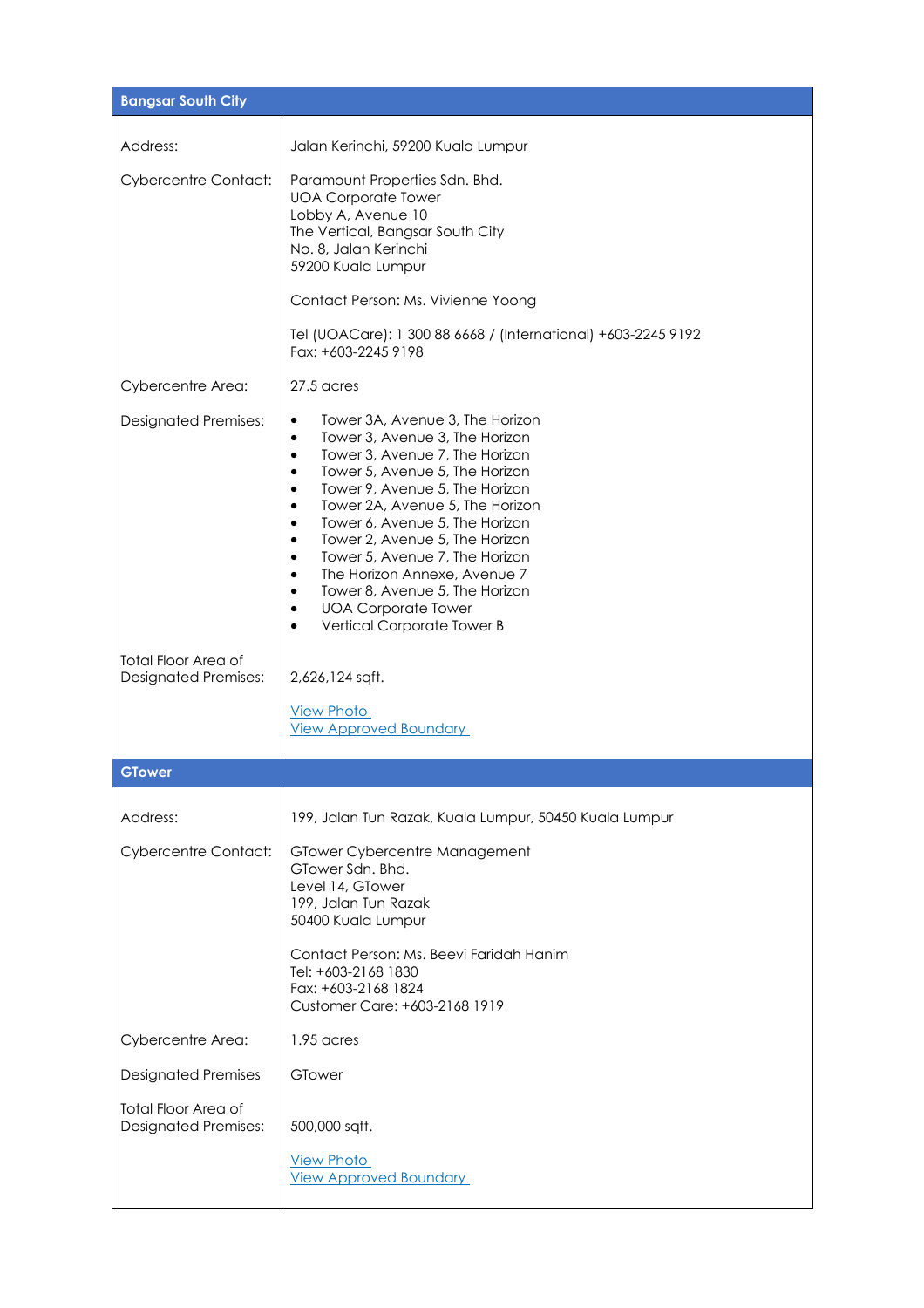| <b>The Intermark</b>                                      |                                                                                                                                                                  |
|-----------------------------------------------------------|------------------------------------------------------------------------------------------------------------------------------------------------------------------|
| Address:                                                  | 348, Jalan Tun Razak, 50400 Kuala Lumpur                                                                                                                         |
| <b>Cybercentre Contact:</b>                               | The Intermark Sdn. Bhd.<br>c/o Knight Frank Property Mgmt Office<br>Suite 13B, Level 13, Vista Tower<br>The Intermark, 348 Jalan Tun Razak<br>50400 Kuala Lumpur |
|                                                           | Contact Person: Ms. Sue Ching<br>Tel: +603-2161 3566<br>Fax: +603-2163 3724                                                                                      |
| Cybercentre Area:                                         | 52.6 acres                                                                                                                                                       |
| <b>Designated Premises:</b>                               | Vista Tower<br>$\bullet$<br>Integra Tower<br>$\bullet$                                                                                                           |
| <b>Total Floor Area of</b><br><b>Designated Premises:</b> | 1,332,000 sqft.                                                                                                                                                  |
|                                                           | <b>View Photo</b><br><b>View Approved Boundary</b>                                                                                                               |
| <b>Wisma Hamzah Kwong Hing</b>                            |                                                                                                                                                                  |
| Address:                                                  | No. 1, Leboh Ampang, City Centre, 50050 Kuala Lumpur                                                                                                             |
| <b>Cybercentre Contact:</b>                               | Kumpulan Hamzah Kwong Hing Realty Sdn. Bhd.<br>Level 22, Wisma Hamzah Kwong Hing<br>No. 1, Leboh Ampang<br>50100 Kuala Lumpur                                    |
|                                                           | Contact Person: Mr. Don Lim<br>Tel: +603-2078 8988<br>Fax: +603-2078 8929                                                                                        |
| Cybercentre Area:                                         | $0.3$ acre                                                                                                                                                       |
| <b>Designated Premises:</b>                               | Wisma Hamzah Kwong Hing                                                                                                                                          |
| Total Floor Area of<br><b>Designated Premises:</b>        | 182,888 sqft.                                                                                                                                                    |
|                                                           | <b>View Photo</b><br><b>View Approved Boundary</b>                                                                                                               |
| <b>Menara Worldwide</b>                                   |                                                                                                                                                                  |
| Address:                                                  | 198, Jalan Bukit Bintang, Bukit Bintang, 55100 Kuala Lumpur                                                                                                      |
| <b>Cybercentre Contact:</b>                               | Central Holdings Berhad<br><b>Incubation and Business Centre</b><br>Level 1, Menara Worldwide<br>Lot 198, Jalan Bukit Bintang<br>55100 Kuala Lumpur              |
|                                                           | Contact Person: Pn. Zurah Ariza Zainal<br>Tel: +603-2164 2918<br>Fax: +603-2164 2920                                                                             |
| Cybercentre Area:                                         | 1.07 acres                                                                                                                                                       |
| <b>Designated Premises:</b>                               | Menara Worldwide                                                                                                                                                 |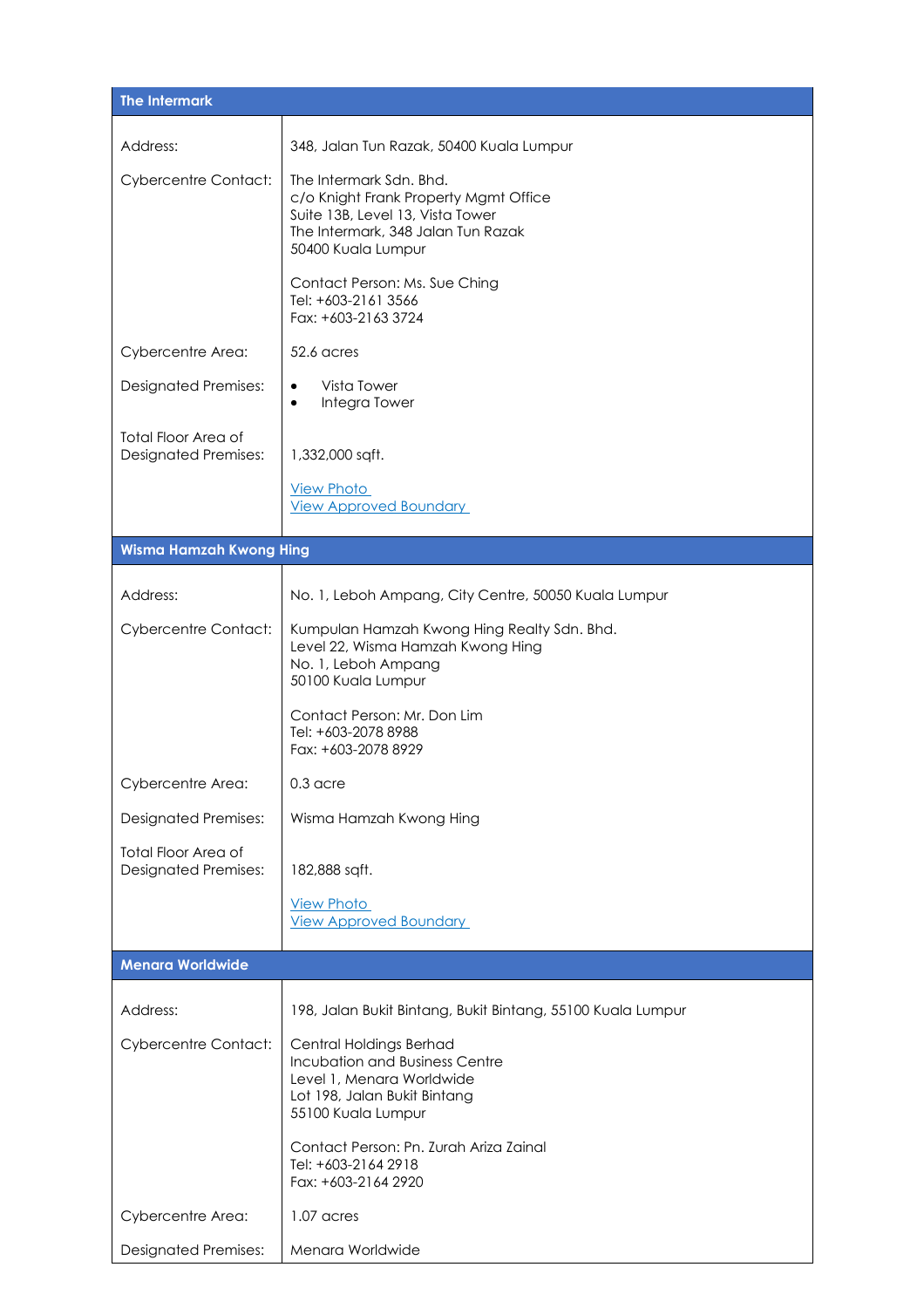| <b>Total Floor Area of</b><br><b>Designated Premises:</b> | 275,800 sqft.<br><b>View Photo</b><br><b>View Approved Boundary</b>                                                                     |
|-----------------------------------------------------------|-----------------------------------------------------------------------------------------------------------------------------------------|
| Menara Binjai                                             |                                                                                                                                         |
| Address:                                                  | Jln Binjai, 50450 Kuala Lumpur                                                                                                          |
| <b>Cybercentre Contact:</b>                               | Khor Joo Saik Sdn. Bhd.<br>Level 6, Menara Binjai<br>No.2, Jalan Binjai<br>Off Jalan Ampang<br>50450 Kuala Lumpur                       |
|                                                           | Contact Person: Mr. David Hong<br>Tel: +603-2181 6038<br>Fax: +603-2181 6638                                                            |
| Cybercentre Area:                                         | 1.06 acres                                                                                                                              |
| <b>Designated Premises:</b>                               | Menara Binjai                                                                                                                           |
| <b>Total Floor Area of</b><br><b>Designated Premises:</b> | 333,000 sqft.                                                                                                                           |
|                                                           | <b>View Photo</b><br><b>View Approved Boundary</b>                                                                                      |
| <b>Menara Maybank</b>                                     |                                                                                                                                         |
|                                                           |                                                                                                                                         |
| Address:                                                  | 100, Jalan Tun Perak, Bukit Bintang, 50050 Kuala Lumpur                                                                                 |
| <b>Cybercentre Contact:</b>                               | Property Management<br>Group Property, Security and Valuation<br>Level 16, Menara Maybank<br>100, Jalan Tun Perak<br>50050 Kuala Lumpur |
|                                                           | Contact Person: Ms. Jacklyn Lim<br>Tel: +603-2053 4050<br>Fax: +603-2031 9575                                                           |
| Cybercentre Area:                                         | 7.8 acres                                                                                                                               |
| <b>Designated Premises:</b>                               | Menara Maybank                                                                                                                          |
| <b>Total Floor Area of</b><br><b>Designated Premises:</b> | 1,038,141.57 sqft.                                                                                                                      |
|                                                           | <b>View Photo</b><br><b>View Approved Boundary</b>                                                                                      |
| <b>UOA Damansara</b>                                      |                                                                                                                                         |
| Address:                                                  | Jalan Dungun, Damansara Heights, 50490 Kuala Lumpur                                                                                     |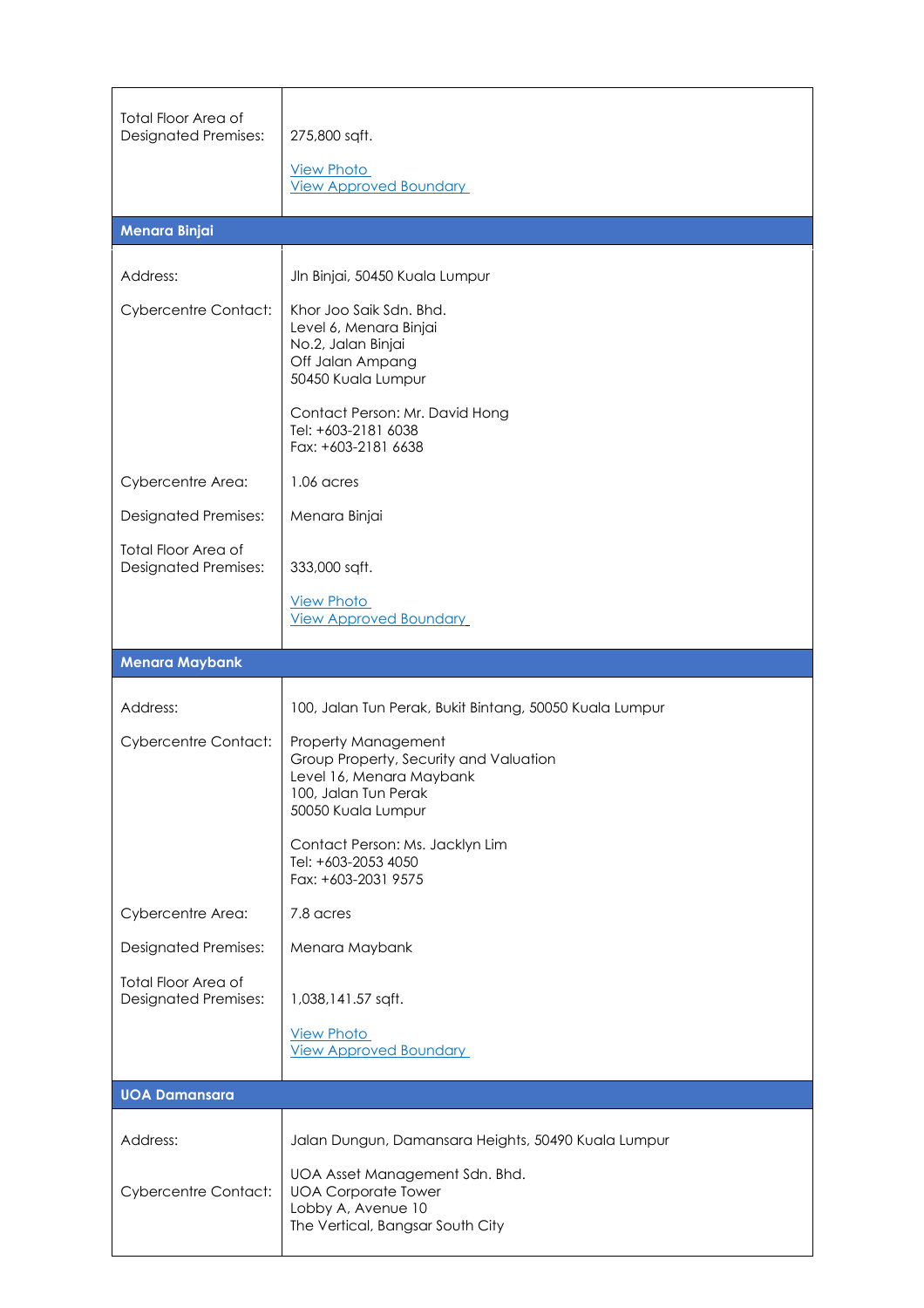|                                                           | No. 8, Jalan Kerinchi<br>59200 Kuala Lumpur                                                                                |
|-----------------------------------------------------------|----------------------------------------------------------------------------------------------------------------------------|
|                                                           | Contact Person: Ms. Vivienne Yoong<br>Tel (UOACare): 1 300 88 6668 / (International) +603-2245 9192<br>Fax: +603-2245 9198 |
| Cybercentre Area:                                         | 1.7 acres                                                                                                                  |
| <b>Designated Premises:</b>                               | Wisma UOA Damansara II                                                                                                     |
| <b>Total Floor Area of</b><br><b>Designated Premises:</b> | 297,000 sqft.                                                                                                              |
|                                                           | <b>View Photo</b><br><b>View Approved Boundary</b>                                                                         |
| <b>Cap Square Tower</b>                                   |                                                                                                                            |
| Address:                                                  | 10, Jalan Munshi Abdullah, 50100 Kuala Lumpur                                                                              |
| <b>Cybercentre Contact:</b>                               | Knight Frank Management Office<br>Level 25M, Menara Cap Square<br>No. 10, Jalan Munshi Abdullah<br>50100 Kuala Lumpur      |
|                                                           | Contact Person: En. Muhammed Redhuan<br>Tel: +603-2697 7661 / 7663<br>Fax: +603-2697 7664                                  |
| Cybercentre Area:                                         | 8.44 acres                                                                                                                 |
| <b>Designated Premises:</b>                               | Cap Square Tower                                                                                                           |
| <b>Total Floor Area of</b><br><b>Designated Premises:</b> | 601,574 sqft.                                                                                                              |
|                                                           | <b>View Photo</b><br><b>View Approved Boundary</b>                                                                         |
| <b>iHubSentulPark</b>                                     |                                                                                                                            |
| Address:                                                  | Jalan Strachan, Sentul Park, 51100 Kuala Lumpur                                                                            |
| <b>Cybercentre Contact</b>                                | Sentul Raya Sdn. Bhd.<br>10th Floor, Yeoh Teong Lay Plaza<br>55, Jalan Bukit Bintang<br>55100 Kuala Lumpur                 |
|                                                           | Contact Person: Ms. Karen Tan<br>Tel: +603-2117 0088<br>Fax: +603-2143 3192                                                |
| Cybercentre Area:                                         | 70 acres                                                                                                                   |
| <b>Designated Premises:</b>                               | YES DC1 (YTLC Sentul Facility)                                                                                             |
| Total Floor Area of<br><b>Designated Premises:</b>        | 41,118 sqft.                                                                                                               |
|                                                           | <b>View Photo</b><br><b>View Approved Boundary</b>                                                                         |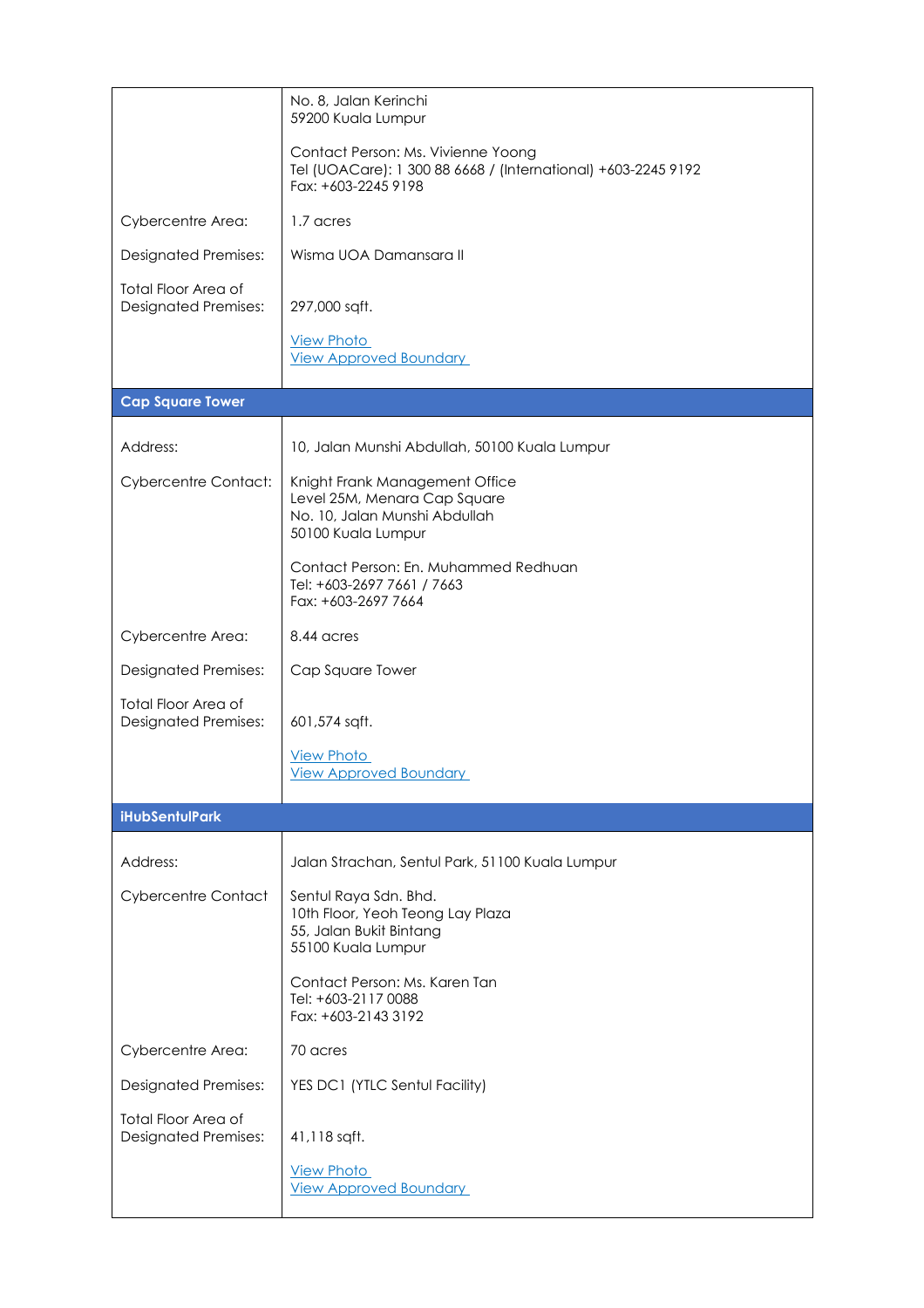| <b>Menara LGB</b>                                         |                                                                                                                                                         |
|-----------------------------------------------------------|---------------------------------------------------------------------------------------------------------------------------------------------------------|
| Address:                                                  | 1, Jalan Wan Kadir, Taman Tun Dr. Ismail, 60000 Kuala Lumpur                                                                                            |
| <b>Cybercentre Contact:</b>                               | GSL Development Sdn. Bhd.<br>Unit 5-02, Level 5, Menara LGB<br>No. 1, Jalan Wan Kadir<br>Taman Tun Dr. Ismail<br>60000 Kuala Lumpur                     |
|                                                           | Contact Person: Ms. Sharon See<br>Tel: +603-2788 9388<br>Fax: +603-2788 9389                                                                            |
| Cybercentre Area:                                         | 1.77 acres                                                                                                                                              |
| <b>Designated Premises:</b>                               | Menara LGB                                                                                                                                              |
| <b>Total Floor Area of</b><br><b>Designated Premises:</b> | 395,876 sqft.                                                                                                                                           |
|                                                           | <b>View Photo</b><br><b>View Approved Boundary</b>                                                                                                      |
| <b>Plaza Hap Seng</b>                                     |                                                                                                                                                         |
| Address:                                                  | No. 1, Jalan P. Ramlee, Kuala Lumpur, 50250 Kuala Lumpur                                                                                                |
| <b>Cybercentre Contact:</b>                               | Menara Hap Seng Sdn. Bhd.<br>Lot 11-05, Level 11, Menara Hap Seng 2<br>Letter Box No. 2, Plaza Hap Seng<br>No. 1, Jalan P. Ramlee<br>50250 Kuala Lumpur |
|                                                           | Contact Person: Ms. Chayenne Wong<br>Tel: +603-2172 5712<br>Fax: +603-2172 5713<br>Email: msc.cybercentre@hapseng.com                                   |
| Cybercentre Area:                                         | 3.6 acres                                                                                                                                               |
| <b>Designated Premises:</b>                               | Menara Hap Seng 2                                                                                                                                       |
| <b>Total Floor Area of</b><br><b>Designated Premises:</b> | 326,000 sqft.                                                                                                                                           |
|                                                           | <b>View Photo</b><br><b>View Approved Boundary</b>                                                                                                      |
| <b>Menara Ken TTDI</b>                                    |                                                                                                                                                         |
| Address:                                                  | 37, Jalan Burhanuddin Helmi, Taman Tun Dr. Ismail, 60000 Kuala Lumpur                                                                                   |
| <b>Cybercentre Contact</b>                                | KEN TTDI Sdn. Bhd.<br>Level 12, Menara KEN TTDI<br>No. 37, Jalan Burhanuddin Helmi<br>Taman Tun Dr. Ismail<br>60000 Kuala Lumpur                        |
|                                                           | Contact Person: Ms. Melissa Sin<br>Tel: +603-7727 9933<br>Fax: +603-7728 8246                                                                           |
| Cybercentre Area:                                         | 1.2 acres                                                                                                                                               |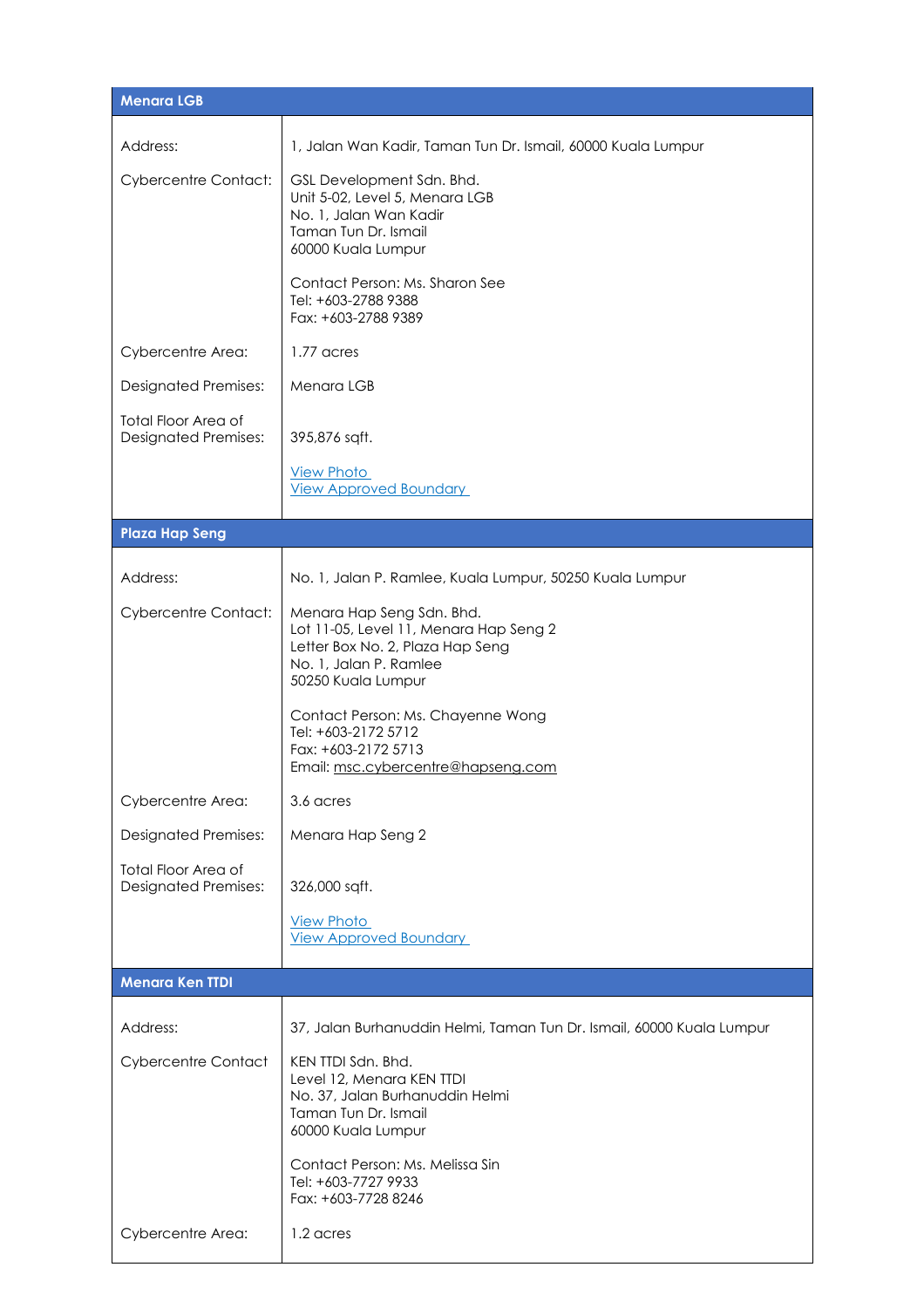| <b>Designated Premises:</b>                               | Menara KEN TTDI                                                                                                                      |
|-----------------------------------------------------------|--------------------------------------------------------------------------------------------------------------------------------------|
| <b>Total Floor Area of</b><br><b>Designated Premises:</b> | 350,000 sqft.                                                                                                                        |
|                                                           | <b>View Photo</b><br><b>View Approved Boundary</b>                                                                                   |
| <b>Wisma E&amp;C</b>                                      |                                                                                                                                      |
| Address:                                                  | 2, Lorong Dungun Kiri, Bukit Damansara, 50490 Kuala Lumpur                                                                           |
| <b>Cybercentre Contact:</b>                               | Desa Samudra Sdn. Bhd.<br>Suite 1.03, Level 1, Wisma E&C<br>No. 2, Lorong Dungun Kiri<br>Damansara Heights<br>50490 Kuala Lumpur     |
|                                                           | Contact Person: Mr. Owen Choo<br>Tel: +603-2095 6393<br>Fax: +603-2095 6390                                                          |
| Cybercentre Area:                                         | $0.64$ acre                                                                                                                          |
| <b>Designated Premises:</b>                               | Wisma E&C                                                                                                                            |
| <b>Total Floor Area of</b><br><b>Designated Premises:</b> | 162,560 sqft.                                                                                                                        |
|                                                           | <b>View Photo</b><br><b>View Approved Boundary</b>                                                                                   |
| <b>Damansara City</b>                                     |                                                                                                                                      |
| Address:                                                  | 7, Jalan Damanlela, Pusat Bandar Damansara, 50490 Kuala Lumpur                                                                       |
| <b>Cybercentre Contact:</b>                               | DC Offices Sdn. Bhd.<br>Level 13. Wisma GuocoLand<br>Damansara City<br>No. 6, Jalan Damanlela, Bukit Damansara<br>50490 Kuala Lumpur |
|                                                           | Contact Person: Mr. Yuvarajan A/L Chandra Mohan<br>Tel: +603-2726 1000<br>Fax: +603-2726 1001                                        |
| Cybercentre Area:                                         | 8.02 acres                                                                                                                           |
| <b>Designated Premises:</b>                               | Wisma Guocoland                                                                                                                      |
| <b>Total Floor Area of</b><br><b>Designated Premises:</b> | 239,629 sqft.<br><b>View Photo</b><br><b>View Approved Boundary</b>                                                                  |
|                                                           |                                                                                                                                      |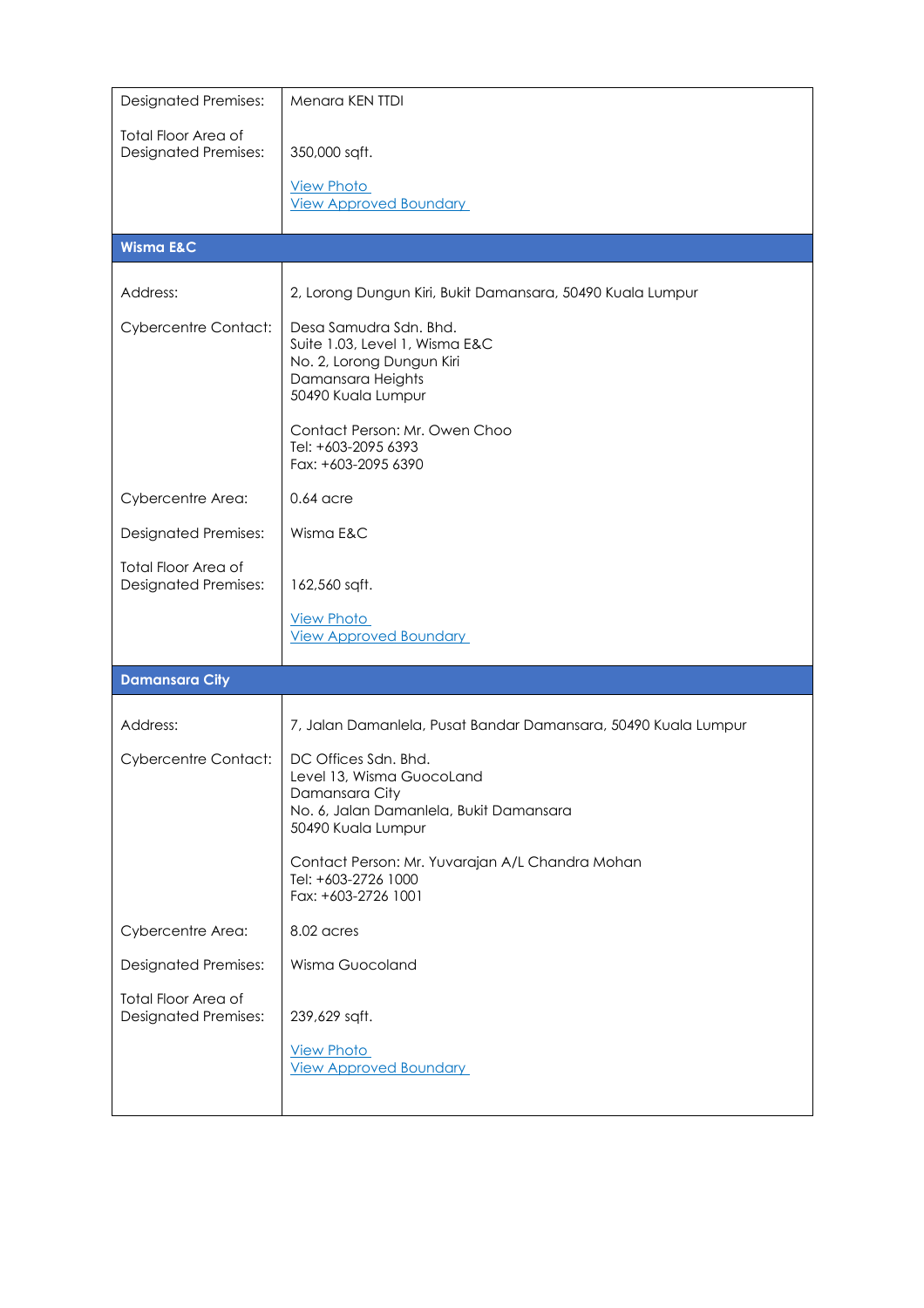| <b>JKG Tower</b>                                          |                                                                                                                     |  |
|-----------------------------------------------------------|---------------------------------------------------------------------------------------------------------------------|--|
| Address:                                                  | 282, Jalan Raja Laut, Chow Kit, 50350 Kuala Lumpur                                                                  |  |
| <b>Cybercentre Contact:</b>                               | JKG Tower Sdn. Bhd.<br>Management Office<br>1st floor, Menara JKG<br>No. 282, Jalan Raja Laut<br>50350 Kuala Lumpur |  |
|                                                           | Contact Person: Ms. Julie Ng<br>Tel: +603-2275 0222<br>Fax: +603-2275 0223                                          |  |
| Cybercentre Area:                                         | 1.5 acres                                                                                                           |  |
| <b>Designated Premises:</b>                               | <b>JKG Tower</b>                                                                                                    |  |
| <b>Total Floor Area of</b><br><b>Designated Premises:</b> | 390,000 sqft.                                                                                                       |  |
|                                                           | <b>View Photo</b><br><b>View Approved Boundary</b>                                                                  |  |
| <b>Dataran Maybank</b>                                    |                                                                                                                     |  |
| Address:                                                  | Jalan Maarof, Bangsar, 59000 Kuala Lumpur                                                                           |  |
| <b>Cybercentre Contact:</b>                               | Etiqa Life Insurance Berhad<br>Level 17, Tower C<br>Dataran Maybank<br>No. 1, Jalan Maarof<br>59000 Kuala Lumpur    |  |
|                                                           | Contact Person: En. Aris bin Tusimin<br>Tel: +603-2297 1888 / 2785 3301<br>Fax: +603-2785 3338                      |  |
| Cybercentre Area:                                         | 3.55 acres                                                                                                          |  |
| <b>Designated Premises:</b>                               | Menara Etiqa                                                                                                        |  |
| <b>Total Floor Area of</b><br><b>Designated Premises:</b> | 381,934 sqft.                                                                                                       |  |
|                                                           | <b>View Photo</b><br><b>View Approved Boundary</b>                                                                  |  |
| <b>Menara AIMS</b>                                        |                                                                                                                     |  |
|                                                           |                                                                                                                     |  |
| Address:                                                  | Changkat Raja Chulan, Bukit Ceylon, 50200 Kuala Lumpur                                                              |  |
| <b>Cybercentre Contact:</b>                               | AIMS Data Centre Sdn. Bhd.<br>18th Floor, Menara AIMS<br>Changkat Raja Chulan<br>50200 Kuala Lumpur                 |  |
|                                                           | Contact Person: Ms. Jessie Lim Mei Thien<br>Tel: +603-2031 4988<br>Fax: +603-2031 8948                              |  |
| Cybercentre Area:                                         | $0.6$ acre                                                                                                          |  |
| <b>Designated Premises:</b>                               | Menara AIMS                                                                                                         |  |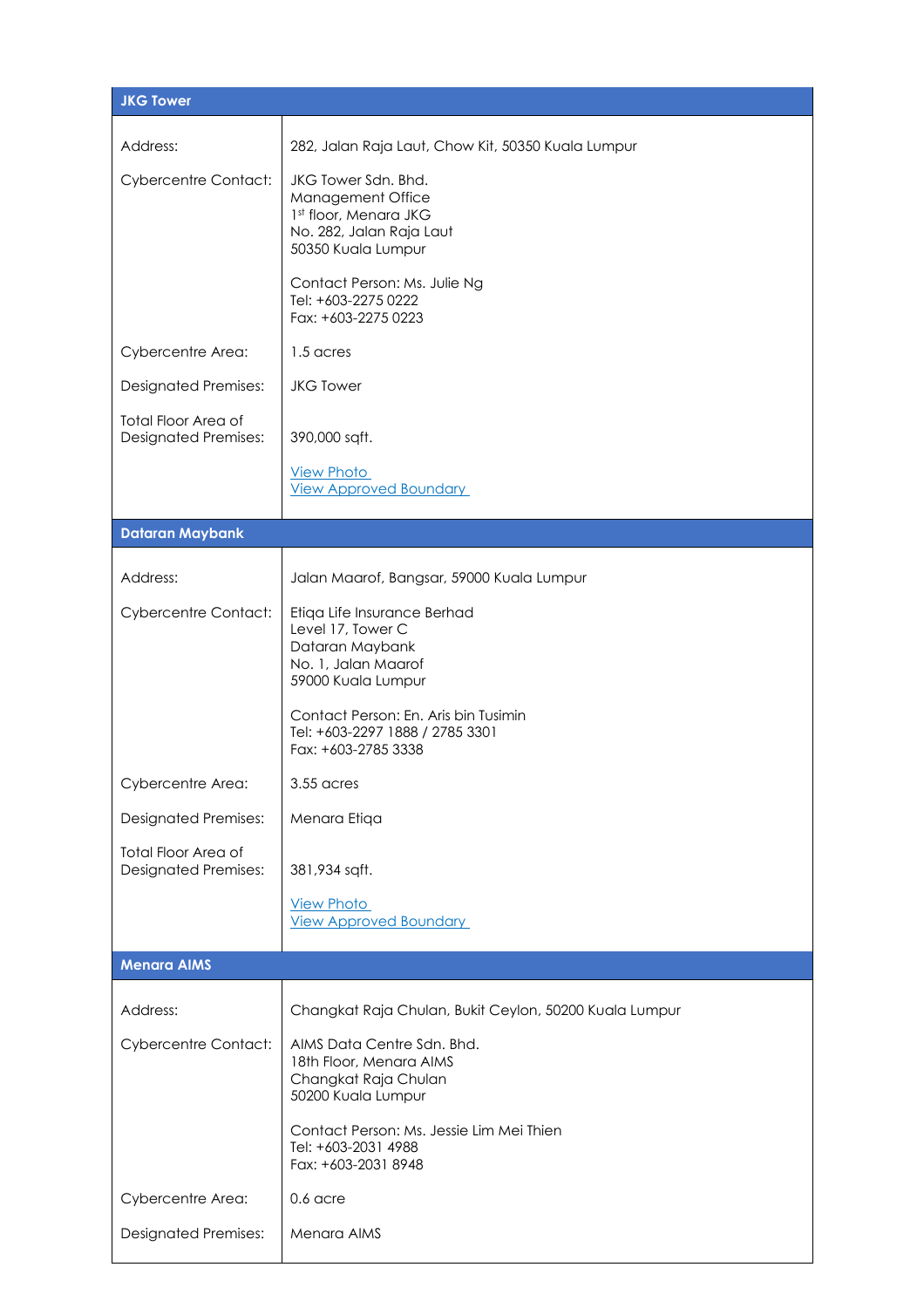| <b>Total Floor Area of</b><br><b>Designated Premises:</b> | 120,598 sqft.                                                                                                                 |
|-----------------------------------------------------------|-------------------------------------------------------------------------------------------------------------------------------|
|                                                           | <b>View Photo</b>                                                                                                             |
|                                                           | <b>View Approved Boundary</b>                                                                                                 |
| The Exchange 106                                          |                                                                                                                               |
| Address:                                                  | Lingkaran TRX, Tun Razak Exchange, 55188 Kuala Lumpur                                                                         |
| <b>Cybercentre Contact:</b>                               | Mulia Property Development Sdn. Bhd.<br>Level 5, Exchange 106<br>Lingkaran TRX, Tun Razak Exchange<br>55188 Kuala Lumpur      |
|                                                           | Contact Person: Mr. Kenneth Lin<br>Tel: +603-2710 8806<br>Fax: +603-2630 5789                                                 |
| Cybercentre Area:                                         | 3.418 acres                                                                                                                   |
| <b>Designated Premises:</b>                               | The Exchange 106                                                                                                              |
| <b>Total Floor Area of</b><br><b>Designated Premises:</b> | 2,697,667 sqft.                                                                                                               |
|                                                           | <b>View Photo</b><br><b>View Approved Boundary</b>                                                                            |
| <b>Platinum Park</b>                                      |                                                                                                                               |
| Address:                                                  | No. 10, Persiaran KLCC, 50088 Kuala Lumpur                                                                                    |
| <b>Cybercentre Contact:</b>                               | Capital Tower Sdn. Bhd.<br>Level 11, Naza Tower, Platinum Park<br>No.10, Persiaran KLCC<br>50088 Kuala Lumpur                 |
|                                                           | Contact Person: Ms. Ng Poui Shi<br>Tel: +603-2386 8000<br>Fax: +603-2386 0028                                                 |
| Cybercentre Area:                                         | 4.31 acres                                                                                                                    |
| <b>Designated Premises:</b>                               | Naza Tower                                                                                                                    |
| Total Floor Area of<br><b>Designated Premises:</b>        | 512,340 sqft.                                                                                                                 |
|                                                           | <b>View Photo</b><br><b>View Approved Boundary</b>                                                                            |
| <b>Sunway Velocity</b>                                    |                                                                                                                               |
| Address:                                                  | Lingkaran SV, Sunway Velocity, 55100 Kuala Lumpur                                                                             |
| <b>Cybercentre Contact:</b>                               | Sunway Integrated Properties Sdn. Bhd.<br>Level 1-3 & 5, Menara Sunway<br>Jalan Lagoon Timur, Bandar Sunway<br>47500 Selangor |
|                                                           | Contact Person: Mr. Kevin Choe Wei Men<br>Tel: +603-5639 8888 / +603-5639 9297<br>Fax: +603-5639 9992                         |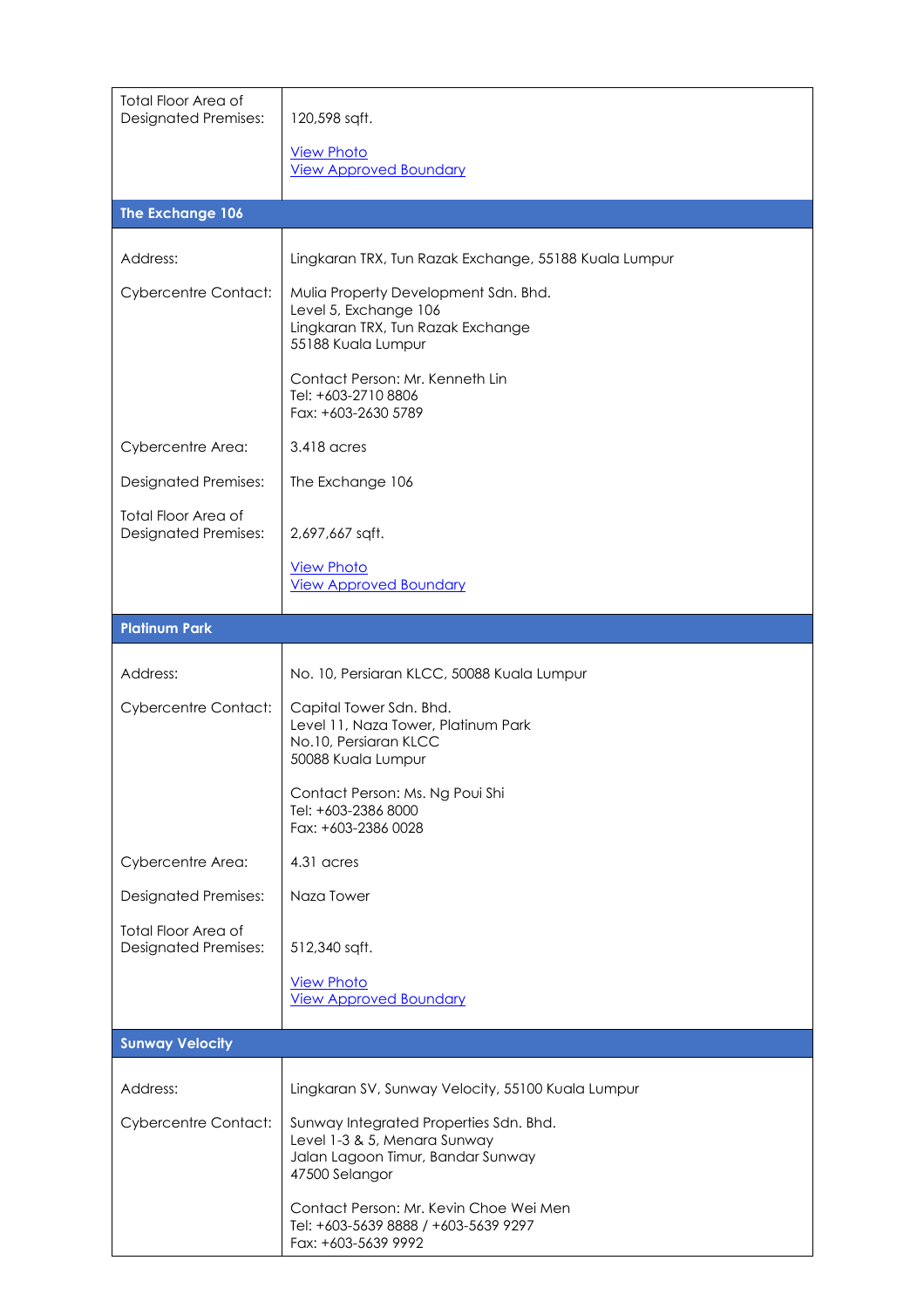| Cybercentre Area:                                         | 30.42 acres                                                                                                                                           |
|-----------------------------------------------------------|-------------------------------------------------------------------------------------------------------------------------------------------------------|
| <b>Designated Premises:</b>                               | Menara Sunway Visio                                                                                                                                   |
| <b>Total Floor Area of</b><br><b>Designated Premises:</b> | 245,264 sqft.<br><b>View Photo</b><br><b>View Approved Boundary</b>                                                                                   |
| <b>Menara Prudential</b>                                  |                                                                                                                                                       |
| Address:                                                  | Persiaran TRX Barat, Tun Razak Exchange, 55188 Kuala Lumpur                                                                                           |
| <b>Cybercentre Contact:</b>                               | Fairview Valley Sdn. Bhd.<br>Ground Floor, Wisma IJM<br>Jalan Yong Shook Lin<br>Petaling Jaya<br>46050 Selangor<br>Contact Person: Mr. Chin Wai Leong |
|                                                           | Tel: +603-7985 8288<br>Fax: +603-7952 1452                                                                                                            |
| Cybercentre Area:                                         | 1.175 acres                                                                                                                                           |
| <b>Designated Premises:</b>                               | Menara Prudential                                                                                                                                     |
| <b>Total Floor Area of</b><br><b>Designated Premises</b>  | 413,256 sqft.                                                                                                                                         |
|                                                           | <b>View Photo</b><br><b>View Approved Boundary</b>                                                                                                    |
| <b>KL Eco City</b>                                        |                                                                                                                                                       |
| Address:                                                  | KL Eco City, Jalan Bangsar, 59200 Kuala Lumpur                                                                                                        |
| <b>Cybercentre Contact:</b>                               | Flexrise Projects Sdn. Bhd.<br>Setia International Centre,<br>Lot 215, KL Eco City<br>Jalan Bangsar<br>59200 Kuala Lumpur                             |
|                                                           | Contact Person: Ir. Lim Sze Wi<br>Tel: +603-2287 5522<br>Fax: +603-2287 5225                                                                          |
| Cybercentre Area:                                         | 24.83 acres                                                                                                                                           |
| <b>Designated Premises:</b>                               | Mercu 2                                                                                                                                               |
| Total Floor Area of<br><b>Designated Premises</b>         | 539,983 sqft.                                                                                                                                         |
|                                                           | <b>View Photo</b><br><b>View Approved Boundary</b>                                                                                                    |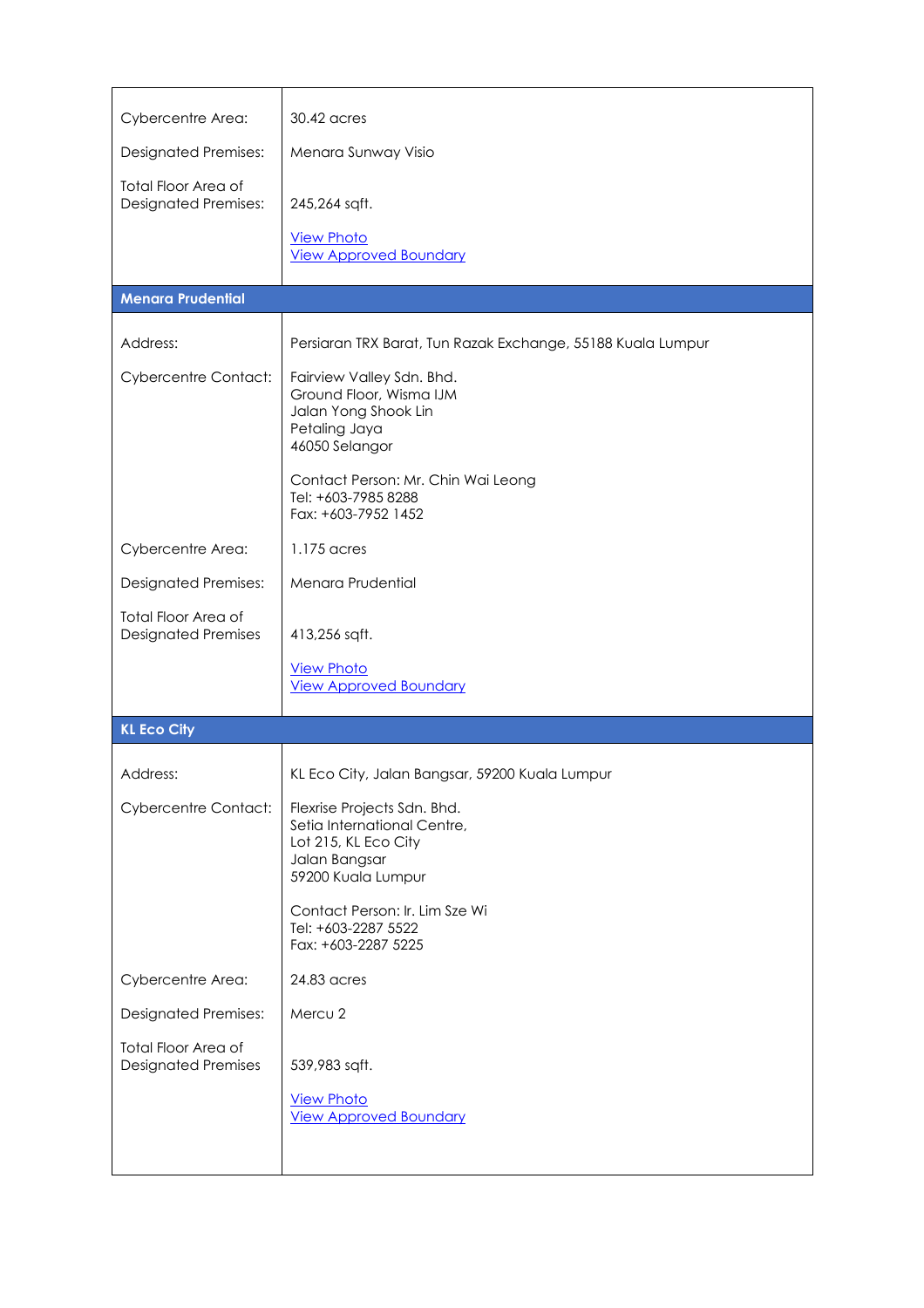| <b>WISMA TUNE</b>                                        |                                                                                                                                   |  |
|----------------------------------------------------------|-----------------------------------------------------------------------------------------------------------------------------------|--|
| Address:                                                 | 19, Lorong Dungun, Bukit Damansara, 50490 Kuala Lumpur                                                                            |  |
| <b>Cybercentre Contact:</b>                              | Pelaburan Hartanah Nasional Berhad (PHNB)<br>Level 31, Menara PNB<br>201-A Jalan Tun Razak<br>50400 Kuala Lumpur                  |  |
|                                                          | Contact Person: Pn. Wan Nafisah Binti Haji Ibrahim<br>Tel: +603-2050 5364<br>Fax: +603-2050 5878                                  |  |
| Cybercentre Area:                                        | 0.59 acres                                                                                                                        |  |
| <b>Designated Premises:</b>                              | Wisma Tune                                                                                                                        |  |
| <b>Total Floor Area of</b><br><b>Designated Premises</b> | 98,338 sqft.                                                                                                                      |  |
|                                                          | <b>View Photo</b><br><b>View Approved Boundary</b>                                                                                |  |
| <b>MENARA IQ</b>                                         |                                                                                                                                   |  |
| Address:                                                 | Lot PT170, Seksyen 67 (Plot 6)<br>Tun Razak Exchange,<br>Jalan Tun Razak / Jalan Davis,<br>55188 Wilayah Persekutuan Kuala Lumpur |  |
| <b>Cybercentre Contact:</b>                              | HSBC Operations, Services & Technology<br>HSBC Bank Malaysia Berhad<br>2, Jalan Leboh Ampang<br>50100 Kuala Lumpur                |  |
|                                                          | Contact Person: Mr. Roger Francois Poulin<br>Tel: +603-2181 5254<br>Fax: +603-2197 5254                                           |  |
| Cybercentre Area:                                        | 1.264 acres                                                                                                                       |  |
| <b>Designated Premises:</b>                              | <b>HSBC Catalyst</b>                                                                                                              |  |
|                                                          |                                                                                                                                   |  |
| <b>Total Floor Area of</b><br><b>Designated Premises</b> | 242,654 sqft.                                                                                                                     |  |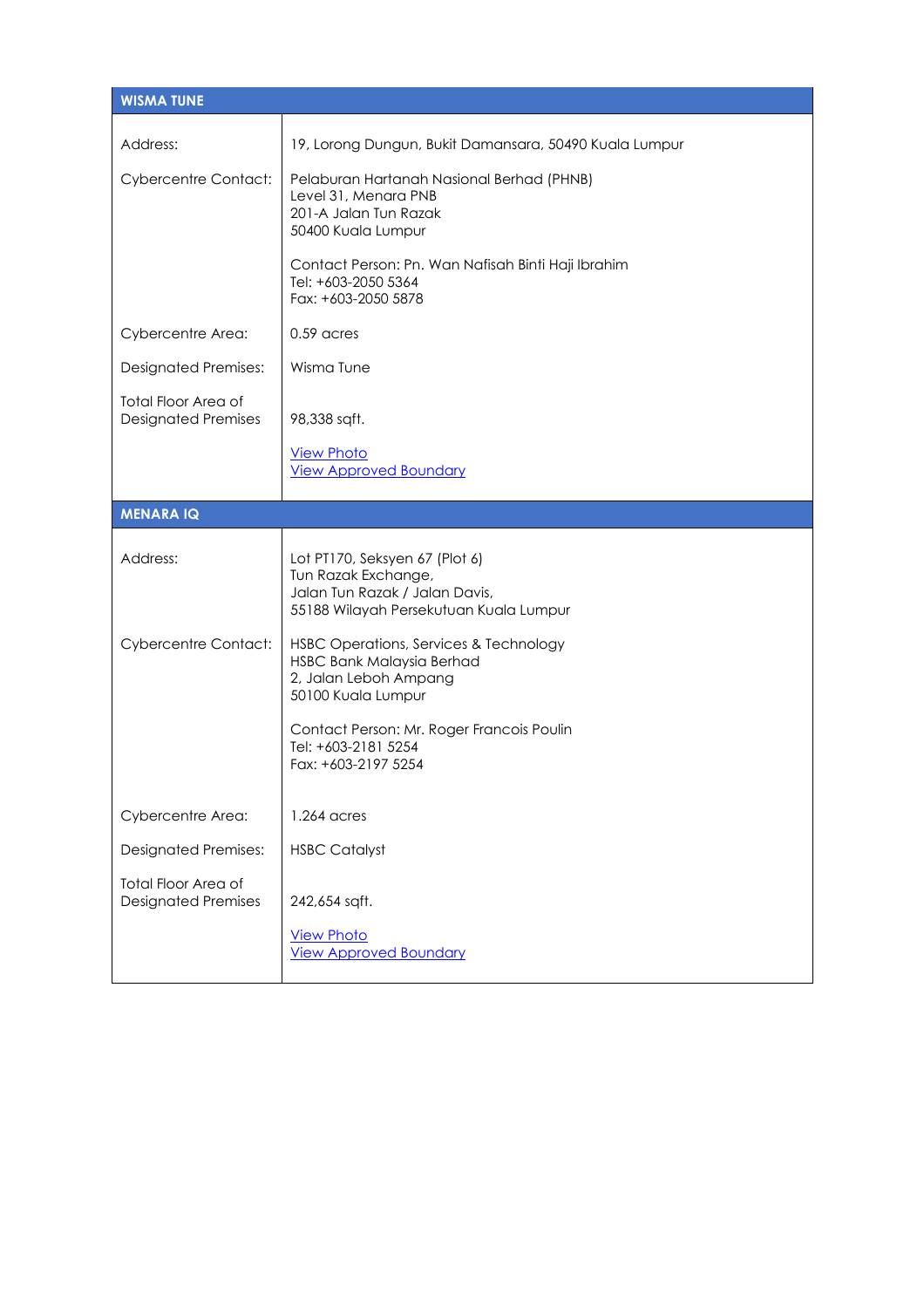# **SELANGOR**

| <b>KYM Tower</b>                                          |                                                                                                                                                                                                                                                                                                            |
|-----------------------------------------------------------|------------------------------------------------------------------------------------------------------------------------------------------------------------------------------------------------------------------------------------------------------------------------------------------------------------|
| Address:                                                  | No. 8, Jalan PJU 7/6, Mutiara Damansara, 47820 Petaling Jaya                                                                                                                                                                                                                                               |
| <b>Cybercentre Contact:</b>                               | TSM Towers Sdn. Bhd.<br>Level 7, Menara KYM Tower<br>No. 8, Jalan PJU 7/6<br>Mutiara Damansara<br>47820 Petaling Jaya<br>Selangor                                                                                                                                                                          |
|                                                           | Contact Person: Mr. Dickson Tan<br>Tel: +603-2692 2923<br>Fax: +603-2692 8382                                                                                                                                                                                                                              |
| Cybercentre Area:                                         | 1.01 acres                                                                                                                                                                                                                                                                                                 |
| <b>Designated Premises:</b>                               | <b>KYM Tower</b>                                                                                                                                                                                                                                                                                           |
| <b>Total Floor Area of</b><br><b>Designated Premises:</b> | 151,576 sqft.                                                                                                                                                                                                                                                                                              |
|                                                           | <b>View Photo</b><br><b>View Approved Boundary</b>                                                                                                                                                                                                                                                         |
| <b>Nucleus Tower</b>                                      |                                                                                                                                                                                                                                                                                                            |
| Address:                                                  | No. 10, Jalan PJU 7/6, Mutiara Damansara, 47820 Petaling Jaya, Selangor                                                                                                                                                                                                                                    |
| <b>Cybercentre Contact:</b>                               | Nam Seng Bee Hoon Sdn. Bhd.<br>Nucleus Tower<br>Property Management Office<br>LG Floor, No.10, Jalan PJU 7/6<br>Mutiara Damansara<br>47800 Petaling Jaya, Selangor<br>Contact Person: En. Ahmad Faizal Abd Jamil<br>Tel: +603-7625 6399<br>Fax: +603-7625 6398<br>Email: nucleustower.prop@boustead.com.my |
| Cybercentre Area:                                         | 2.1 acres                                                                                                                                                                                                                                                                                                  |
| <b>Designated Premises:</b>                               | Nucleus Tower                                                                                                                                                                                                                                                                                              |
| <b>Total Floor Area of</b><br><b>Designated Premises:</b> | 238,452 sqft.                                                                                                                                                                                                                                                                                              |
|                                                           | <b>View Photo</b><br><b>View Approved Boundary</b>                                                                                                                                                                                                                                                         |
| <b>Symphony Square</b>                                    |                                                                                                                                                                                                                                                                                                            |
| Address:                                                  | Jalan Semangat, Seksyen 13, 46200 Petaling Jaya, Selangor                                                                                                                                                                                                                                                  |
| <b>Cybercentre Contact</b>                                | Vistayu Sdn. Bhd.<br>Level 9, Symphony House<br>Dana 1 Commercial Centre<br>Jalan PJU 1A/46<br>47301 Petaling Jaya<br>Selangor<br>Contact Person: Ms. Yong Yuet Lan<br>Tel: +603-7844 6888                                                                                                                 |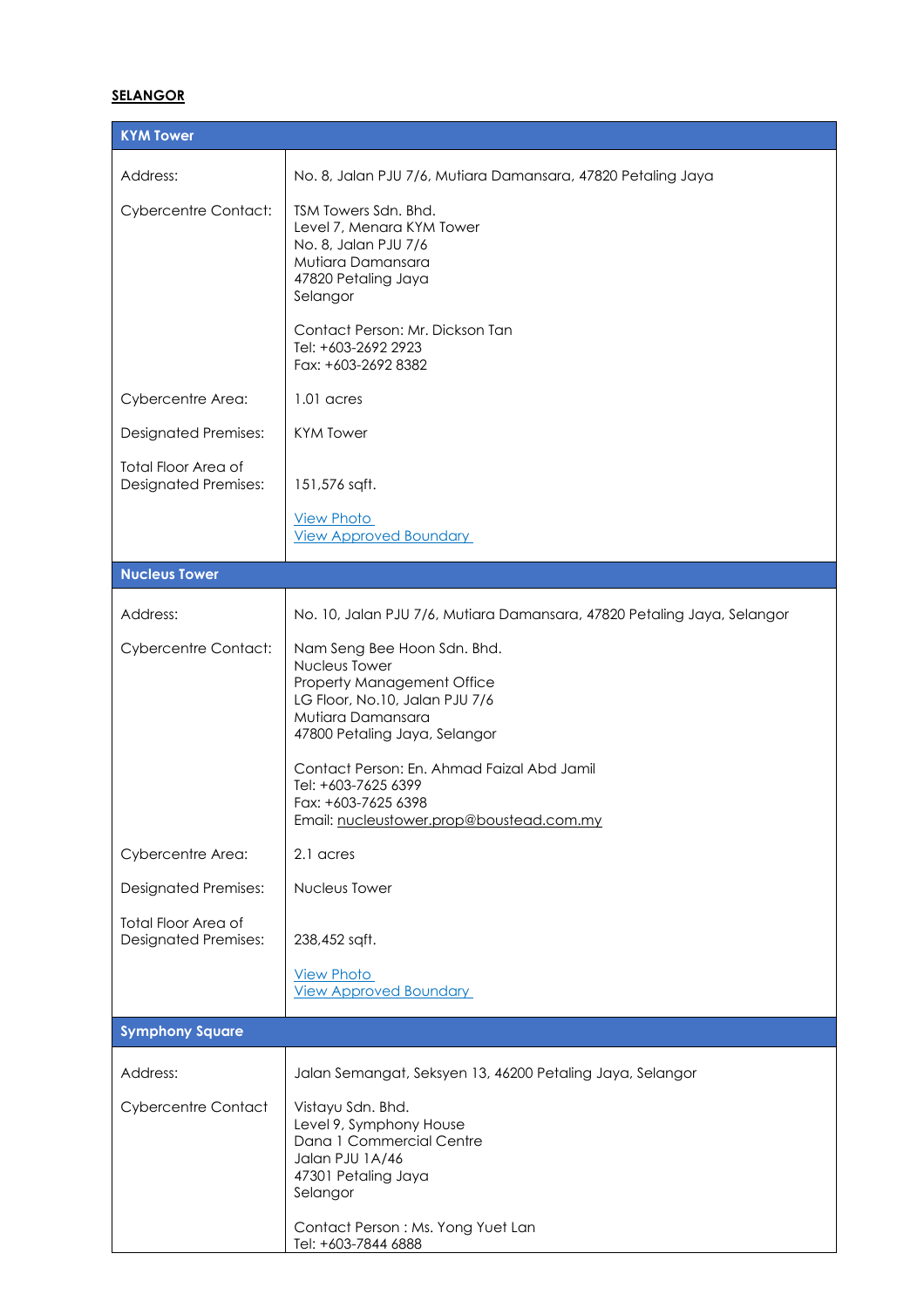|                                                           | Fax: +603-7844 6828                                                                                                                                                                                                  |
|-----------------------------------------------------------|----------------------------------------------------------------------------------------------------------------------------------------------------------------------------------------------------------------------|
| Cybercentre Area:                                         | 1.78 acres                                                                                                                                                                                                           |
| <b>Designated Premises:</b>                               | Symphony Square                                                                                                                                                                                                      |
| Total Floor Area of<br><b>Designated Premises:</b>        | 632,950 sqft.                                                                                                                                                                                                        |
|                                                           | <b>View photo</b><br><b>View Approved Boundary</b>                                                                                                                                                                   |
| <b>Neo Damansara</b>                                      |                                                                                                                                                                                                                      |
| Address:                                                  | Jalan PJU 8/1, Bandar Damansara Perdana, 47820 Petaling Jaya                                                                                                                                                         |
| <b>Cybercentre Contact:</b>                               | Paradigma Intan Sdn. Bhd.<br>Wisma Mustapha Kamal<br>Menara 2, Level 2, Neo Cyber<br>Lingkaran Cyberpoint Barat<br>Cyber 12, 63000 Cyberjaya<br>Selangor<br>Contact Person: Mr. Teh Chin Kong<br>Tel: +603-8318 2080 |
|                                                           | Fax: +603-8319 3236                                                                                                                                                                                                  |
| Cybercentre Area:                                         | 7.65 acres                                                                                                                                                                                                           |
| <b>Designated Premises:</b>                               | <b>Block D</b><br>$\bullet$<br><b>Block G</b><br>$\bullet$                                                                                                                                                           |
| <b>Total Floor Area of</b><br><b>Designated Premises:</b> | Block D: 213,246 sqft.<br>Block G: 282,893 sqft.                                                                                                                                                                     |
|                                                           | <b>View Photo</b><br><b>View Approved Boundary</b>                                                                                                                                                                   |
| <b>APM Technology Centre</b>                              |                                                                                                                                                                                                                      |
| Address:                                                  | Lot 1, Jalan 6/3, Kawasan Perindustrian Seri Kembangan                                                                                                                                                               |
| <b>Cybercentre Contact:</b>                               | APM Technology Centre<br>Lot 1, Jalan 6/3, Kawasan Perusahaan Seri Kembangan<br>43300 Selangor                                                                                                                       |
|                                                           | Contact Person: En. Mohd Shamser Bin Jamaldeen<br>Tel: +603-8945 6880<br>Fax: +603-8945 6990                                                                                                                         |
| Cybercentre Area:                                         | 20.41 acres                                                                                                                                                                                                          |
| <b>Designated Premises:</b>                               | <b>TC iTech Building</b>                                                                                                                                                                                             |
| <b>Total Floor Area of</b><br><b>Designated Premises:</b> | 17,430 sqft.                                                                                                                                                                                                         |
|                                                           | <b>View Photo</b><br><b>View Approved Boundary</b>                                                                                                                                                                   |
|                                                           |                                                                                                                                                                                                                      |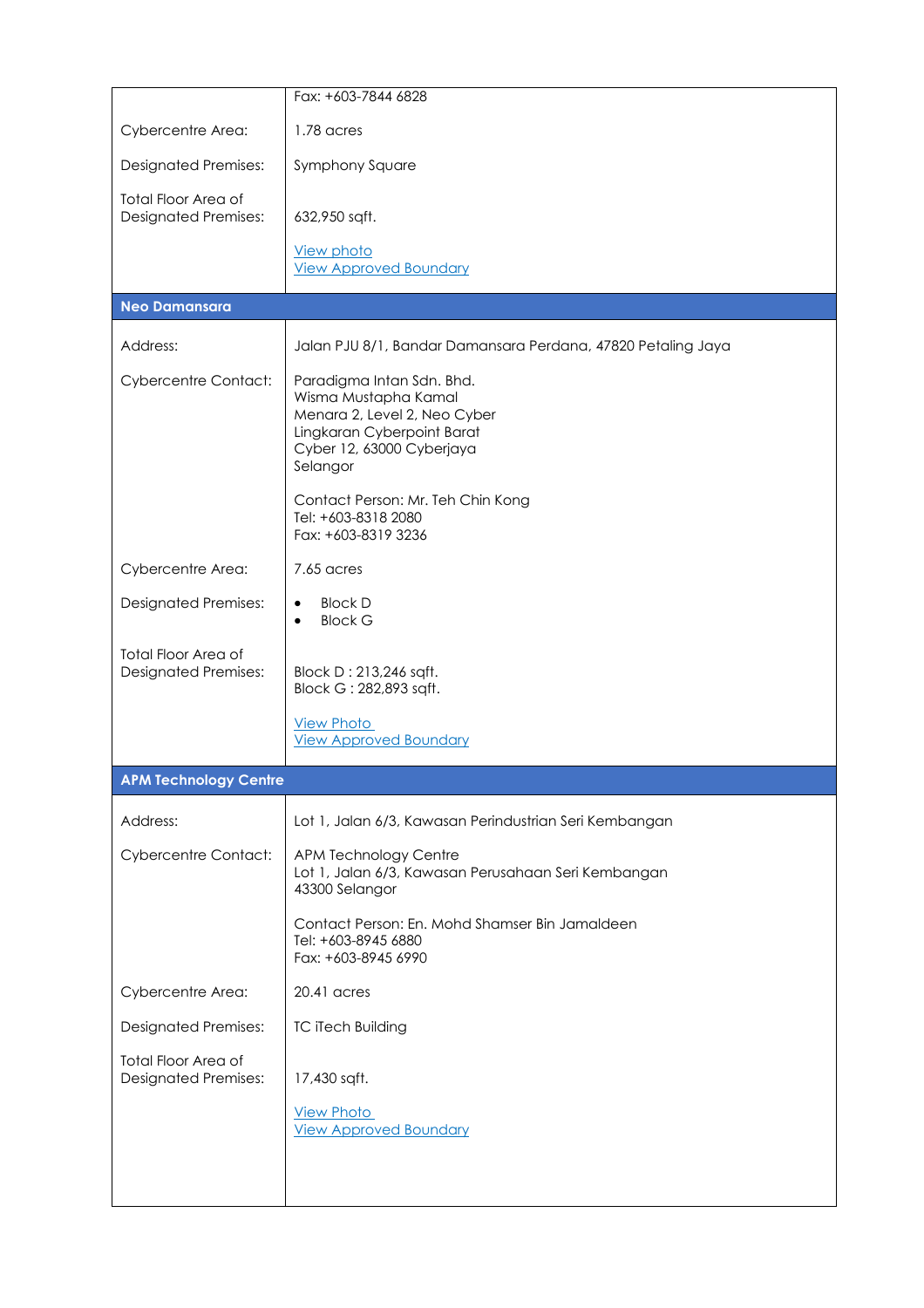| <b>Luxor Tech Centre</b>                                  |                                                                                                                                                                                                                                      |  |
|-----------------------------------------------------------|--------------------------------------------------------------------------------------------------------------------------------------------------------------------------------------------------------------------------------------|--|
| Address:                                                  | 1A, Jalan Teknologi 3/4 & PJU 5, Taman Sains Selangor 1, Kota Damansara,<br>47810 Petaling Jaya, Selangor                                                                                                                            |  |
| <b>Cybercentre Contact:</b>                               | Luxor Holdings Sdn. Bhd.<br>Level 5M, Luxor Tech Centre<br>No. 1A, Jalan Teknologi 3/4<br>Taman Sains Selangor 1<br>Kota Damansara PJU 5<br>47810 Petaling Jaya<br>Selangor<br>Contact Person: Mr. Edwin Choi<br>Tel: +603-7681 2288 |  |
|                                                           | Fax: +603-7681 2211                                                                                                                                                                                                                  |  |
| Cybercentre Area:                                         | 3.667 acres                                                                                                                                                                                                                          |  |
| <b>Designated Premises:</b>                               | Luxor                                                                                                                                                                                                                                |  |
| <b>Total Floor Area of</b><br><b>Designated Premises:</b> | 159,403 sqft.                                                                                                                                                                                                                        |  |
|                                                           | <b>View Photo</b><br><b>View Approved Boundary</b>                                                                                                                                                                                   |  |
| <b>The Paradigm</b>                                       |                                                                                                                                                                                                                                      |  |
| Address:                                                  | No. 1 Jalan SS 7/26A, Kelana Jaya, 47301, Petaling Jaya                                                                                                                                                                              |  |
| <b>Cybercentre Contact:</b>                               | <b>Building Management Office</b><br>Level 17, The Ascent Paradigm<br>No. 1, Jalan SS 7/26A, Kelana Jaya<br>47301 Petaling Jaya<br>Selangor<br>Contact Person: Mr. Jeff Lim Jenn Foong                                               |  |
|                                                           | Tel: +603-7886 4518<br>Fax: +603-7886 3645                                                                                                                                                                                           |  |
| Cybercentre Area:                                         | 13.98 acres                                                                                                                                                                                                                          |  |
| <b>Designated Premises:</b>                               | The Ascent Paradigm                                                                                                                                                                                                                  |  |
| <b>Total Floor Area of</b><br><b>Designated Premises:</b> | 504,131 sqft.                                                                                                                                                                                                                        |  |
|                                                           | <b>View Photo</b><br><b>View Approved Boundary</b>                                                                                                                                                                                   |  |
| <b>Oasis Damansara</b>                                    |                                                                                                                                                                                                                                      |  |
| Address:                                                  | Oasis Damansara ,47301 Petaling Jaya, Selangor                                                                                                                                                                                       |  |
| <b>Cybercentre Contact:</b>                               | Brunsfield Oasis Tower Sdn. Bhd.<br>No.12, Jalan PJU 1A/2<br>Oasis Square, Oasis Damansara<br>47301 Petaling Jaya                                                                                                                    |  |
|                                                           | Contact Person: Ms. Chow Yoke Mei<br>Tel: +603-7726 9898<br>Fax: +603-7726 8998                                                                                                                                                      |  |
| Cybercentre Area:                                         | 85.28 acres                                                                                                                                                                                                                          |  |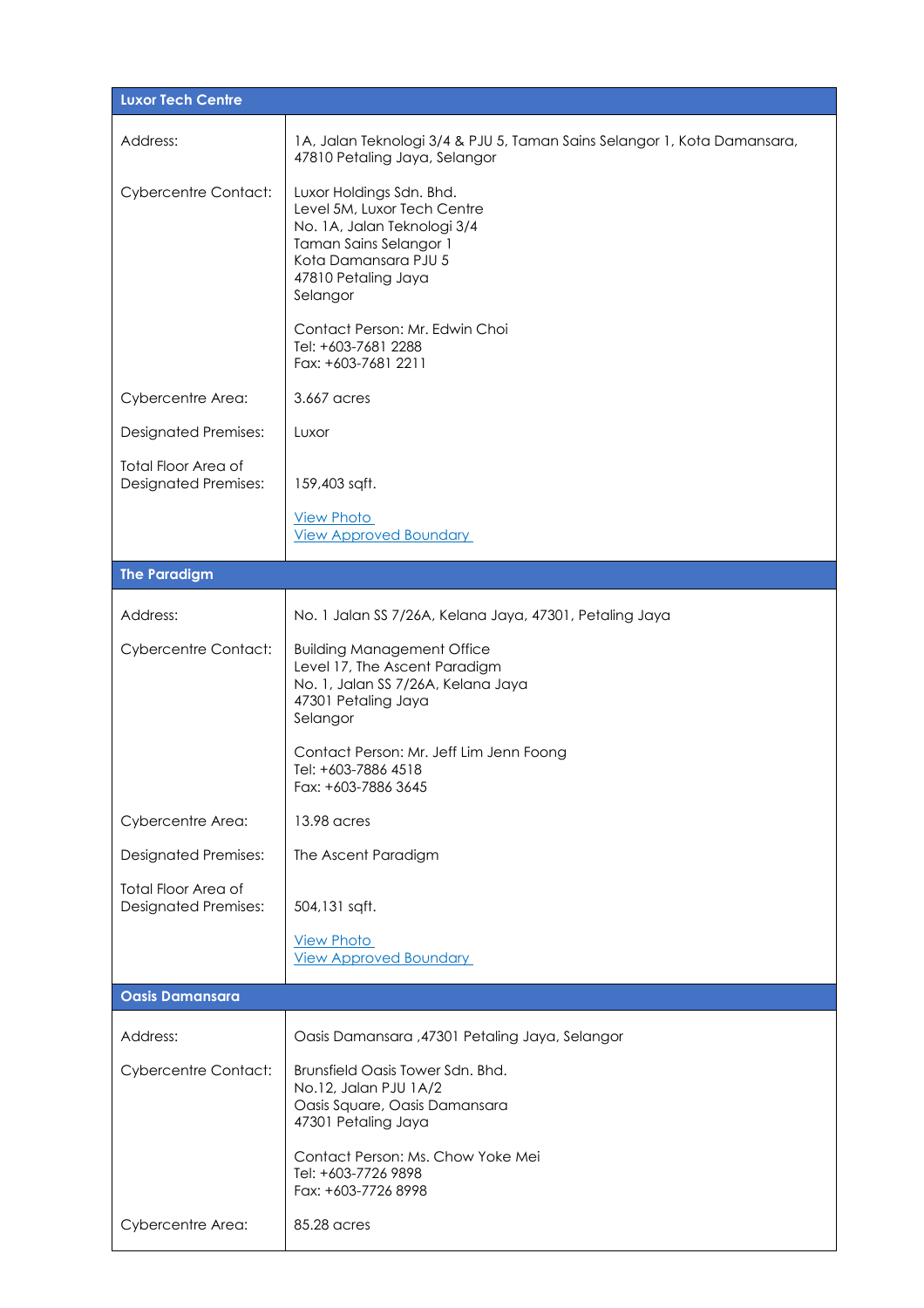| <b>Designated Premises:</b>                               | Brunsfield Oasis Tower 3 (BOT3)                                                                                                                                                                                                                                                                                                                                                                                                                                                                                                                                                                                                                                                                                                                                                                                                                                                                                                                                                                                                                                                                                                                                                                                                                                                                                                                                                                                                                                                                                                                                                                                                                                                                                                                                                    |
|-----------------------------------------------------------|------------------------------------------------------------------------------------------------------------------------------------------------------------------------------------------------------------------------------------------------------------------------------------------------------------------------------------------------------------------------------------------------------------------------------------------------------------------------------------------------------------------------------------------------------------------------------------------------------------------------------------------------------------------------------------------------------------------------------------------------------------------------------------------------------------------------------------------------------------------------------------------------------------------------------------------------------------------------------------------------------------------------------------------------------------------------------------------------------------------------------------------------------------------------------------------------------------------------------------------------------------------------------------------------------------------------------------------------------------------------------------------------------------------------------------------------------------------------------------------------------------------------------------------------------------------------------------------------------------------------------------------------------------------------------------------------------------------------------------------------------------------------------------|
| <b>Total Floor Area of</b><br><b>Designated Premises:</b> | 191,399 sqft.                                                                                                                                                                                                                                                                                                                                                                                                                                                                                                                                                                                                                                                                                                                                                                                                                                                                                                                                                                                                                                                                                                                                                                                                                                                                                                                                                                                                                                                                                                                                                                                                                                                                                                                                                                      |
|                                                           |                                                                                                                                                                                                                                                                                                                                                                                                                                                                                                                                                                                                                                                                                                                                                                                                                                                                                                                                                                                                                                                                                                                                                                                                                                                                                                                                                                                                                                                                                                                                                                                                                                                                                                                                                                                    |
|                                                           | <b>View Photo</b><br><b>View Approved Boundary</b>                                                                                                                                                                                                                                                                                                                                                                                                                                                                                                                                                                                                                                                                                                                                                                                                                                                                                                                                                                                                                                                                                                                                                                                                                                                                                                                                                                                                                                                                                                                                                                                                                                                                                                                                 |
| Cyberjaya                                                 |                                                                                                                                                                                                                                                                                                                                                                                                                                                                                                                                                                                                                                                                                                                                                                                                                                                                                                                                                                                                                                                                                                                                                                                                                                                                                                                                                                                                                                                                                                                                                                                                                                                                                                                                                                                    |
| Address:                                                  | Cyberjaya, 63000 Selangor                                                                                                                                                                                                                                                                                                                                                                                                                                                                                                                                                                                                                                                                                                                                                                                                                                                                                                                                                                                                                                                                                                                                                                                                                                                                                                                                                                                                                                                                                                                                                                                                                                                                                                                                                          |
| <b>Cybercity Contact:</b>                                 | Cyberview Sdn. Bhd.<br><b>Block 3750 Persiaran APEC</b><br>Cyber 8<br>63000 Cyberjaya                                                                                                                                                                                                                                                                                                                                                                                                                                                                                                                                                                                                                                                                                                                                                                                                                                                                                                                                                                                                                                                                                                                                                                                                                                                                                                                                                                                                                                                                                                                                                                                                                                                                                              |
|                                                           | Selangor                                                                                                                                                                                                                                                                                                                                                                                                                                                                                                                                                                                                                                                                                                                                                                                                                                                                                                                                                                                                                                                                                                                                                                                                                                                                                                                                                                                                                                                                                                                                                                                                                                                                                                                                                                           |
|                                                           | Contact Person: En. Mohd Yuri Md Khalili<br>Tel: +603-8315 6001<br>Fax: +603-8315 6110                                                                                                                                                                                                                                                                                                                                                                                                                                                                                                                                                                                                                                                                                                                                                                                                                                                                                                                                                                                                                                                                                                                                                                                                                                                                                                                                                                                                                                                                                                                                                                                                                                                                                             |
| <b>Cybercity Area:</b>                                    | 6960.69 acres                                                                                                                                                                                                                                                                                                                                                                                                                                                                                                                                                                                                                                                                                                                                                                                                                                                                                                                                                                                                                                                                                                                                                                                                                                                                                                                                                                                                                                                                                                                                                                                                                                                                                                                                                                      |
| <b>Designated Premises:</b>                               | <b>Dell Global Business Centre</b><br>$\bullet$<br>Ericsson (Malaysia)<br>$\bullet$<br>Measat Teleport & Broadcast Centre<br>٠<br>Century Square 2320<br>Century Square 2250<br>$\bullet$<br>Century Square 2300<br>$\bullet$<br>Century Square 2310<br>$\bullet$<br>Century Square 2330<br>$\bullet$<br>Century Square 2340<br>$\bullet$<br>CSF Computer Exchange 1 (CX1)<br>$\bullet$<br>CSF Computer Exchange 2 (CX2)<br>$\bullet$<br>Enterprise Building 1 (Block 3440)<br>$\bullet$<br>Enterprise Building 2 (Block 3502)<br>$\bullet$<br>Enterprise Building 3 (Block 2200)<br>٠<br>Fujitsu PC Asia Pacific<br>$\bullet$<br>Prima 1 (Block 3507)<br>Prima 2 (Block 3506)<br>$\bullet$<br>Prima 6 (Block 3512)<br>$\bullet$<br>Prima 7 (Block 3510)<br>$\bullet$<br>Prima 8 (Block 3508)<br>$\bullet$<br>Prima 9 (Block 3547)<br>٠<br>Mahindra Satyam Malaysia Global Solution Centre<br>٠<br>Quill 1 (Block 3509 - DHL)<br>٠<br>Quill 2 (Block 3500 - HSBC)<br>$\bullet$<br>Quill 3 (Block 3501 - BMW)<br>٠<br>Quill 4 (Block 3511 - DHL)<br>$\bullet$<br>Quill 5 (IBM)<br>٠<br>SME Technopreneur Centre (SME 1 - CoPlace 1)<br>٠<br>SME Technopreneur Centre 2 (SME 2 - CoPlace 2)<br>$\bullet$<br>NTT MSC<br>$\bullet$<br>Emerio<br>$\bullet$<br>Bangunan Mustapha Kamal<br>$\bullet$<br><b>Glamorous Matrix</b><br>$\bullet$<br>MKN Embassy Techzone (Block A and Block B)<br>٠<br>CBD Perdana 1<br>٠<br><b>Streetmall Shop Offices</b><br>$\bullet$<br><b>Basis Bay</b><br>٠<br>Block 3750 (Cyberview & AMD Building)<br>٠<br>DXC Technology (formerly HP Global Centre)<br>$\bullet$<br>Al-Hijrah Big Studios (formerly KRU Studios)<br>$\bullet$<br><b>Block 3710</b><br>$\bullet$<br><b>Block 3720</b><br>$\bullet$<br>Skytech Tower 1 (formerly MKN Embassy Block C) |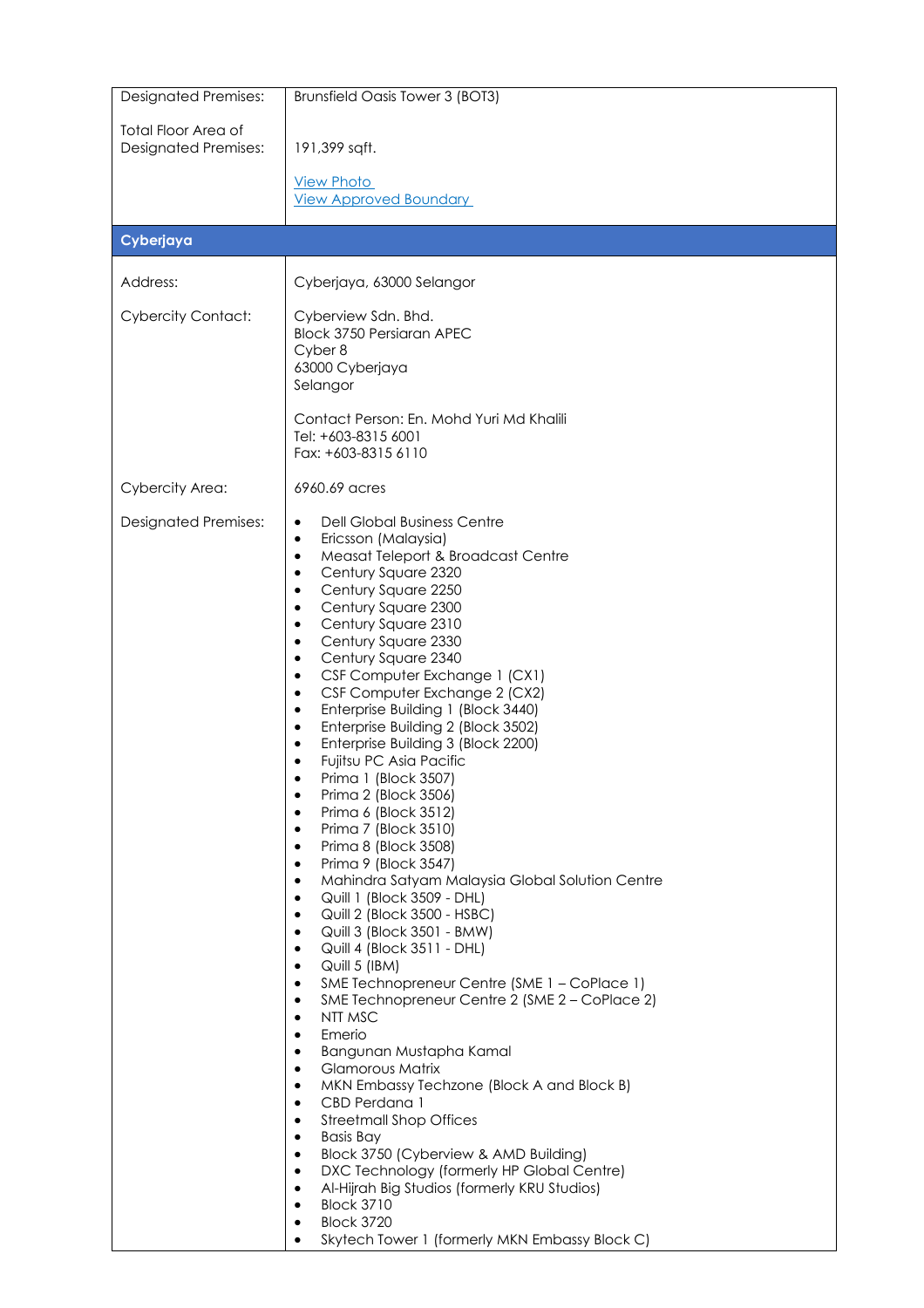| <b>Total Floor Area of</b><br><b>Designated Premises:</b> | Skytech Tower 2 (formerly MKN Embassy Block D)<br>$\bullet$<br>Prima 10 (RBC Dexia Building)<br>$\bullet$<br>Wisma Mustapha Kamal @ NeoCyber<br>$\bullet$<br>MKN Embassy Techzone Block I and J<br>$\bullet$<br>Bangunan Lestari Kumpulan Emkay - Wisma Shell<br>$\bullet$<br>SME Technopreneur Centre 3 (SME 3 - CoPlace 3)<br>$\bullet$<br>MSC Malaysia K-Workers Development Centre (KDC)<br>$\bullet$<br>Axis Eureka<br>$\bullet$<br>Rimba Digital<br>$\bullet$<br><b>Bio-X Centre</b><br>$\bullet$<br>Quill 18<br>$\bullet$<br>The Cyberport <sup>1</sup> Malaysia<br>$\bullet$<br>8,622,127 sqft.<br><b>View Photo</b><br><b>View Approved Boundary</b> |
|-----------------------------------------------------------|---------------------------------------------------------------------------------------------------------------------------------------------------------------------------------------------------------------------------------------------------------------------------------------------------------------------------------------------------------------------------------------------------------------------------------------------------------------------------------------------------------------------------------------------------------------------------------------------------------------------------------------------------------------|
| <b>UPM-MTDC Technology Centre</b>                         |                                                                                                                                                                                                                                                                                                                                                                                                                                                                                                                                                                                                                                                               |
| Address:                                                  | Jalan Maklumat, Universiti Putra Malaysia, 43400 UPM Serdang, Selangor                                                                                                                                                                                                                                                                                                                                                                                                                                                                                                                                                                                        |
| <b>Cybercentre Contact:</b>                               | Malaysian Technology Development Corporation Sdn. Bhd. (MTDC)<br>Level 1, Block B<br>UPM-MTDC Technology Centre III<br>Universiti Putra Malaysia<br>43400 Serdang<br>Selangor                                                                                                                                                                                                                                                                                                                                                                                                                                                                                 |
|                                                           | Contact Person: Pn. Rosliza Zukkafli<br>Tel: +603-8941 4100 ext. 3033<br>Fax: +603-8941 4200                                                                                                                                                                                                                                                                                                                                                                                                                                                                                                                                                                  |
| Cybercentre Area:                                         | 39 acres                                                                                                                                                                                                                                                                                                                                                                                                                                                                                                                                                                                                                                                      |
| <b>Designated Premises:</b>                               | <b>Technology Garage</b><br>٠<br>Enterprise space and co-working space                                                                                                                                                                                                                                                                                                                                                                                                                                                                                                                                                                                        |
| Total Floor Area of<br><b>Designated Premises:</b>        | 141,964 sqft.                                                                                                                                                                                                                                                                                                                                                                                                                                                                                                                                                                                                                                                 |
|                                                           | <b>View Photo</b><br><b>View Approved Boundary</b>                                                                                                                                                                                                                                                                                                                                                                                                                                                                                                                                                                                                            |
| i-City                                                    |                                                                                                                                                                                                                                                                                                                                                                                                                                                                                                                                                                                                                                                               |
| Address:                                                  | Jalan Multimedia, 40000 i-City, Shah Alam                                                                                                                                                                                                                                                                                                                                                                                                                                                                                                                                                                                                                     |
| <b>Cybercentre Contact:</b>                               | i-City MSC One Stop Centre<br>D-1-1, Jalan Multimedia 7/AJ<br>CityPark, i-City<br>40000 Shah Alam<br>Selangor                                                                                                                                                                                                                                                                                                                                                                                                                                                                                                                                                 |
|                                                           | Contact Person: Mr. Alex Ooi<br>Tel: +603-5521 8800<br>Fax: +603-5521 8810                                                                                                                                                                                                                                                                                                                                                                                                                                                                                                                                                                                    |
| Cybercentre Area:                                         | 72 acres                                                                                                                                                                                                                                                                                                                                                                                                                                                                                                                                                                                                                                                      |
| <b>Designated Premises:</b>                               | CityPark (Block A, B, C, D, E, F, J, K, L, and M)                                                                                                                                                                                                                                                                                                                                                                                                                                                                                                                                                                                                             |
| <b>Total Floor Area of</b><br><b>Designated Premises:</b> | 301,786 sqft.                                                                                                                                                                                                                                                                                                                                                                                                                                                                                                                                                                                                                                                 |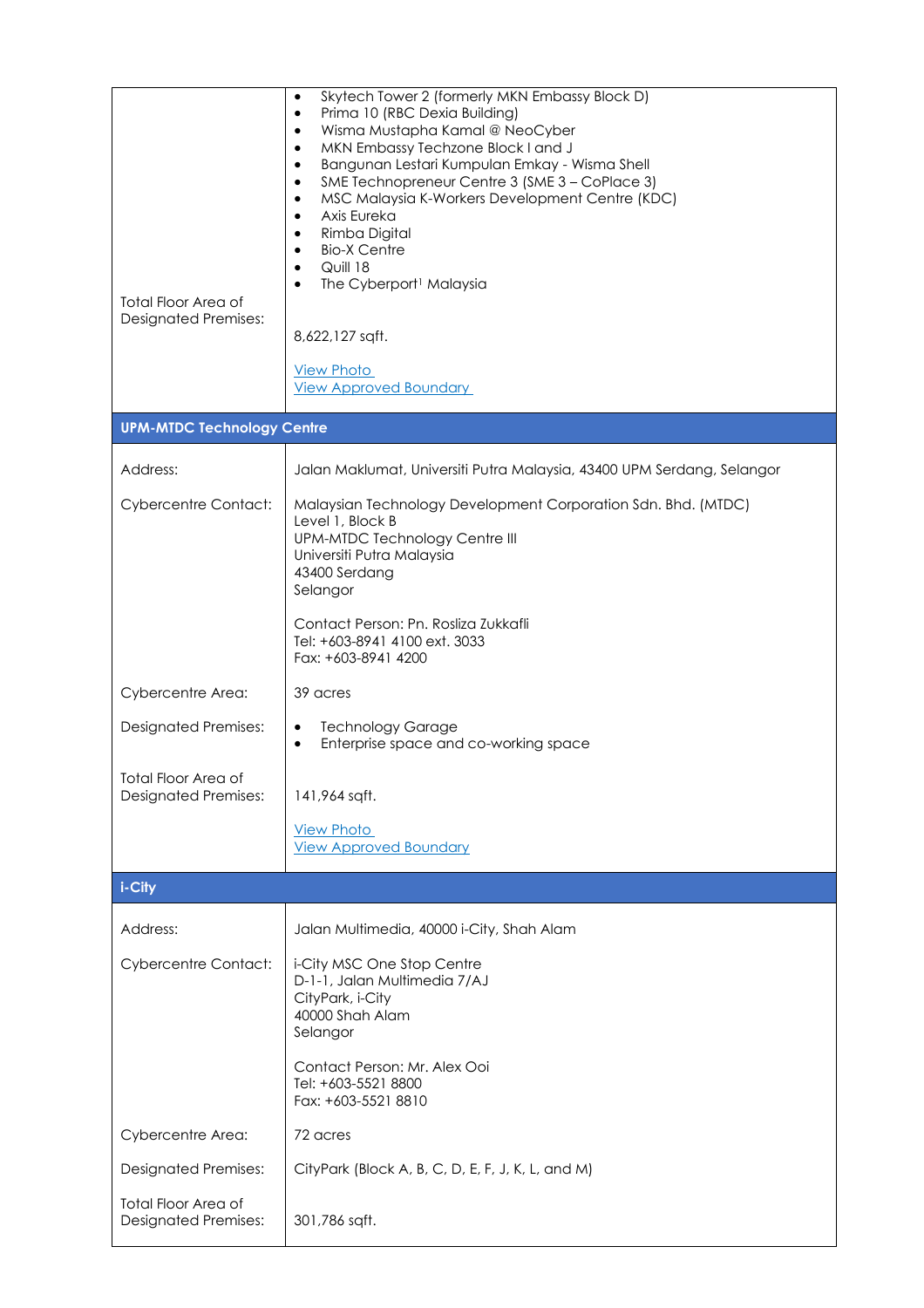|                                                           | <b>View Photo</b><br><b>View Approved Boundary</b>                                                                                                                  |
|-----------------------------------------------------------|---------------------------------------------------------------------------------------------------------------------------------------------------------------------|
| <b>Bandar Utama</b>                                       |                                                                                                                                                                     |
| Address:                                                  | Bandar Utama, Petaling Jaya, Selangor                                                                                                                               |
| <b>Cybercentre Contact:</b>                               | Bandar Utama City Corporation Sdn. Bhd.<br>1, Persiaran Bandar Utama<br><b>Bandar Utama</b><br>47800 Petaling Jaya<br>Selangor<br>Contact Person: Mr. Chow Yew Meng |
|                                                           | Tel: +603-7726 3171<br>Fax: +603-7726 6490                                                                                                                          |
| Cybercentre Area:                                         | 124.75 acres                                                                                                                                                        |
| <b>Designated Premises:</b>                               | <b>IBM &amp; KPMG Tower</b><br>$\bullet$<br>1 Tech Park<br>$\bullet$<br>1 First Avenue<br>$\bullet$<br>1 Powerhouse<br>٠                                            |
| <b>Total Floor Area of</b><br><b>Designated Premises:</b> | 1,956,450 sqft.                                                                                                                                                     |
|                                                           | <b>View Photo</b>                                                                                                                                                   |
|                                                           | <b>View Approved Boundary</b>                                                                                                                                       |
| <b>Symphony House</b>                                     |                                                                                                                                                                     |
| Address:                                                  | Pusat Dagangan Dana 1, Jalan PJU 1A/46, 47300 Petaling Jaya, Selangor                                                                                               |
| <b>Cybercentre Contact:</b>                               | Hartamas Asset Management Sdn. Bhd.<br>Symphony House<br>Pusat Dagangan Dana 1<br>Jalan PJU 1A/46<br>47301 Petaling Jaya<br>Selangor                                |
|                                                           | Contact Person: Mr. Eric Ong Yan Kai<br>Tel: +603-7841 8000<br>Fax: +603-7841 8008<br>Email: danabm@hartamas.com                                                    |
| Cybercentre Area                                          | $0.87$ acre                                                                                                                                                         |
| <b>Designated Premises:</b>                               | <b>Symphony House</b>                                                                                                                                               |
| <b>Total Floor Area of</b><br><b>Designated Premises:</b> | 268,850 sqft.                                                                                                                                                       |
|                                                           | <b>View Photo</b><br><b>View Approved Boundary</b>                                                                                                                  |
| <b>Quill 9</b>                                            |                                                                                                                                                                     |
| Address:                                                  | 112 Jalan Semangat, Seksyen 19, 46300 Petaling Jaya, Selangor                                                                                                       |
| <b>Cybercentre Contact:</b>                               | Quill Interior Holdings Sdn. Bhd.<br>Level 7, Quill 9<br>112, Jalan Semangat<br>46100 Petaling Jaya<br>Selangor                                                     |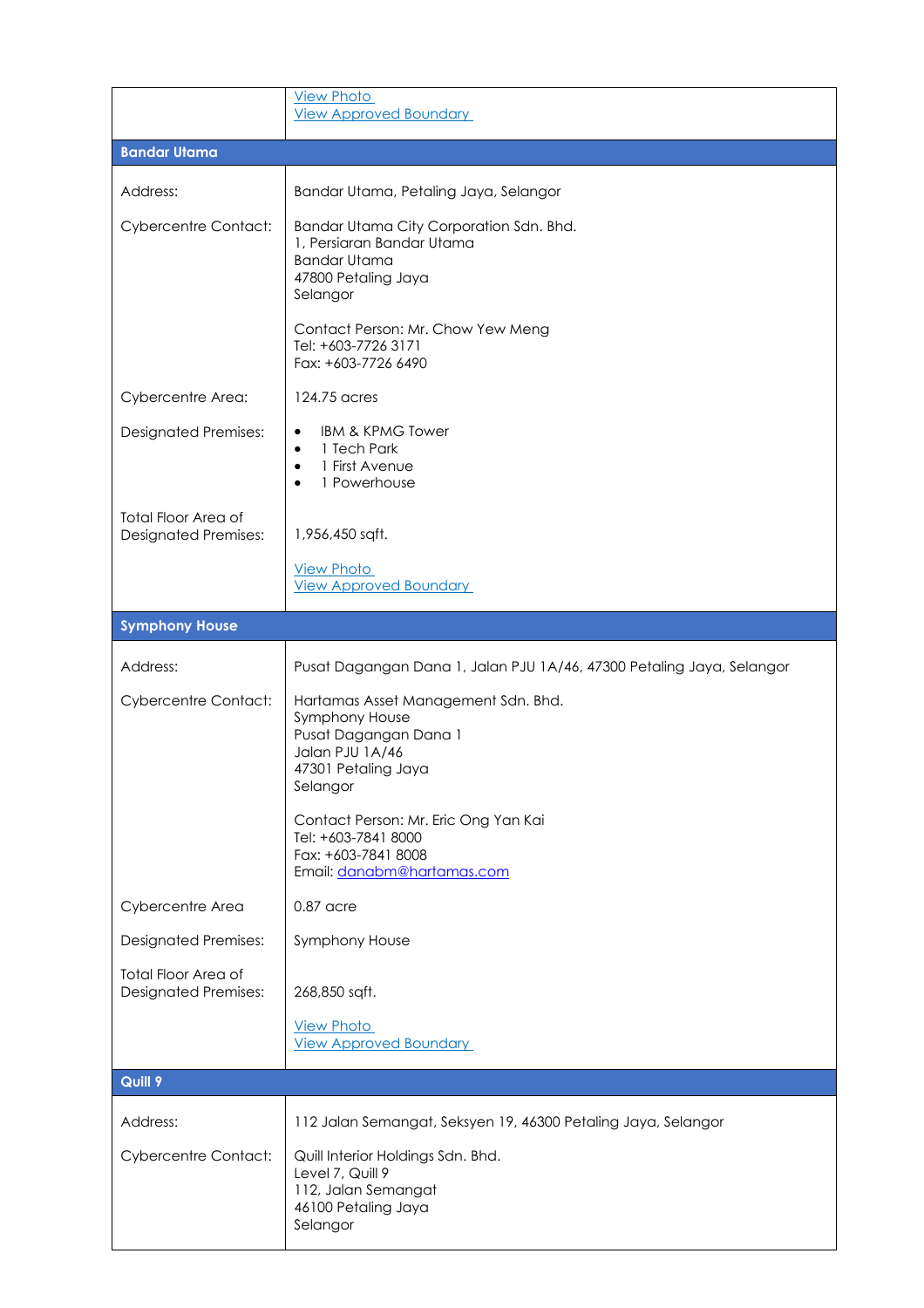|                                                           | Contact Person: Ms. Rinnie Lim                                                                                                                      |
|-----------------------------------------------------------|-----------------------------------------------------------------------------------------------------------------------------------------------------|
|                                                           | Tel: +603-7947 6333<br>Fax: +603-7947 6303                                                                                                          |
| Cybercentre Area                                          | 2.277 acres                                                                                                                                         |
| <b>Designated Premises:</b>                               | Quill 9                                                                                                                                             |
| <b>Total Floor Area of</b><br><b>Designated Premises:</b> | 280,000 sqft.                                                                                                                                       |
|                                                           | <b>View Photo</b><br><b>View Approved Boundary</b>                                                                                                  |
| Jaya 33                                                   |                                                                                                                                                     |
|                                                           |                                                                                                                                                     |
| Address:                                                  | Jalan Semangat, Seksyen 13, 46200 Petaling Jaya                                                                                                     |
| <b>Cybercentre Contact:</b>                               | Jaya 33 Sdn. Bhd.<br>c/o Concierge, Ground Floor<br>Plaza 33, No. 1, Jalan Kemajuan<br>Seksyen 13                                                   |
|                                                           | 46200 Petaling Jaya, Selangor                                                                                                                       |
|                                                           | Contact Person: Mr. Mike Kan<br>Tel: +603-7954 9888 / +603-7958 3388<br>Fax: +603-7960 8060                                                         |
| Cybercentre Area:                                         | 6.2 acres                                                                                                                                           |
| <b>Designated Premises:</b>                               | Tower 1 (PJ 33)<br>$\bullet$                                                                                                                        |
|                                                           | Tower 2 (PJ 33)<br>$\bullet$<br>Tower 3 (PJ 33)<br>$\bullet$                                                                                        |
|                                                           | Plaza 33 Tower A<br>$\bullet$<br>Plaza 33 Tower B<br>$\bullet$                                                                                      |
|                                                           |                                                                                                                                                     |
| <b>Total Floor Area of</b><br><b>Designated Premises:</b> | 860,000 sqft.                                                                                                                                       |
|                                                           | <b>View Photo</b><br><b>View Approved Boundary</b>                                                                                                  |
| <b>Persoft Tower</b>                                      |                                                                                                                                                     |
|                                                           |                                                                                                                                                     |
| Address:                                                  | 6B, Persiaran Tropicana & Jalan Tropicana Utara, Tropicana, 47410 Petaling<br>Jaya, Selangor                                                        |
| <b>Cybercentre Contact</b>                                | Persoft Properties Sdn. Bhd.<br>Level 13, Persoft Tower<br>6B, Persiaran Tropicana Tropicana Golf & Country Resort<br>47410 Petaling Jaya, Selangor |
|                                                           | Contact Person: Mr. Isaac Chua<br>Tel: +603-7710 1000<br>Fax: +603-7729 0300                                                                        |
| Cybercentre Area:                                         | $0.72$ acre                                                                                                                                         |
| <b>Designated Premises:</b>                               | Persoft Tower                                                                                                                                       |
| <b>Total Floor Area of</b><br><b>Designated Premises:</b> | 89,068 sqft.                                                                                                                                        |
|                                                           | <b>View Photo</b><br><b>View Approved Boundary</b>                                                                                                  |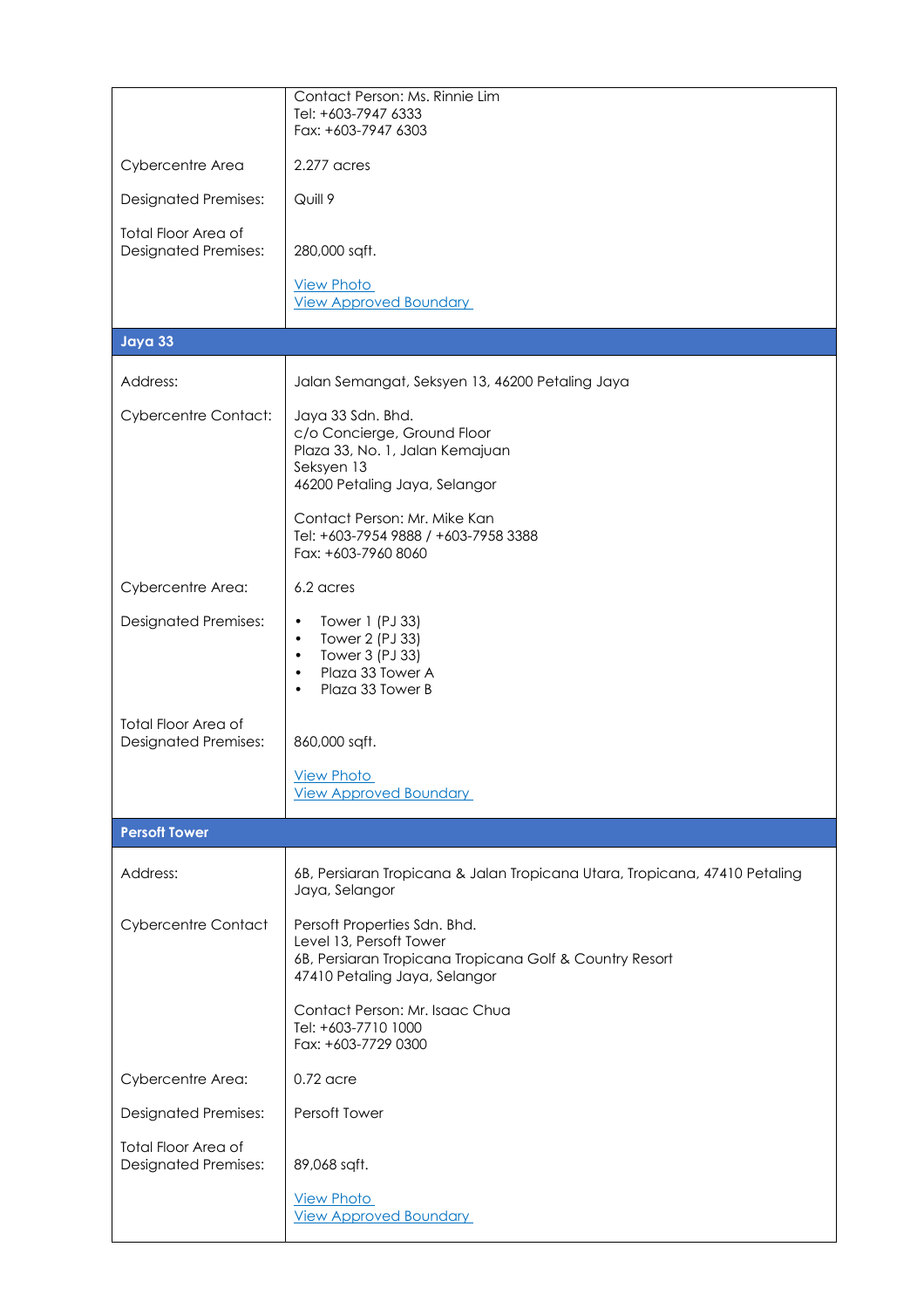| <b>Menara Mesiniaga</b>                                   |                                                                                                                                                                                                   |  |
|-----------------------------------------------------------|---------------------------------------------------------------------------------------------------------------------------------------------------------------------------------------------------|--|
| Address:                                                  | 1A, SS 16, 47500 Petaling Jaya, Selangor                                                                                                                                                          |  |
| <b>Cybercentre Contact:</b>                               | Mesiniaga Berhad<br>1A, Jalan SS 16/1, SS 16<br>47500 Subang Jaya<br>Selangor                                                                                                                     |  |
|                                                           | Contact Person: Pn. Norliza Hamzah<br>Tel: +603-5635 8828 / +603-5628 7821                                                                                                                        |  |
| Cybercentre Area:                                         | 1.6 acres                                                                                                                                                                                         |  |
| <b>Designated Premises:</b>                               | Menara Mesiniaga                                                                                                                                                                                  |  |
| <b>Total Floor Area of</b><br><b>Designated Premises:</b> | 72,565 sqft.                                                                                                                                                                                      |  |
|                                                           | <b>View Photo</b><br><b>View Approved Boundary</b>                                                                                                                                                |  |
| <b>Menara OBYU</b>                                        |                                                                                                                                                                                                   |  |
| Address:                                                  | No. 4, Jalan PJU 8/8A, Damansara Perdana, Damansara Perdana, 47820<br>Petaling Jaya                                                                                                               |  |
| <b>Cybercentre Contact:</b>                               | OBYU Holdings Sdn. Bhd.<br>13-01, Menara OBYU<br>Jalan PJU 8/8A<br>Damansara Perdana<br>47820 Petaling Jaya<br>Selangor<br>Contact Person: En. Ahmad Azrul Hakimi Abdullah<br>Tel: +603-7733 7678 |  |
|                                                           | Fax: +603-7732 4194                                                                                                                                                                               |  |
| Cybercentre Area:                                         | $0.92$ acre                                                                                                                                                                                       |  |
| <b>Designated Premises:</b>                               | Menara OBYU                                                                                                                                                                                       |  |
| <b>Total Floor Area of</b><br><b>Designated Premises:</b> | 159, 112 sqft.                                                                                                                                                                                    |  |
|                                                           | <b>View Photo</b><br><b>View Approved Boundary</b>                                                                                                                                                |  |
|                                                           |                                                                                                                                                                                                   |  |
| <b>Damansara Uptown</b>                                   |                                                                                                                                                                                                   |  |
| Address:                                                  | Jalan SS 21/58, Damansara Utama, 47400 Petaling Jaya                                                                                                                                              |  |
| <b>Cybercentre Contact:</b>                               | Damansara Uptown One-Stop-Centre<br>Unit 704, Level 7, Uptown 1<br>1, Jalan SS 21/58, Damansara Uptown<br>47400 Petaling Jaya, Selangor                                                           |  |
|                                                           | Contact Person: Ms. Theresa Goh<br>Tel: +603-7495 0888<br>Fax: +603-7722 1118<br>Email: leasingenquiry@shcsb.com.my                                                                               |  |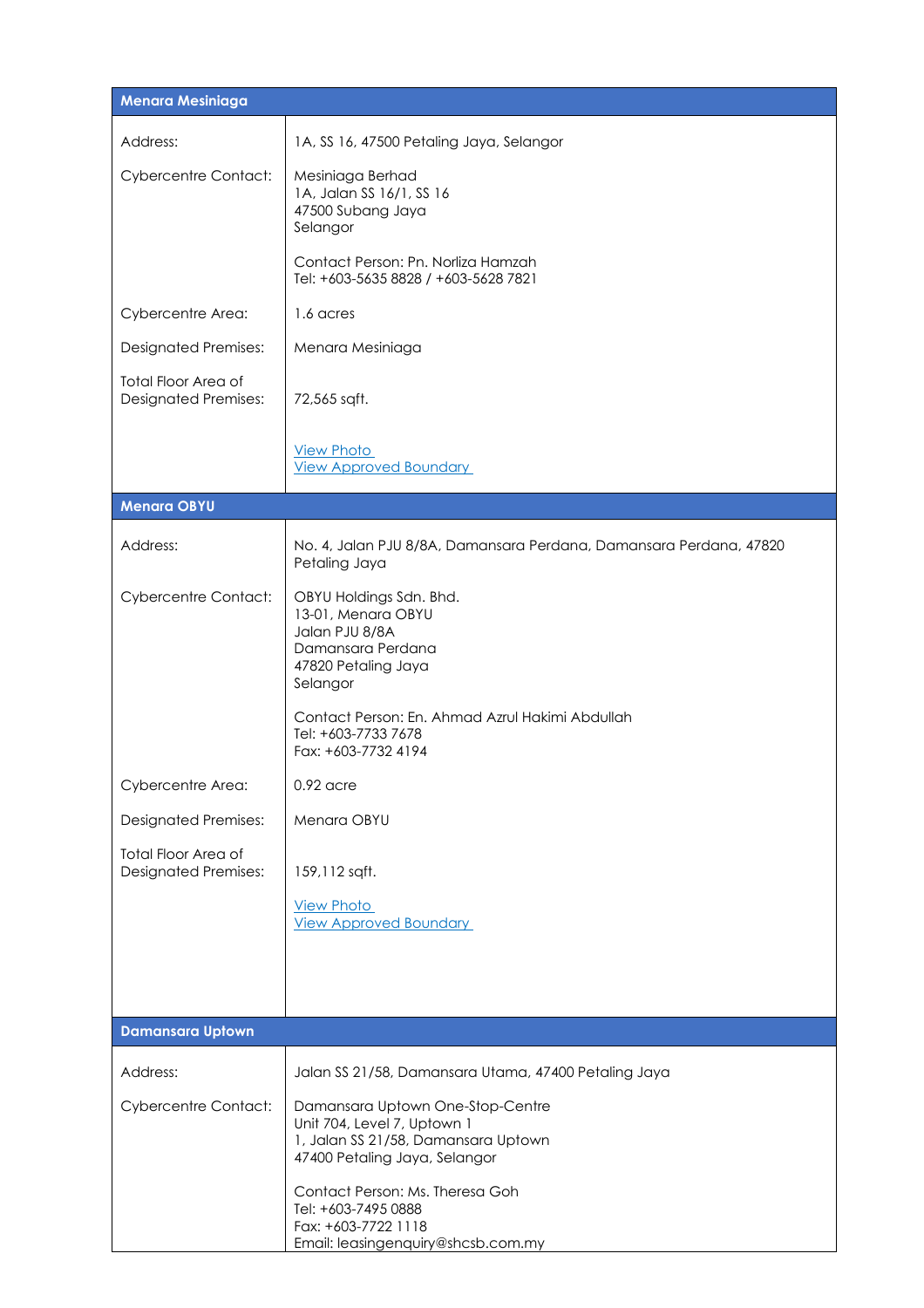| Cybercentre Area:                                         | 5 acres                                                                                                                                                                                               |
|-----------------------------------------------------------|-------------------------------------------------------------------------------------------------------------------------------------------------------------------------------------------------------|
| <b>Designated Premises:</b>                               | Uptown 1<br>$\bullet$<br>Uptown 2<br>$\bullet$                                                                                                                                                        |
| Total Floor Area of<br><b>Designated Premises:</b>        | 407,659 sqft.<br><b>View Photo</b><br><b>View Approved Boundary</b>                                                                                                                                   |
| <b>Sunway Resort City</b>                                 |                                                                                                                                                                                                       |
| Address:                                                  | Bandar Sunway, 47500 Petaling Jaya, Selangor                                                                                                                                                          |
| <b>Cybercentre Contact:</b>                               | Sunway PFM Sdn. Bhd.<br>Unit 4-5, Level 4, Menara Sunway Annex<br>Jalan Lagoon Timur, Bandar Sunway<br>47500 Selangor<br>Contact Person: Mr. Kevin Choe<br>Tel: +603-5639 8888<br>Fax: +603-5639 9595 |
| Cybercentre Area:                                         | 151 acres                                                                                                                                                                                             |
| <b>Designated Premises:</b>                               | The Pinnacle<br>$\bullet$<br>Sunway Geo Tower<br>$\bullet$                                                                                                                                            |
| Total Floor Area of<br><b>Designated Premises:</b>        | 767,735 sqft.                                                                                                                                                                                         |
|                                                           | <b>View Photo</b><br><b>View Approved Boundary</b>                                                                                                                                                    |
| <b>One City</b>                                           |                                                                                                                                                                                                       |
| Address:                                                  | Jalan USJ 25/1, 47650 Subang Jaya                                                                                                                                                                     |
| <b>Cybercentre Contact:</b>                               | One City Properties Sdn. Bhd.<br>A-03-02 (3rd Floor), Sky Park @ One City<br>Jalan USJ 25/1<br>47650 Subang Jaya<br>Selangor<br>Contact Person: Mr. Lim Horng Pin                                     |
|                                                           | Tel: +603-5115 9988<br>Fax: +603-5115 9995                                                                                                                                                            |
| Cybercentre Area:                                         | 77 acres                                                                                                                                                                                              |
| <b>Designated Premises:</b>                               | MCT Tower 1                                                                                                                                                                                           |
| <b>Total Floor Area of</b><br><b>Designated Premises:</b> | 152,527 sqft.                                                                                                                                                                                         |
|                                                           | <b>View Photo</b><br><b>View Approved Boundary</b>                                                                                                                                                    |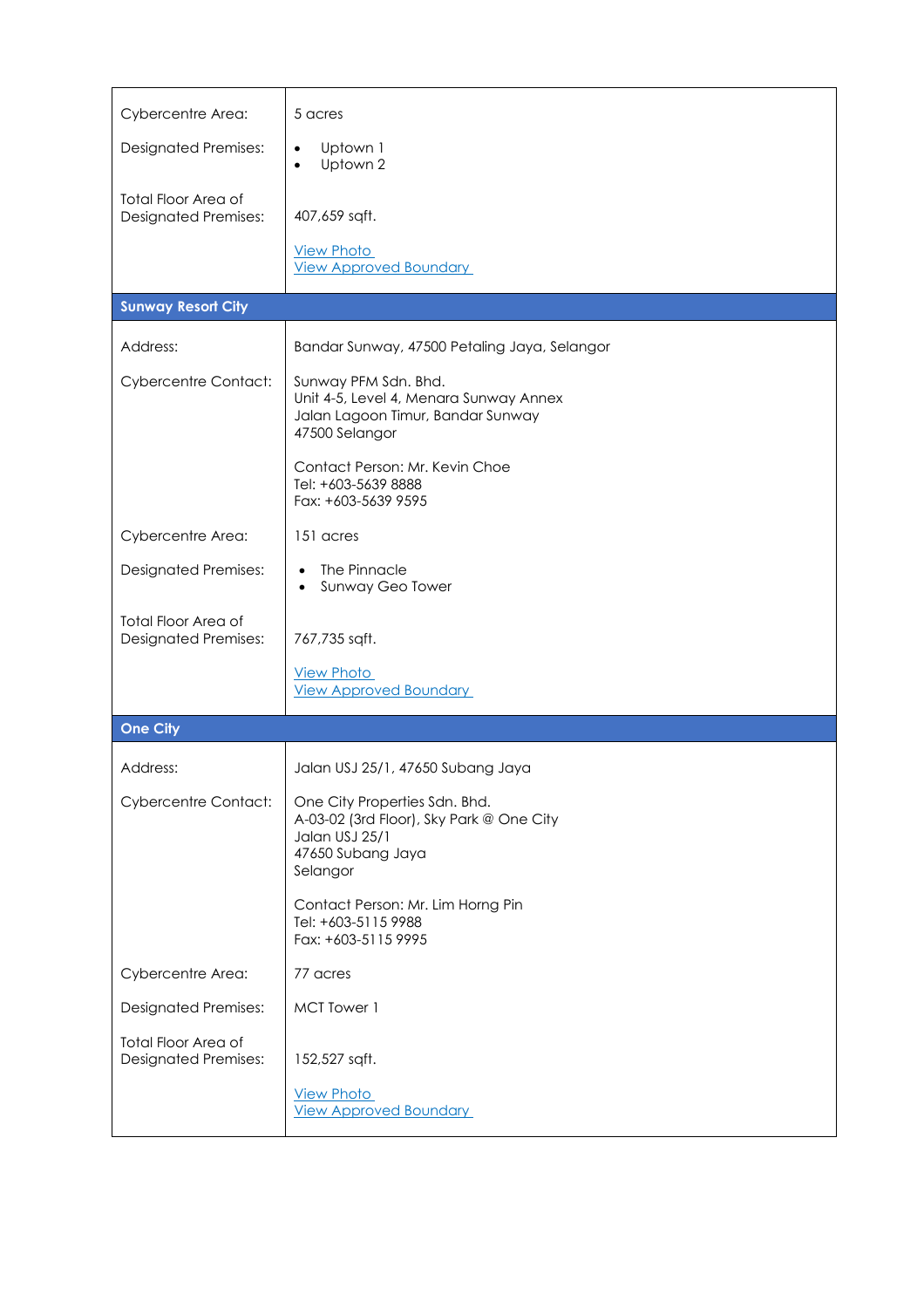| <b>Linde ROC</b>                                          |                                                                                                                                                                                                                                                                        |
|-----------------------------------------------------------|------------------------------------------------------------------------------------------------------------------------------------------------------------------------------------------------------------------------------------------------------------------------|
| Address:                                                  | Lot 2, P.T. 494, Persiaran Sabak Bernam, Seksyen 26, 40400 Shah Alam                                                                                                                                                                                                   |
| <b>Cybercentre Contact:</b>                               | Linde ROC Sdn. Bhd.<br>Lot 2, P.T. 494<br>Persiaran Sabak Bernam<br>Seksyen 26<br>40400 Shah Alam                                                                                                                                                                      |
|                                                           | Contact Person: Mr. Yong Niam Pyng<br>Tel: +603-5101 9020 ext. 174<br>Fax: +603-5192 1508                                                                                                                                                                              |
| Cybercentre Area:                                         | $0.73$ acre                                                                                                                                                                                                                                                            |
| <b>Designated Premises:</b>                               | Linde ROC                                                                                                                                                                                                                                                              |
| <b>Total Floor Area of</b><br><b>Designated Premises:</b> | 8,608 sqft.                                                                                                                                                                                                                                                            |
|                                                           | <b>View Photo</b><br><b>View Approved Boundary</b>                                                                                                                                                                                                                     |
| <b>UOA Business Park</b>                                  |                                                                                                                                                                                                                                                                        |
| Address:                                                  | No. 1, Jalan Pengaturcara U1/51A, Section U1, Kawasan Perindustrian<br>Temasya, 40150 Shah Alam, Selangor                                                                                                                                                              |
| <b>Cybercentre Contact:</b>                               | Everise Project Sdn. Bhd.<br><b>UOA Corporate Tower</b><br>Lobby A Avenue 10<br>The Vertical, Bangsar South City<br>No. 8, Jalan Kerinchi<br>59200 Kuala Lumpur<br>Contact Person: Ms. Vivienne Yoong<br>Tel (UOACare): 1 300 88 6668 / (International) +603-2245 9192 |
|                                                           | Fax: +603-2245 9198                                                                                                                                                                                                                                                    |
| Cybercentre Area:                                         | 10.3 acres<br>Tower 9                                                                                                                                                                                                                                                  |
| <b>Designated Premises:</b><br><b>Total Floor Area of</b> |                                                                                                                                                                                                                                                                        |
| <b>Designated Premises:</b>                               | 218,604 sqft.                                                                                                                                                                                                                                                          |
|                                                           | <b>View Photo</b><br><b>View Approved Boundary</b>                                                                                                                                                                                                                     |
| <b>Icon City</b>                                          |                                                                                                                                                                                                                                                                        |
| Address:                                                  | No.1B, Jalan SS 8/39, SS 8, 47300 Petaling Jaya, Selangor                                                                                                                                                                                                              |
| <b>Cybercentre Contact:</b>                               | Icon City Development Sdn. Bhd.<br>T5-B1-01 Management Office<br>Pusat Perdagangan Icon City<br>No.1B, Jalan SS 8/39, SS 8<br>47300 Petaling Jaya, Selangor                                                                                                            |
|                                                           | Contact Person: Mr. Karthik A/L Kalaichelvan<br>Tel: +603-7451 3696<br>Fax: +603-7451 3697<br>Email: msc.iconcity@mahsing.com.my                                                                                                                                       |
| Cybercentre Area:                                         | 19.6 acres                                                                                                                                                                                                                                                             |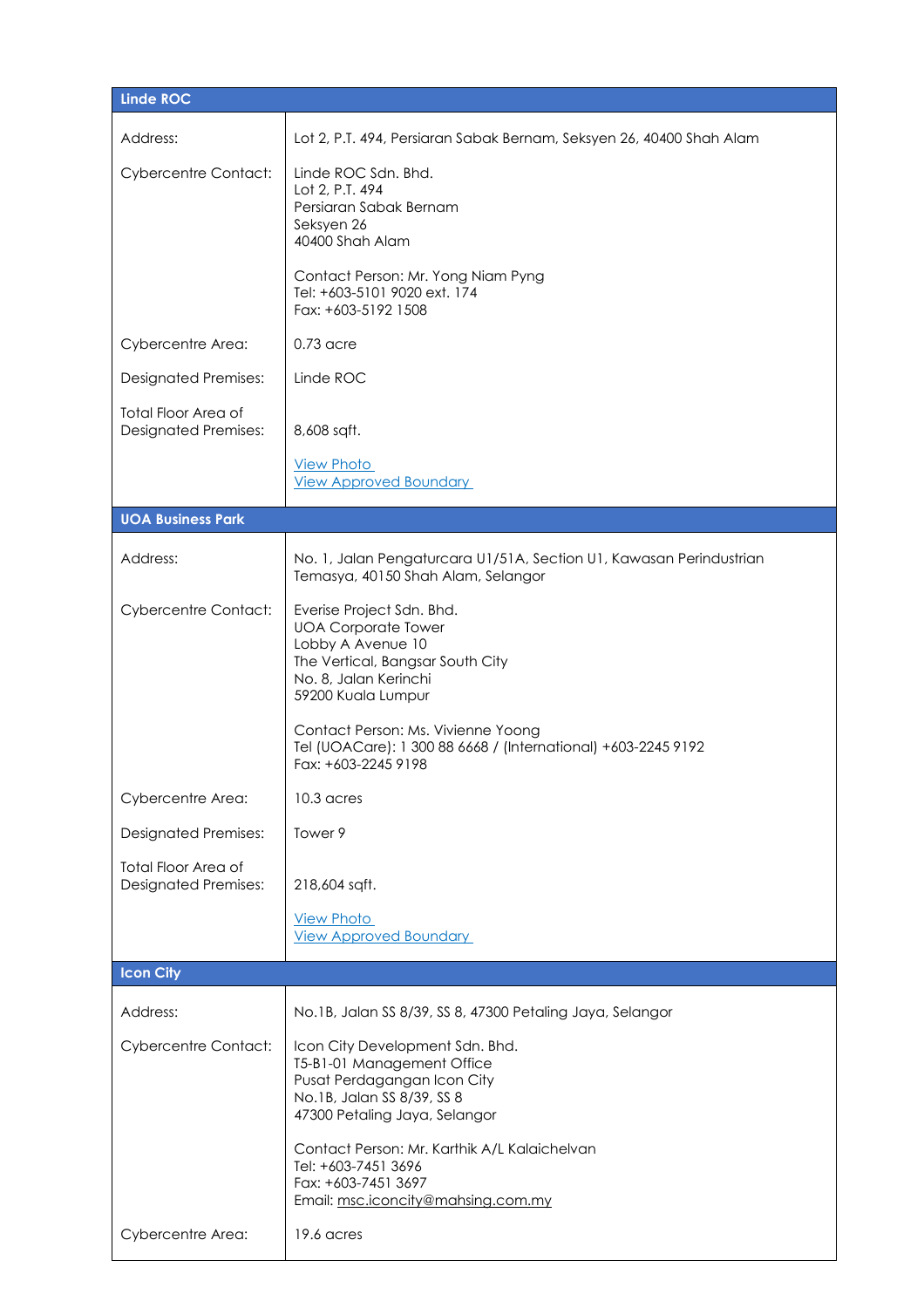| <b>Designated Premises:</b>                               | Tower 5                                                                                                                                               |
|-----------------------------------------------------------|-------------------------------------------------------------------------------------------------------------------------------------------------------|
| <b>Total Floor Area of</b><br><b>Designated Premises:</b> | 32,837 sqft.<br><b>View Photo</b>                                                                                                                     |
|                                                           | <b>View Approved Boundary</b>                                                                                                                         |
|                                                           | <b>Puchong Financial and Corporate Centre (PFCC)</b>                                                                                                  |
| Address:                                                  | Jalan Puteri 1/2, Bandar Puteri, 47100 Puchong, Selangor                                                                                              |
| <b>Cybercentre Contact:</b>                               | Flora Development Sdn. Bhd.<br>0201, Tower 2, Puchong Financial Corporate Centre (PFCC)<br>Jalan Puteri 1/2, Bandar Puteri<br>47100 Puchong, Selangor |
|                                                           | Contact Person: Ms. Polly Wong<br>Tel: +603-8947 8888<br>Email: offices@ioigroup.com                                                                  |
| Cybercentre Area:                                         | 8 acres                                                                                                                                               |
| <b>Designated Premises:</b>                               | Tower 2<br>٠<br>Tower 4<br>٠<br>Tower 5<br>٠                                                                                                          |
| <b>Total Floor Area of</b><br><b>Designated Premises:</b> | 712,966 sqft.                                                                                                                                         |
|                                                           | <b>View Photo</b><br><b>View Approved Boundary</b>                                                                                                    |
| <b>IOI Resort City</b>                                    |                                                                                                                                                       |
| Address:                                                  | Lebuh IRC, IOI Resort City, 62502 Putrajaya (under district Sepang, Selangor)                                                                         |
| <b>Cybercentre Contact:</b>                               | IOI City Tower Two Sdn. Bhd.<br>IOI City Tower 2<br>Lebuh IRC, IOI Resort City<br>62502 Putrajaya                                                     |
|                                                           | Contact Person: Mr. Danny Foo<br>Tel: +603-8947 8888 / 8962<br>Fax: +603-8947 8999<br>Email: danny.foo@ioigroup.com                                   |
| Cybercentre Area:                                         | 161 acres                                                                                                                                             |
| <b>Designated Premises:</b>                               | IOI City Tower 1 (31-storey)<br>$\bullet$<br>IOI City Tower 2 (31-storey)<br>$\bullet$                                                                |
| <b>Total Floor Area of</b><br><b>Designated Premises:</b> | 1,000,000 sqft.                                                                                                                                       |
|                                                           | <b>View Photo</b><br><b>View Approved Boundary</b>                                                                                                    |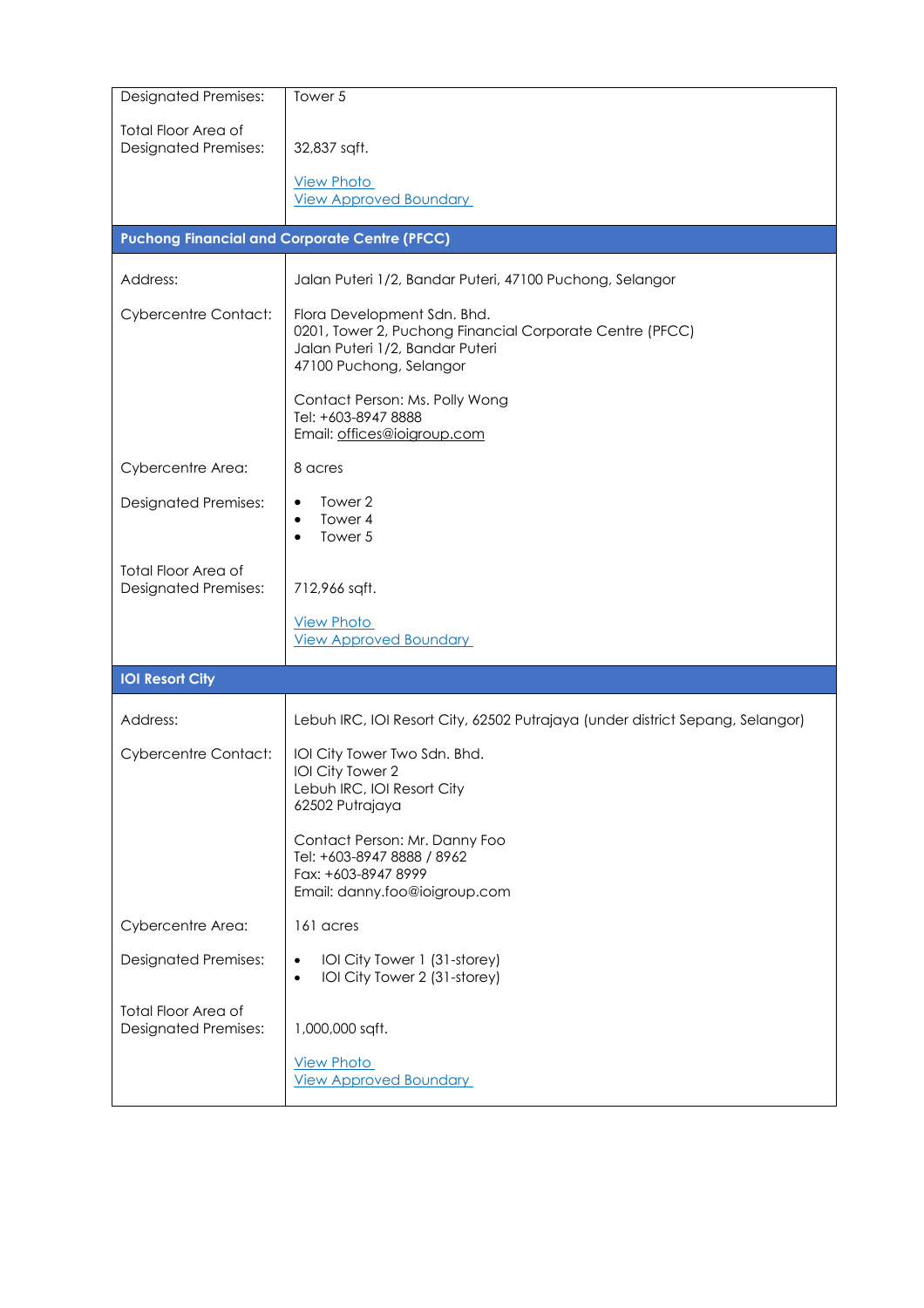### **KEDAH**

| Kulim Hi-Tech Park (KHTP)                          |                                                                                                                                                                                                                                 |
|----------------------------------------------------|---------------------------------------------------------------------------------------------------------------------------------------------------------------------------------------------------------------------------------|
| Address:                                           | Kulim Hi-Tech Park, 09000 Kulim, Kedah                                                                                                                                                                                          |
| <b>Cybercity Contact:</b>                          | Kulim Technology Park Corporation<br>Suite 3.01 - 3.02, 3rd Floor<br><b>KHTP Business Centre</b><br>Kulim Hi-Tech Park<br>09000 Kulim<br>Kedah<br>Contact person: En. Mustaffa Said<br>Tel: +604-403 2420<br>Fax: +604-403 1973 |
| Cybercity Area:                                    | 3,481 acres                                                                                                                                                                                                                     |
| <b>Designated Premises:</b>                        | <b>KHTP Business Centre</b><br>$\bullet$<br>Techno Centre<br>$\bullet$                                                                                                                                                          |
| Total Floor Area of<br><b>Designated Premises:</b> | 164,753 sqft.<br><b>View Photo</b><br><b>View Approved Boundary</b>                                                                                                                                                             |

### **PENANG**

| Livingston Tower (formerly known as Menara Zurich)        |                                                                                                                               |  |
|-----------------------------------------------------------|-------------------------------------------------------------------------------------------------------------------------------|--|
| Address:                                                  | 170, Jalan Argyll, 10050 George Town, Pulau Pinang                                                                            |  |
| <b>Cybercentre Contact:</b>                               | HIG Livingston Properties Sdn. Bhd.<br>170, Jalan Argyll<br>10050 George Town<br>Penang<br>Contact person: Mr. Yiaw Kian Hong |  |
|                                                           | Tel: +604-228 2163<br>Fax: +604-228 2163                                                                                      |  |
| <b>Designated Premises:</b>                               | Livingston Tower (formerly known as Menara Zurich)                                                                            |  |
| <b>Total Floor Area of</b><br><b>Designated Premises:</b> | 100,910 sqft.                                                                                                                 |  |
|                                                           | <b>View Photo</b><br><b>View Approved Boundary</b>                                                                            |  |
| <b>Albukhary Building</b>                                 |                                                                                                                               |  |
| Address:                                                  | Jalan Sultan Ahmad Shah, 10050 George Town, Penang                                                                            |  |
| <b>Cybercentre Contact:</b>                               | Wawasan Education Foundation<br>54, Jalan Sultan Ahmad Shah<br>10050 Georgetown<br>Penang                                     |  |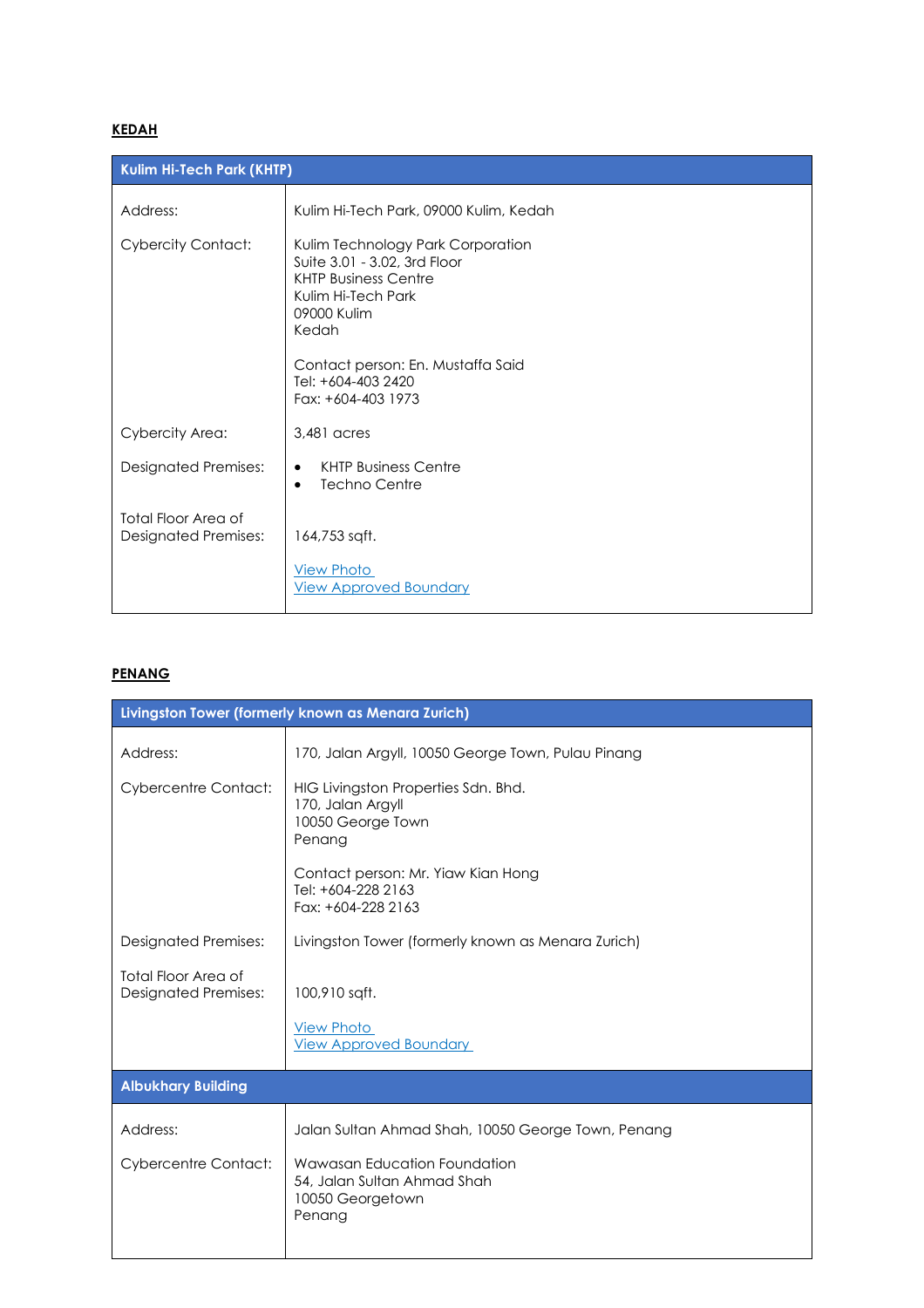|                                                           | Contact Person: Pn. Sharifah Azura<br>Tel: +604-218 0333 / +604-218 0258<br>Fax: +604-227 9214                                                                 |
|-----------------------------------------------------------|----------------------------------------------------------------------------------------------------------------------------------------------------------------|
| Cybercentre Area:                                         | 3.28 acres                                                                                                                                                     |
| <b>Designated Premises:</b>                               | Albukhary Building                                                                                                                                             |
| <b>Total Floor Area of</b><br><b>Designated Premises:</b> | 53,488 sqft.                                                                                                                                                   |
|                                                           | <b>View Photo</b><br><b>View Approved Boundary</b>                                                                                                             |
| <b>Penang Cybercity 1 (PCC1)</b>                          |                                                                                                                                                                |
| Address:                                                  | Bayan Lepas, Penang                                                                                                                                            |
| <b>Cybercity Contact</b>                                  | Invest-in-Penang Berhad<br>1, Jalan Sultan Azlan Shah<br><b>PSDC Building</b><br>11909 Bayan Lepas<br>Penang                                                   |
|                                                           | Contact person: Pn. Tun Qurratul Ain<br>Tel: +604-646 8833<br>Fax: +604-646 8811                                                                               |
| Cybercity Area:                                           | $2,283$ acres                                                                                                                                                  |
| <b>Designated Premises:</b>                               | (Cybercentres)<br>Cypress (formerly known as Spansion)<br>One Precinct<br>GBS@Mayang                                                                           |
|                                                           | <b>View Photo</b><br><b>View Approved Boundary</b>                                                                                                             |
| <b>Cypress (formerly known as Spansion)</b>               |                                                                                                                                                                |
| Address:                                                  | Zon Perindustrian Bebas Fasa 2 (FIZ Phase 2), Bayan Lepas Industrial Park,<br>11900 Bayan Lepas                                                                |
| <b>Cybercentre Contact:</b>                               | Cypress Semiconductor (Malaysia) Sdn. Bhd. (formerly known as Spansion<br>(Penang) Sdn. Bhd.)<br>Phase II, Free Industrial Zone<br>11900 Bayan Lepas<br>Penang |
|                                                           | Contact person: Mr Lim Joo Lim<br>Tel: +604-888 2343<br>Fax: +604-888 2659                                                                                     |
| Cybercentre Area:                                         | 4.20 acres                                                                                                                                                     |
| <b>Designated Premises:</b>                               | PM <sub>1</sub>                                                                                                                                                |
| <b>Total Floor Area of</b><br><b>Designated Premises:</b> | 319,226 sqft.                                                                                                                                                  |
|                                                           | <b>View Photo</b><br><b>View Approved Boundary</b>                                                                                                             |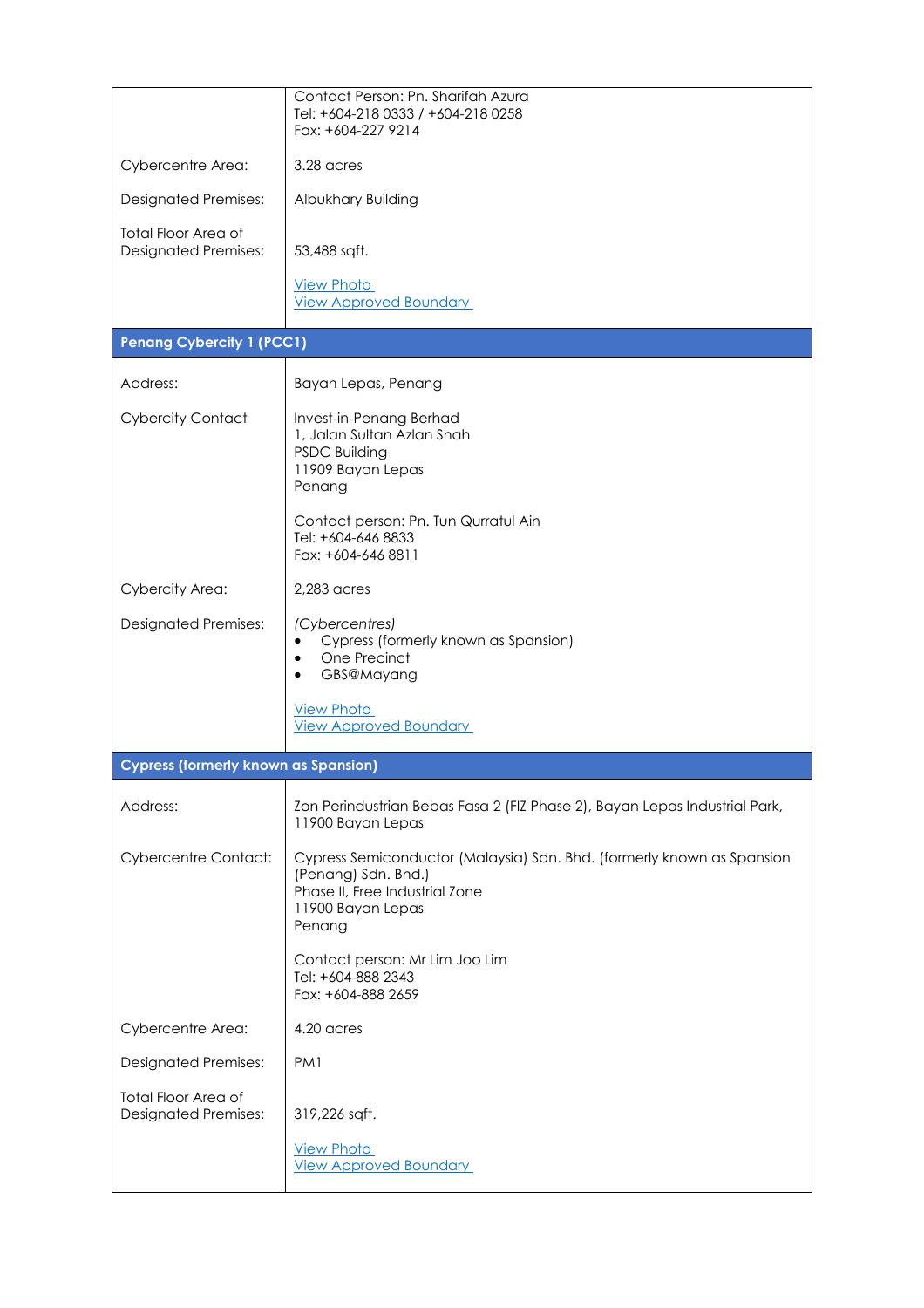| One Precinct                                              |                                                                                                                                                    |  |
|-----------------------------------------------------------|----------------------------------------------------------------------------------------------------------------------------------------------------|--|
| Address:                                                  | Lengkok Mayang Pasir, Bayan Baru, 11950 Bayan Lepas, Penang                                                                                        |  |
| <b>Cybercentre Contact:</b>                               | Perbadanan Pengurusan One Precinct<br>1B-+603-01, Lengkok Mayang Pasir<br>11950 Bayan Baru, Penang                                                 |  |
|                                                           | Contact Person: Pn. Siti Aishah Jamil<br>Tel: +603-7711 3000<br>Fax: +603-7711 3030                                                                |  |
| Cybercentre Area:                                         | 2.168 acres                                                                                                                                        |  |
| <b>Designated Premises:</b>                               | Block No. 1A<br>Block No. 1C<br>$\bullet$                                                                                                          |  |
| <b>Total Floor Area of</b><br><b>Designated Premises:</b> | 230,000 sqft.                                                                                                                                      |  |
|                                                           | <b>View Photo</b><br><b>View Approved Boundary</b>                                                                                                 |  |
| <b>GBS@Mayang</b>                                         |                                                                                                                                                    |  |
| Address:                                                  | Jalan Mayang Pasir 1, Bandar Bayan Baru, 11950 Bayan Lepas, Penang                                                                                 |  |
| <b>Cybercentre Contact:</b>                               | Invest-in-Penang Berhad<br>PSDC Building 1<br>Jalan Sultan Azlan Shah<br>11900 Bayan Baru, Penang                                                  |  |
|                                                           | Contact Person: Pn. Tun Qurratul 'Ain bt. Yaacob<br>Tel: +604-646 8833<br>Fax: +604-646 8811                                                       |  |
|                                                           | Penang Development Corporation (PDC)<br>Bangunan Tun Dr. Lim Chong Eu<br>No. 1, Persiaran Mahsuri<br>Bandar Bayan Baru<br>11909 Bayan Baru, Penang |  |
|                                                           | Contact Person: Ms. Kavetha Ragni Krishnan<br>Tel: +604-634 0391<br>Fax: +604-641 3409                                                             |  |
| Cybercentre Area:                                         | 2 acres                                                                                                                                            |  |
| <b>Designated Premises:</b>                               | GBS@Mayang                                                                                                                                         |  |
| <b>Total Floor Area of</b><br><b>Designated Premises:</b> | 125,647 sqft.                                                                                                                                      |  |
|                                                           | <b>View Photo</b><br><b>View Approved Boundary</b>                                                                                                 |  |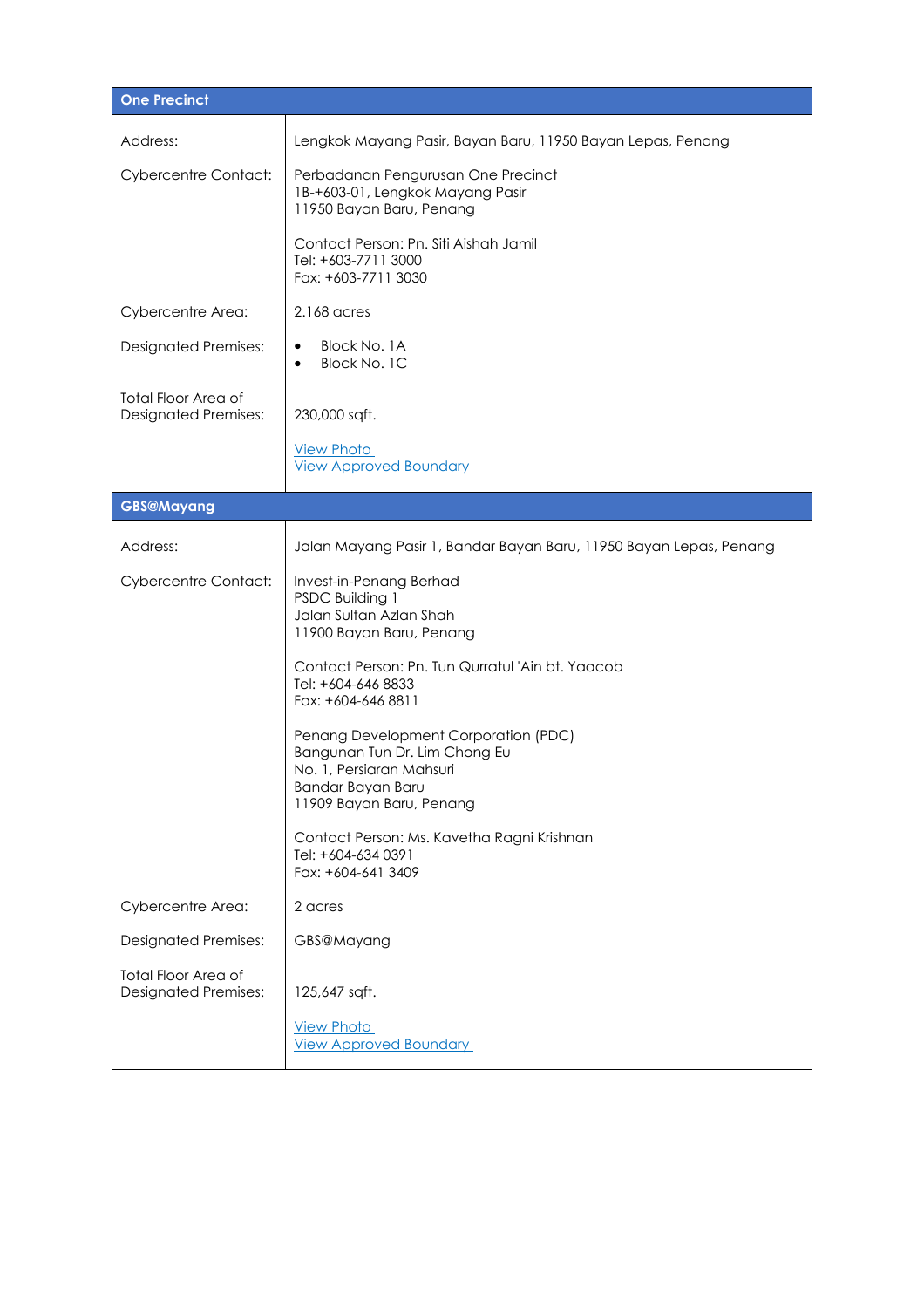# **MELAKA**

| <b>Melaka International Trade Centre</b>           |                                                                                                                                                                                                                                                                                          |
|----------------------------------------------------|------------------------------------------------------------------------------------------------------------------------------------------------------------------------------------------------------------------------------------------------------------------------------------------|
| Address:                                           | Melaka International Trade Centre (MITC), 75450 Ayer Keroh, Melaka                                                                                                                                                                                                                       |
| <b>Cybercentre Contact:</b>                        | Bahagian Teknologi Maklumat & Komunikasi<br>Jabatan Ketua Menteri Melaka<br>Kompleks Seri Negeri<br>Aras 1, Blok Temenggong<br>Hang Tuah Jaya<br>75450 Ayer Keroh, Melaka<br>Contact person: Pn. Siti Nurirdawaty Binti Omar<br>Tel: +606-230 7246 / +606-230 7520<br>Fax: +606-232 8620 |
| Cybercentre Area:                                  | 187 acres                                                                                                                                                                                                                                                                                |
| <b>Designated Premises:</b>                        | K-Economy Incubator Building<br>٠<br>Melaka Biotech Institute Building<br>٠<br>Planetarium Melaka<br>$\bullet$                                                                                                                                                                           |
| Total Floor Area of<br><b>Designated Premises:</b> | 140,982 sqft.<br><b>View Photo</b><br><b>View Approved Boundary</b>                                                                                                                                                                                                                      |

### **PERAK**

| <b>Meru Raya</b>                                   |                                                                                                                                                |
|----------------------------------------------------|------------------------------------------------------------------------------------------------------------------------------------------------|
| Address:                                           | Bandar Meru Raya, Off Jalan Jelapang, 30020 Ipoh, Perak                                                                                        |
| <b>Cybercentre Contact:</b>                        | Digital Perak Corporation Holdings<br>Level 17, Perak Techno-Trade Centre (PTTC)<br>Bandar Meru Raya, Off Jalan Jelapang<br>30020, Ipoh, Perak |
|                                                    | Contact person: En. Zulkifli Mazlan<br>Tel: +605-526 1881<br>Fax: +605-526 0881                                                                |
| Cybercentre Area:                                  | 209 acres                                                                                                                                      |
| <b>Designated Premises:</b>                        | Perak Techno Trade Centre (PTTC) Building                                                                                                      |
| Total Floor Area of<br><b>Designated Premises:</b> | 200,000 sqft.                                                                                                                                  |
|                                                    | <b>View Photo</b><br><b>View Approved Boundary</b>                                                                                             |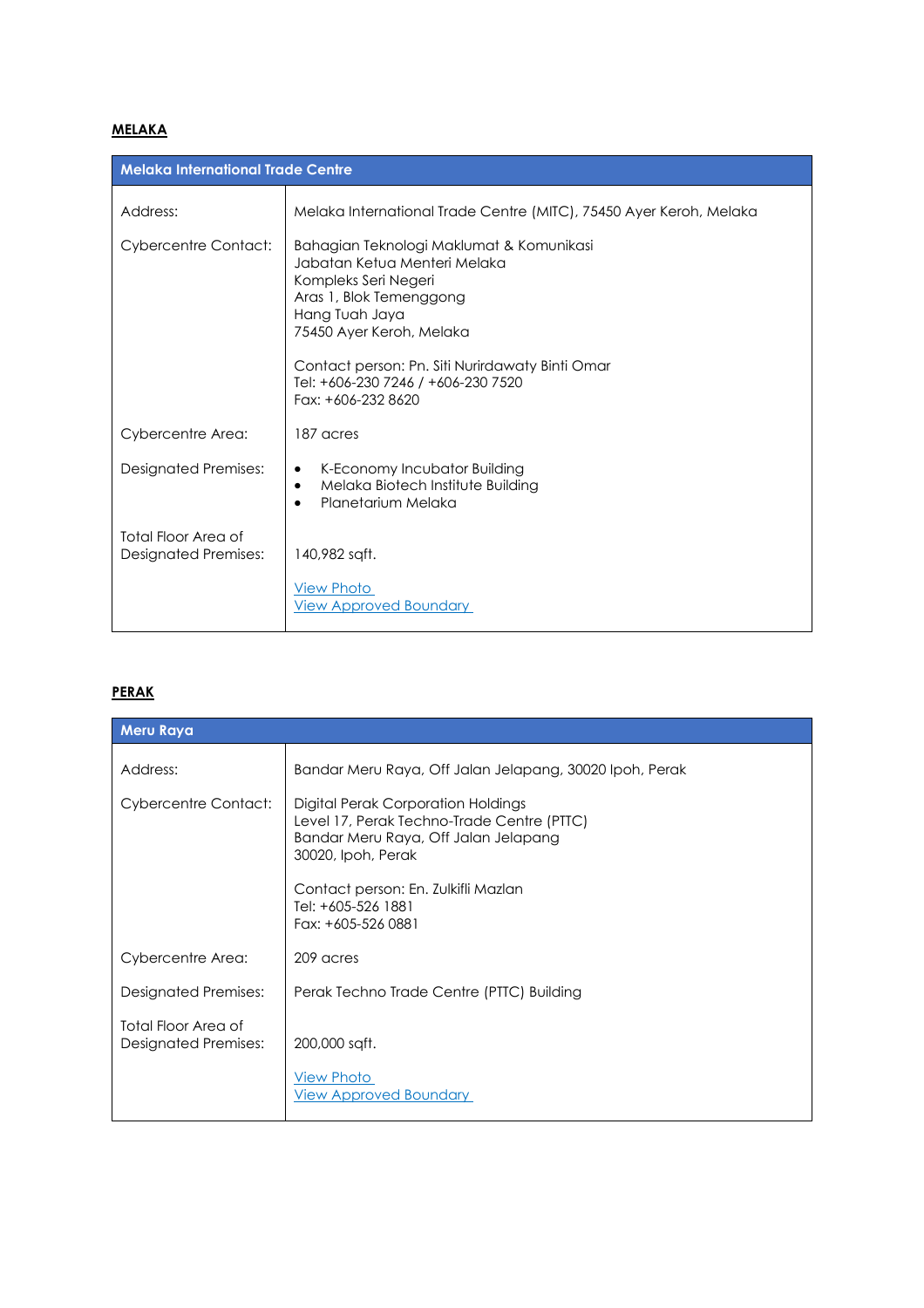# **JOHOR**

| Medini                                                    |                                                                                                                                     |
|-----------------------------------------------------------|-------------------------------------------------------------------------------------------------------------------------------------|
| Address:                                                  | Bandar Medini, Iskandar Malaysia, 79250 Iskandar Puteri, Johor                                                                      |
| <b>Cybercentre Contact:</b>                               | Medini Development Sdn. Bhd.<br>B-FF-02, Medini 6, Jalan Medini Sentral 5<br>Bandar Medini Iskandar<br>79250 Iskandar Puteri, Johor |
|                                                           | Contact person: Mr. Shahril Ghazali<br>Tel: +607-509 8500<br>Fax: +607-509 8501<br>Email: cc@medini.com.my                          |
| Cybercentre Area:                                         | 31.5 acres                                                                                                                          |
| <b>Designated Premises:</b>                               | Medini 7<br>$\bullet$<br>Medini 9                                                                                                   |
| Total Floor Area of<br><b>Designated Premises:</b>        | 509,400 sqft.                                                                                                                       |
|                                                           | <b>View Photo</b><br><b>View Approved Boundary</b>                                                                                  |
| <b>Iskandar Malaysia Studio</b>                           |                                                                                                                                     |
| Address:                                                  | 1, Persiaran Layar Perak, 79250 Iskandar Puteri, Johor                                                                              |
| <b>Cybercentre Contact</b>                                | Iskandar Malaysia Studio Sdn. Bhd.<br>1, Persiaran Layar Perak<br>79250 Iskandar Puteri<br>Johor Darul Takzim                       |
|                                                           | Contact person: Mr. Devakumar A.M. Muthu<br>Tel: +607-560 1818                                                                      |
| Cybercentre Area:                                         | 50.79 acres                                                                                                                         |
| <b>Designated Premises:</b>                               | Media Hub                                                                                                                           |
| <b>Total Floor Area of</b><br><b>Designated Premises:</b> | 35,000 sqft.                                                                                                                        |
|                                                           | <b>View Photo</b><br><b>View Approved Boundary</b>                                                                                  |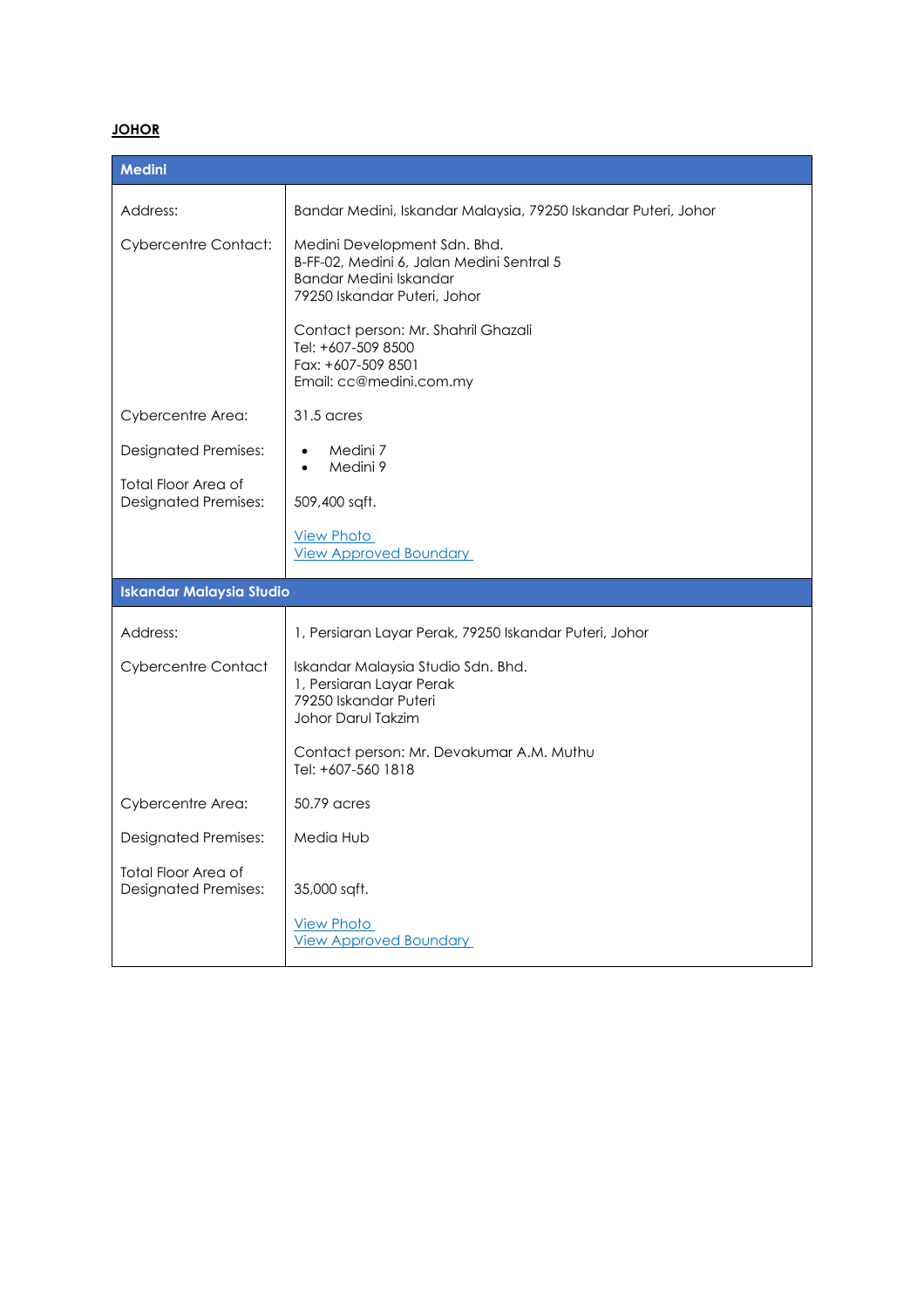| <b>Menara MSC Cyberport</b>                        |                                                                                                                   |
|----------------------------------------------------|-------------------------------------------------------------------------------------------------------------------|
| Address:                                           | 5, Jalan Bukit Meldrum, Tanjung Puteri, 80300 Johor Bahru, Johor                                                  |
| <b>Cybercentre Contact:</b>                        | MSC Cyberport Sdn. Bhd.<br>Level 29, Menara MSC Cyberport<br>5, Jalan Bukit Meldrum<br>80300 Johor Bahru<br>Johor |
|                                                    | Contact person: Ms. Amanda Tan<br>Tel: +607-276 1251<br>Fax: +607 278 1251                                        |
| Cybercentre Area:                                  | 1.38 acres                                                                                                        |
| <b>Designated Premises:</b>                        | Menara MSC Cyberport                                                                                              |
| Total Floor Area of<br><b>Designated Premises:</b> | 553,766 sqft.                                                                                                     |
|                                                    | <b>View Photo</b><br><b>View Approved Boundary</b>                                                                |

| <b>Johor Bahru City Centre (JBCC)</b>              |                                                                                                                                                                                            |  |
|----------------------------------------------------|--------------------------------------------------------------------------------------------------------------------------------------------------------------------------------------------|--|
| Address:                                           | JOHOR BAHRU CITY CENTRE (JBCC)<br>80000, Johor Bahru,<br>Johor Darul Ta'zim.                                                                                                               |  |
| <b>Cybercentre Contact:</b>                        | MENARA JLAND<br>Johor Bahru City Centre (JBCC),<br>Jalan Tun Abdul Razak,<br>80000 Johor Bahru,<br>Johor Darul Ta'zim.<br>Contact person: Pn. Fatimah Binti Abdullah<br>Tel: +607-223 2910 |  |
| Cybercentre Area:                                  | 5.297 acres                                                                                                                                                                                |  |
| Designated Premises:                               | Menara JLand                                                                                                                                                                               |  |
| Total Floor Area of<br><b>Designated Premises:</b> | 268,020 sqft.<br><b>View Photo</b><br><b>View Approved Boundary</b>                                                                                                                        |  |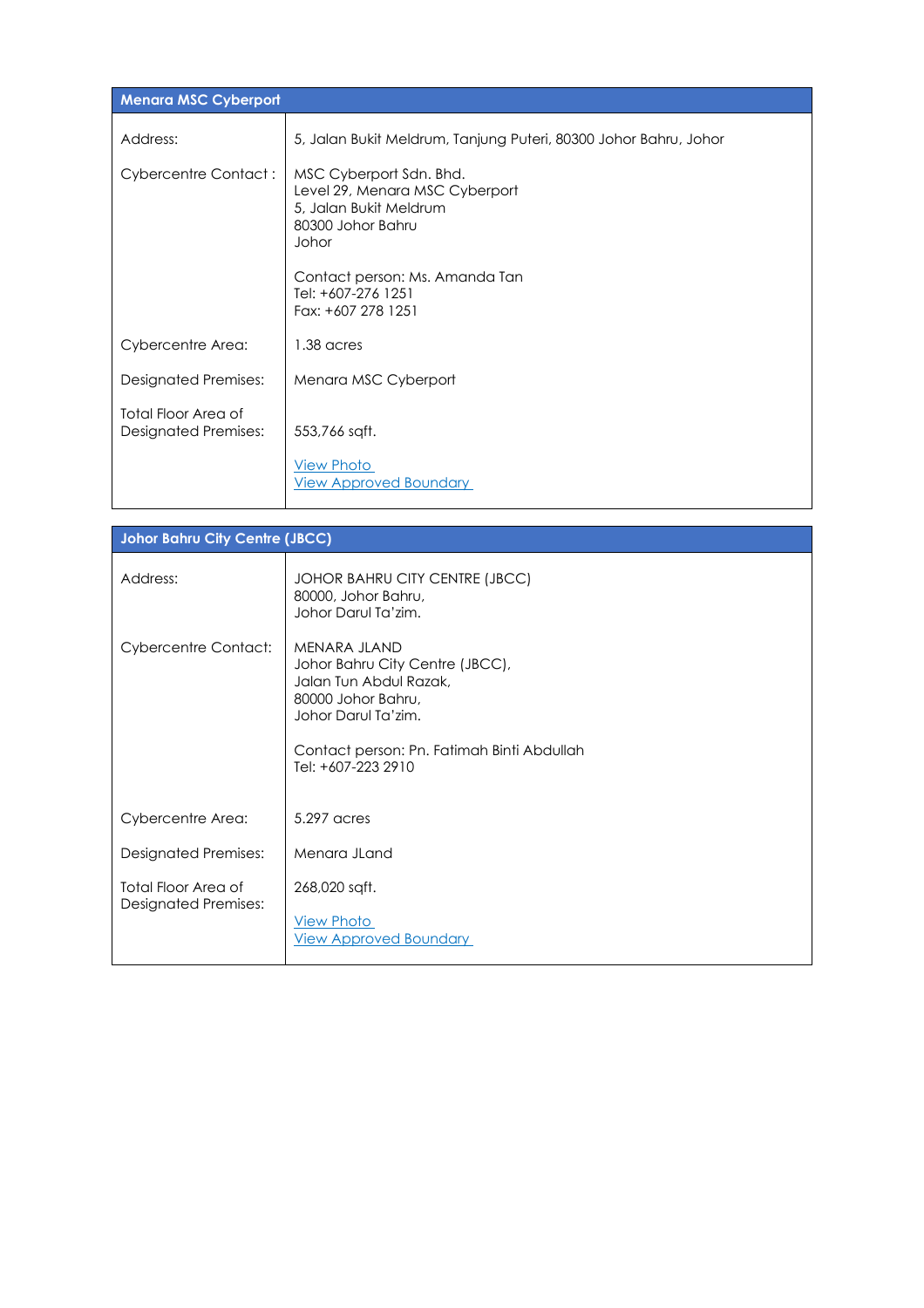## **PAHANG**

| <b>Pahang Technology Park</b>                             |                                                                                                                                                      |
|-----------------------------------------------------------|------------------------------------------------------------------------------------------------------------------------------------------------------|
| Address:                                                  | Gambang, 26300 Pahang                                                                                                                                |
| <b>Cybercentre Contact:</b>                               | East Coast Economic Region Development Council (ECERDC)<br>Level 3, Menara PjH,<br>No. 2, Jalan Tun Abdul Razak,<br>Precinct 2, 62100 Putrajaya      |
|                                                           | Contact person: Mr. Frederick Then<br>Tel: +603-8885 0000<br>Fax: +603-8885 0020                                                                     |
| Cybercentre Area:                                         | 148.9 acres                                                                                                                                          |
| <b>Designated Premises:</b>                               | <b>Innovation Centre</b>                                                                                                                             |
| <b>Total Floor Area of</b><br><b>Designated Premises:</b> | 16,094 sqft.                                                                                                                                         |
|                                                           | <b>View Photo</b><br><b>View Approved Boundary</b>                                                                                                   |
| Putra Square                                              |                                                                                                                                                      |
|                                                           |                                                                                                                                                      |
| Address:                                                  | Jalan Putra Square 4, Putra Square, 25200 Kuantan, Pahang                                                                                            |
| <b>Cybercentre Contact:</b>                               | Pahang Technology Resources (PTR) Sdn. Bhd.<br>No. 15 & 17, Ground Floor<br>ICT Hub, Jalan Putra Square 4<br>Putra Square<br>25200 Kuantan<br>Pahang |
|                                                           | Contact person: Cik Ida Liyana<br>Tel: +609-560 9788<br>Fax: +609-560 9787                                                                           |
| Cybercentre Area:                                         | $1.78$ acres                                                                                                                                         |
| <b>Designated Premises:</b>                               | ICT Hub, Putra Square                                                                                                                                |
| Total Floor Area of<br><b>Designated Premises:</b>        | 75,000 sqft.                                                                                                                                         |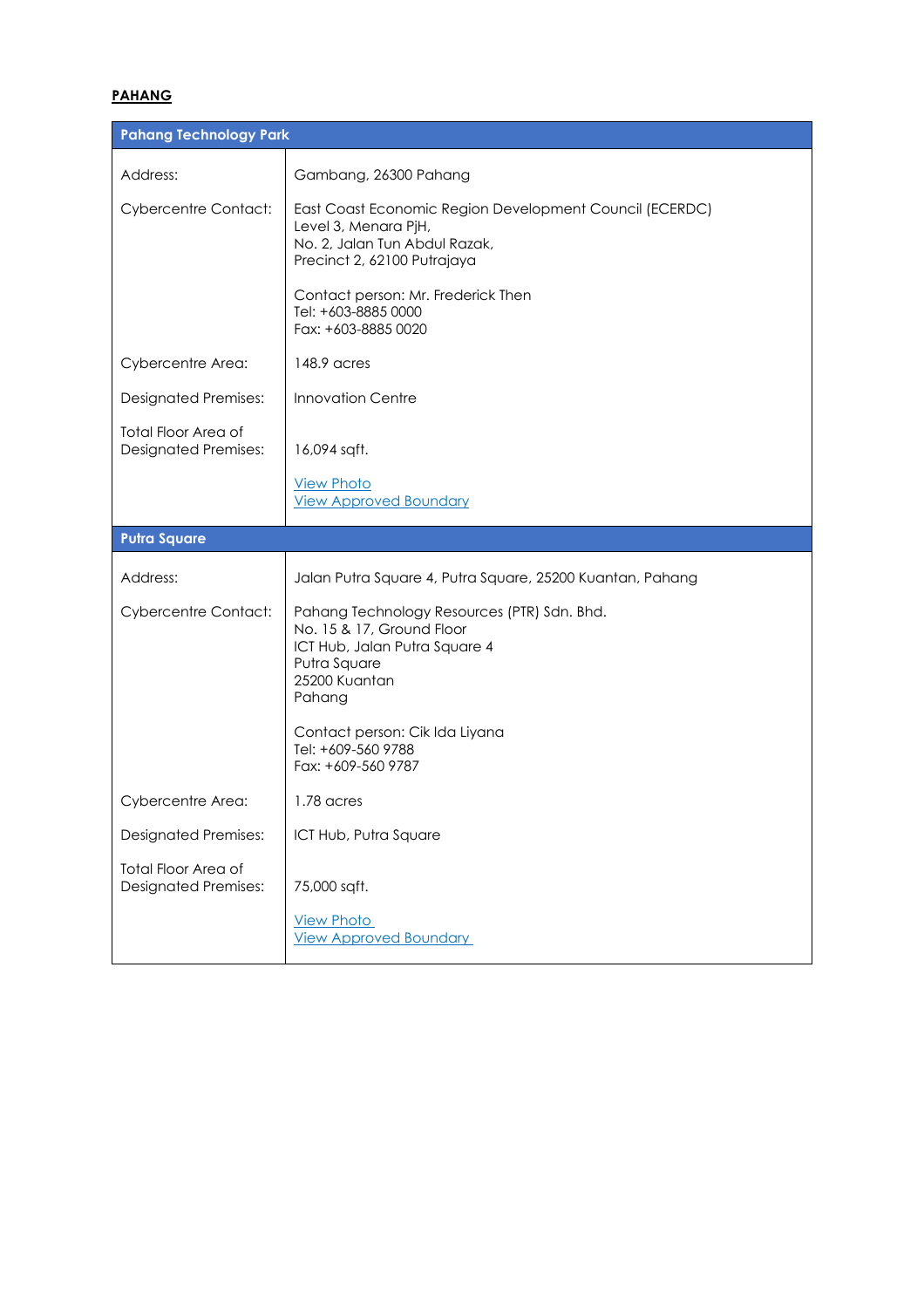# **SARAWAK**

| <b>Town Square Bintulu</b>                         |                                                                                                                                                                      |
|----------------------------------------------------|----------------------------------------------------------------------------------------------------------------------------------------------------------------------|
| Address:                                           | Jalan Tun Ahmad Zaidi, 97000 Bintulu, Sarawak                                                                                                                        |
| <b>Cybercentre Contact:</b>                        | <b>Ibraco Berhad</b><br>No. 898, Jalan Wan Alwi<br>Tabuan Jaya<br>93350 Kuching<br>Contact person: Ms. May Wong Mei Ling<br>Tel: +6082-361 111<br>Fax: +6082-361 188 |
| Cybercentre Area:                                  | 25.84 acres                                                                                                                                                          |
| Designated Premise:                                | <b>TSB Office</b>                                                                                                                                                    |
| Total Floor Area of<br><b>Designated Premises:</b> | 30,571 sqft.<br><b>View Photo</b><br><b>View Approved Boundary</b>                                                                                                   |

### **SABAH**

| <b>ITCC-Penampang</b>                              |                                                                                                                                                                                                                                                       |
|----------------------------------------------------|-------------------------------------------------------------------------------------------------------------------------------------------------------------------------------------------------------------------------------------------------------|
| Address:                                           | Jalan Pintas Penampang, 89500 Penampang, Kota Kinabalu, Sabah                                                                                                                                                                                         |
| <b>Cybercentre Contact:</b>                        | Sabanilam Enterprise Sdn. Bhd.<br>2-99B, 2nd Floor, ITCC Shopping Mall<br>ITCC-Penampang, Jalan Pintas Penampang<br>89500 Penampang, Kota Kinabalu<br>Sabah<br>Contact person: Mr. Jonathan Tan<br>Tel: +6088-729 088 / 703-688<br>Fax: +6088-714 688 |
| Cybercentre Area:                                  | $10.45$ acres                                                                                                                                                                                                                                         |
| Designated Premise:                                | <i>i</i> -Office Tower                                                                                                                                                                                                                                |
| Total Floor Area of<br><b>Designated Premises:</b> | 86,558 sqft.<br><b>View Photo</b><br><b>View Approved Boundary</b>                                                                                                                                                                                    |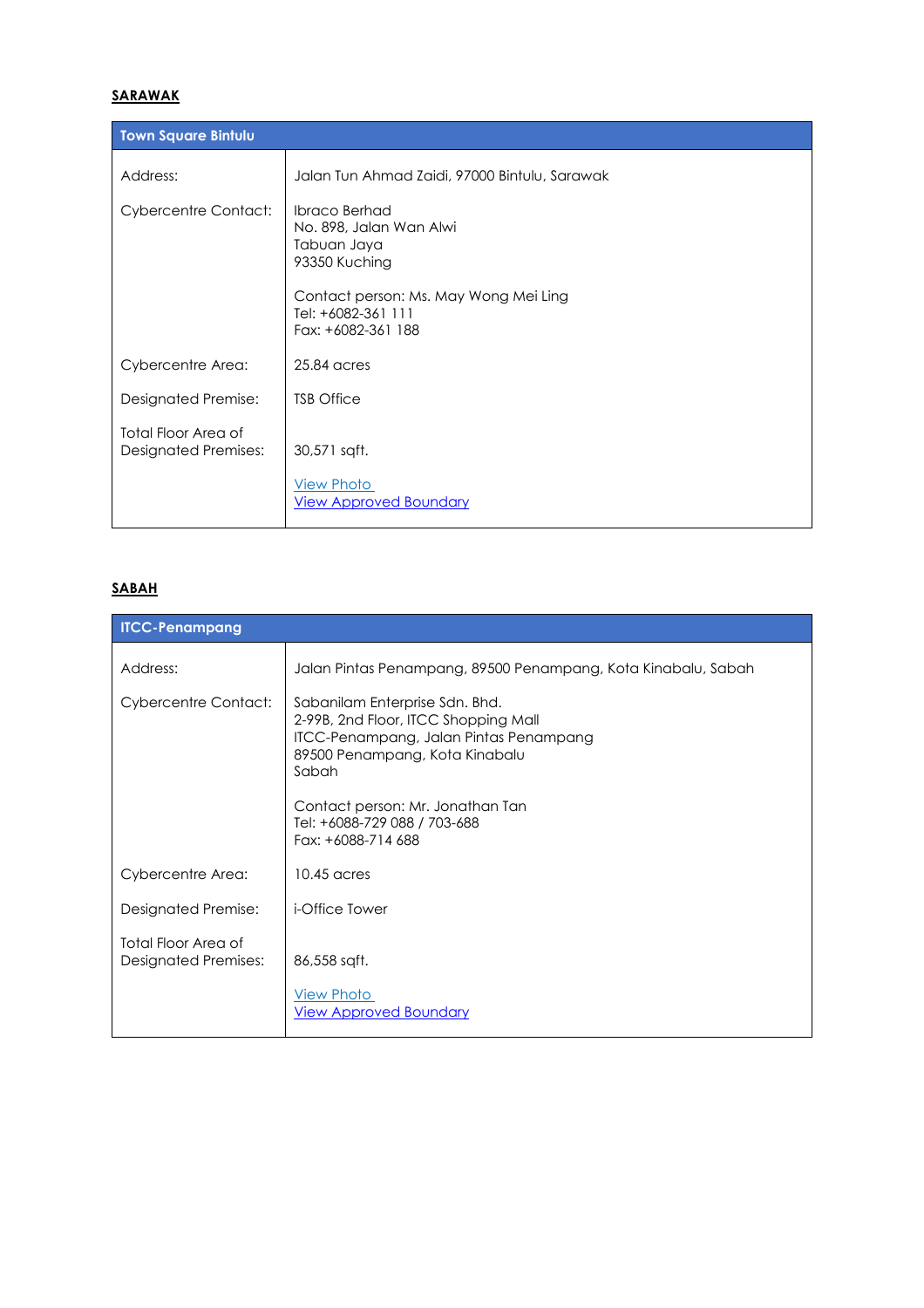# **CYBERCENTRE – DIGITAL HUBS (MALAYSIA DIGITAL HUBS)**

### **WILAYAH PERSEKUTUAN**

| <b>Common Ground Damansara Heights</b> |                                                                                                             |
|----------------------------------------|-------------------------------------------------------------------------------------------------------------|
| Address:                               | 16-1, Level 16, Wisma UOA Damansara II<br>No. 6, Changkat Semantan, Damansara Heights<br>50490 Kuala Lumpur |
| Contact:                               | Tel: +603-2011 9888                                                                                         |
|                                        | Web: https://www.commonground.work                                                                          |
| Digital Hub Area:                      | 16,939 sqft.                                                                                                |
|                                        | <b>View Photo</b>                                                                                           |
| <b>WORQ TTDI</b>                       |                                                                                                             |
| Address:                               | 3A-01A, Glo Damansara<br>699, Jalan Damansara, Taman Tun Dr Ismail<br>60000 Kuala Lumpur                    |
| Contact:                               | Tel: +603-2935 8100 / +6010-2346 704                                                                        |
|                                        | Web: https://worg.space                                                                                     |
| Digital Hub Area:                      | 13,045 sqft.                                                                                                |
|                                        | <b>View Photo</b>                                                                                           |
| <b>DOJO KL</b>                         |                                                                                                             |
| Address:                               | A-1-1 Menara Amplewest<br>6, Jalan P Ramlee<br>50250 Kuala Lumpur                                           |
| Contact:                               | Tel: +603-2022 3306 / +6011-1610 3306                                                                       |
|                                        | Web: https://dojokl.com                                                                                     |
| Digital Hub Area:                      | 14,000 sqft.                                                                                                |
|                                        | <b>View Photo</b>                                                                                           |
| Found <sub>8</sub>                     |                                                                                                             |
| Address:                               | 5, East Wing, Level 3, Jalan Stesen Sentral<br>Kuala Lumpur Sentral<br>50470 Kuala Lumpur                   |
| Contact:                               | Tel: +6010-933 3810                                                                                         |
|                                        | Web: https://www.found8.com                                                                                 |
| Digital Hub Area:                      | 22,000 sqft.                                                                                                |
|                                        | <b>View Photo</b>                                                                                           |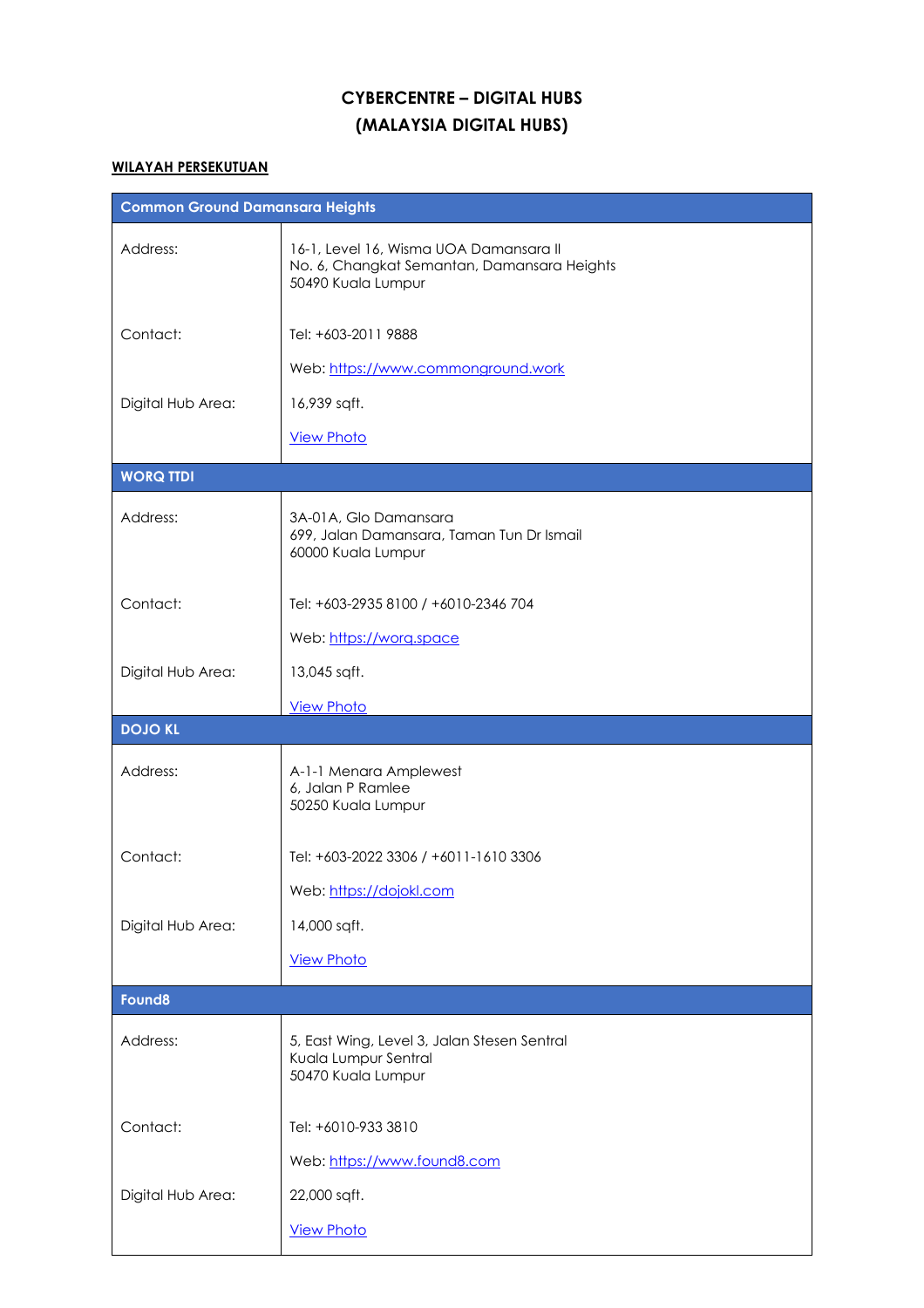| <b>WORQ KL Gateway</b>             |                                                                                                                         |
|------------------------------------|-------------------------------------------------------------------------------------------------------------------------|
| Address:                           | Unit 3.07, Level 3, KL Gateway Mall<br>No. 2, Jalan Kerinchi, Pantai Dalam<br>59200 Kuala Lumpur                        |
| Contact:                           | Tel: +603-2935 8100 / +6010-234 6704                                                                                    |
|                                    | Web: https://www.worg.space                                                                                             |
| Digital Hub Area:                  | 16,930 sqft.                                                                                                            |
|                                    | <b>View Photo</b>                                                                                                       |
| <b>Common Ground Bukit Bintang</b> |                                                                                                                         |
|                                    |                                                                                                                         |
| Address:                           | Level 24 & 25, Menara Worldwide<br>198, Jalan Bukit Bintang<br>50450 Kuala Lumpur                                       |
| Contact:                           | Tel: +603-2181 9600                                                                                                     |
|                                    | Web: https://www.commonground.work                                                                                      |
| Digital Hub Area:                  | 21,060 sqft.                                                                                                            |
|                                    | <b>View Photo</b>                                                                                                       |
|                                    |                                                                                                                         |
| <b>Common Ground Bangsar South</b> |                                                                                                                         |
| Address:                           |                                                                                                                         |
|                                    | Level 1 & 2, Menara BT, Tower 3<br>Avenue 7, Horizon 2, Bangsar South City<br>No. 8, Jalan Kerinchi, 59200 Kuala Lumpur |
| Contact:                           | Tel: +603-2711 2736                                                                                                     |
|                                    | Web: https://www.commonground.work                                                                                      |
| Digital Hub Area:                  | 19,258 sqft.                                                                                                            |
|                                    | <b>View Photo</b>                                                                                                       |
| <b>Common Ground Mont Kiara</b>    |                                                                                                                         |
| Address:                           | Level 13A, Wisma Mont Kiara<br>3, Jalan Kiara, Mont Kiara<br>50480 Kuala Lumpur                                         |
| Contact:                           | Tel: +603-6206 0500                                                                                                     |
|                                    | Web: https://www.commonground.work                                                                                      |
| Digital Hub Area:                  | 7,990 sqft.                                                                                                             |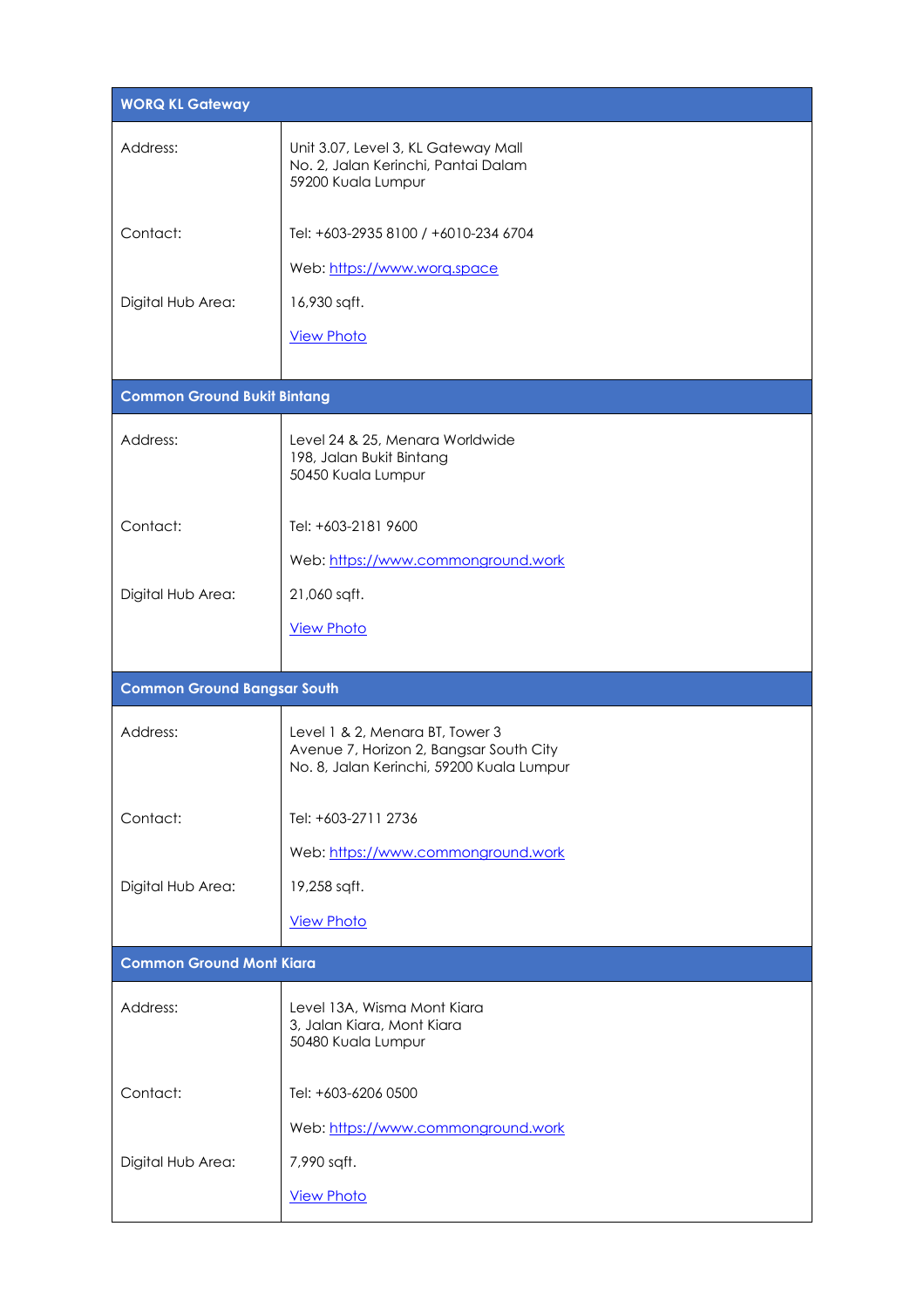| <b>Common Ground KL Eco City</b> |                                                                                                                                             |
|----------------------------------|---------------------------------------------------------------------------------------------------------------------------------------------|
| Address:                         | Levels 15-19, Boutique Office 1 (B01-C), Menara 2<br>KL Eco City, No. 3, Jalan Bangsar<br>Kampung Haji Abdullah Hukum<br>59200 Kuala Lumpur |
| Contact:                         | Tel: +603-2779 0508                                                                                                                         |
|                                  | Web: https://www.commonground.work                                                                                                          |
| Digital Hub Area:                | 21,733 sqft.                                                                                                                                |
|                                  | <b>View Photo</b>                                                                                                                           |
| <b>Common Ground Q Sentral</b>   |                                                                                                                                             |
| Address:                         | Unit 39-02, East Wing, Q Sentral<br>2A, Jalan Stesen Sentral 2<br>Kuala Lumpur Sentral<br>50470 Kuala Lumpur                                |
| Contact:                         | Tel: +603-2779 0551                                                                                                                         |
|                                  | Web: https://www.commonground.work                                                                                                          |
| Digital Hub Area:                | 8,696 sqft.                                                                                                                                 |
|                                  |                                                                                                                                             |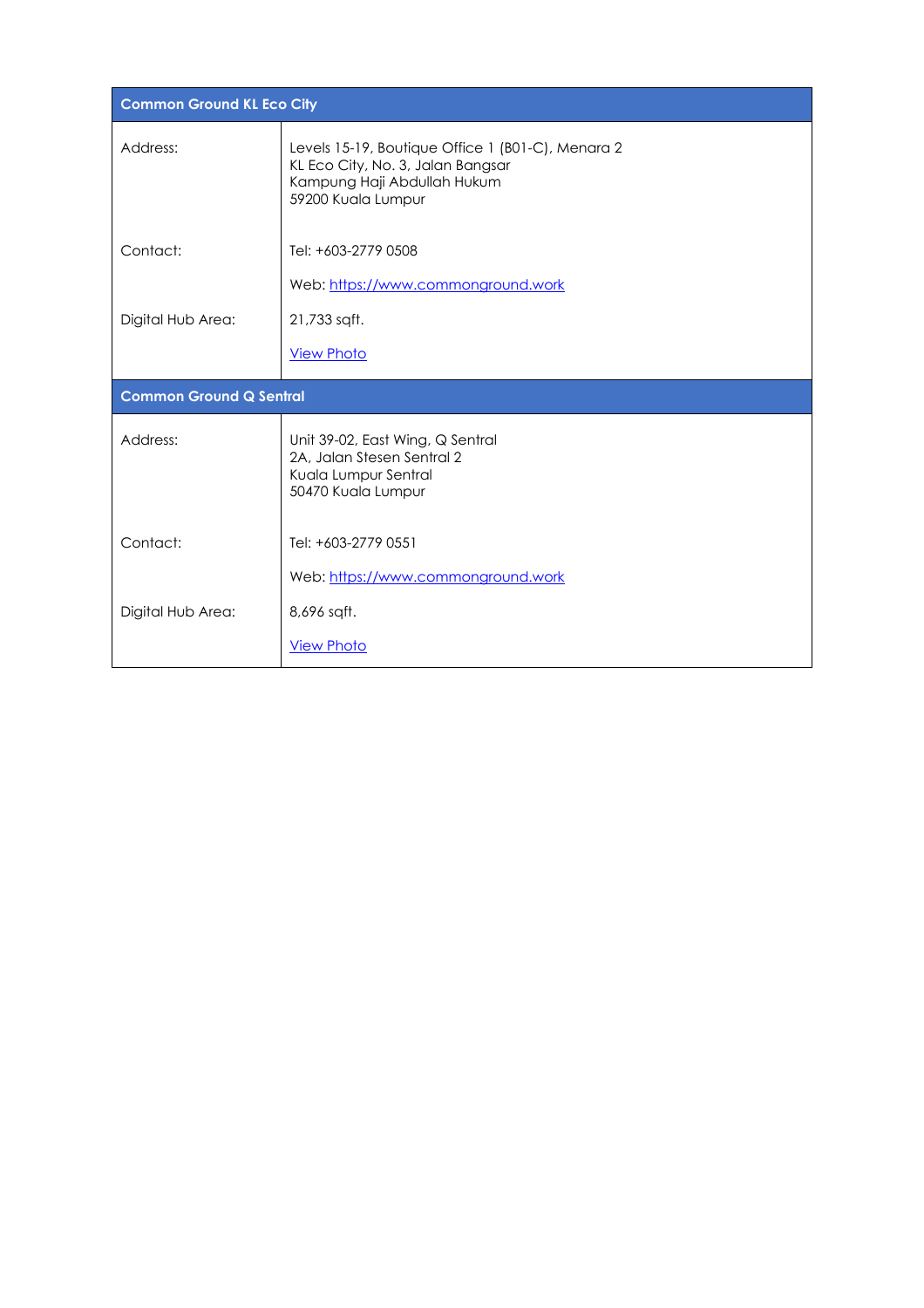### **SELANGOR**

| <b>Sunway Innovation Labs (iLabs)</b>          |                                                                                                                                       |
|------------------------------------------------|---------------------------------------------------------------------------------------------------------------------------------------|
| Address:                                       | Level 1, Menara Sunway<br>Jalan Lagoon Timur 9/1, Bandar Sunway<br>47500 Subang Jaya, Selangor                                        |
| Contact:                                       | Tel: +603-5639 8636                                                                                                                   |
|                                                | Web: https://innovationlabs.sunway.edu.my                                                                                             |
| Digital Hub Area:                              | 5,380 sqft.                                                                                                                           |
|                                                | <b>View Photo</b>                                                                                                                     |
| <b>Selangor Digital Creative Centre (SDCC)</b> |                                                                                                                                       |
| Address:                                       | E-28-1, City Park, i-City<br>Jalan Multimedia 7/AG, Seksyen 7<br>40000 Shah Alam, Selangor                                            |
| Contact:                                       | Tel: +603-5521 8580                                                                                                                   |
|                                                | Web: https://www.sitec.com.my                                                                                                         |
| Digital Hub Area:                              | 11,000 sqft.                                                                                                                          |
|                                                | <b>View Photo</b>                                                                                                                     |
|                                                |                                                                                                                                       |
| <b>WORQ Subang</b>                             |                                                                                                                                       |
| Address:                                       | Unit 2-1, Level 2, The Podium, Tower 3, UOA Business Park<br>No. 1 Jalan Pengaturcara U1/51A, Seksyen U1<br>40150 Shah Alam, Selangor |
| Contact:                                       | Tel: +603-2935 8100 / +6010-234 6704                                                                                                  |
|                                                | Web: https://www.worg.space                                                                                                           |
| Digital Hub Area:                              | 23,000 sqft.                                                                                                                          |
|                                                | <b>View Photo</b>                                                                                                                     |
| <b>Common Ground Ara Damansara</b>             |                                                                                                                                       |
| Address:                                       | F01-F08, 1st Floor Citta Mall<br>No. 1, PJU 1A/48, Ara Damansara, Petaling Jaya<br>47301 Selangor                                     |
| Contact:                                       | Tel: +603-7848 1600                                                                                                                   |
|                                                | Web: https://www.commonground.work                                                                                                    |
| Digital Hub Area:                              | 21,958 sqft.                                                                                                                          |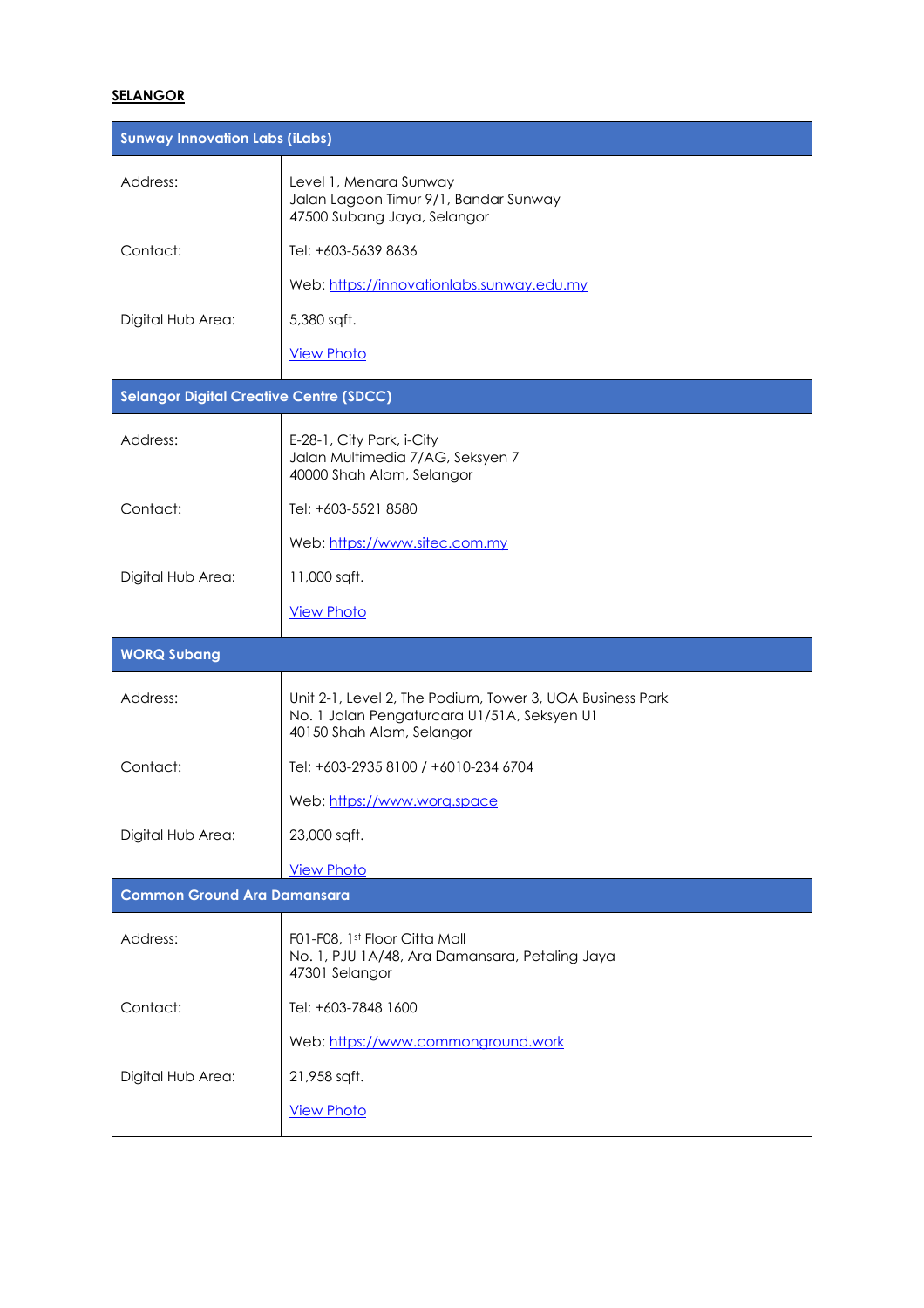| <b>Common Ground Ampang</b>            |                                                                                                                                            |
|----------------------------------------|--------------------------------------------------------------------------------------------------------------------------------------------|
| Address:                               | 1st Floor Phase 2, Petronas Station<br>Lot 36904, Jalan Kolam Air Lama<br>68000 Ampang, Selangor                                           |
| Contact:                               | Tel: +603-2779 0507                                                                                                                        |
|                                        | Web: https://www.commonground.work                                                                                                         |
| Digital Hub Area:                      | 13,531 sqft.                                                                                                                               |
|                                        | <b>View Photo</b>                                                                                                                          |
| <b>Common Ground Mutiara Damansara</b> |                                                                                                                                            |
| Address:                               | Level 16 & 17, Nucleus Tower<br>No. 10, Jalan PJU 7/6<br>Mutiara Damansara, Petaling Jaya<br>47820 Selangor                                |
| Contact:                               | Tel: +603-5590 6007                                                                                                                        |
|                                        | Web: https://www.commonground.work                                                                                                         |
| Digital Hub Area:                      | 21,506 sqft.                                                                                                                               |
|                                        | <b>View Photo</b>                                                                                                                          |
| <b>Common Ground Petaling Jaya</b>     |                                                                                                                                            |
| Address:                               | G.016, The Square, Jaya One<br>72A, Jalan Universiti<br>Seksyen 13, Petaling Jaya<br>46200 Selangor                                        |
| Contact:                               | Tel: +603-5590 6001                                                                                                                        |
|                                        | Web: https://www.commonground.work                                                                                                         |
| Digital Hub Area:                      | 21,337 sqft.                                                                                                                               |
|                                        | <b>View Photo</b>                                                                                                                          |
| <b>Brunsfield TusStar</b>              |                                                                                                                                            |
| Address:                               | Level 10, Oasis Wing, Brunsfield Oasis Tower 3<br>No. 2, Jalan PJU 1A/7A<br>Oasis Square, Oasis Damansara<br>47301 Petaling Jaya, Selangor |
| Contact:                               | Tel: +603-7621 7724                                                                                                                        |
|                                        | Web: https://www.facebook.com/TusStarMY/                                                                                                   |
| Digital Hub Area:                      | 10,764 sqft.                                                                                                                               |
|                                        | <b>View Photo</b>                                                                                                                          |